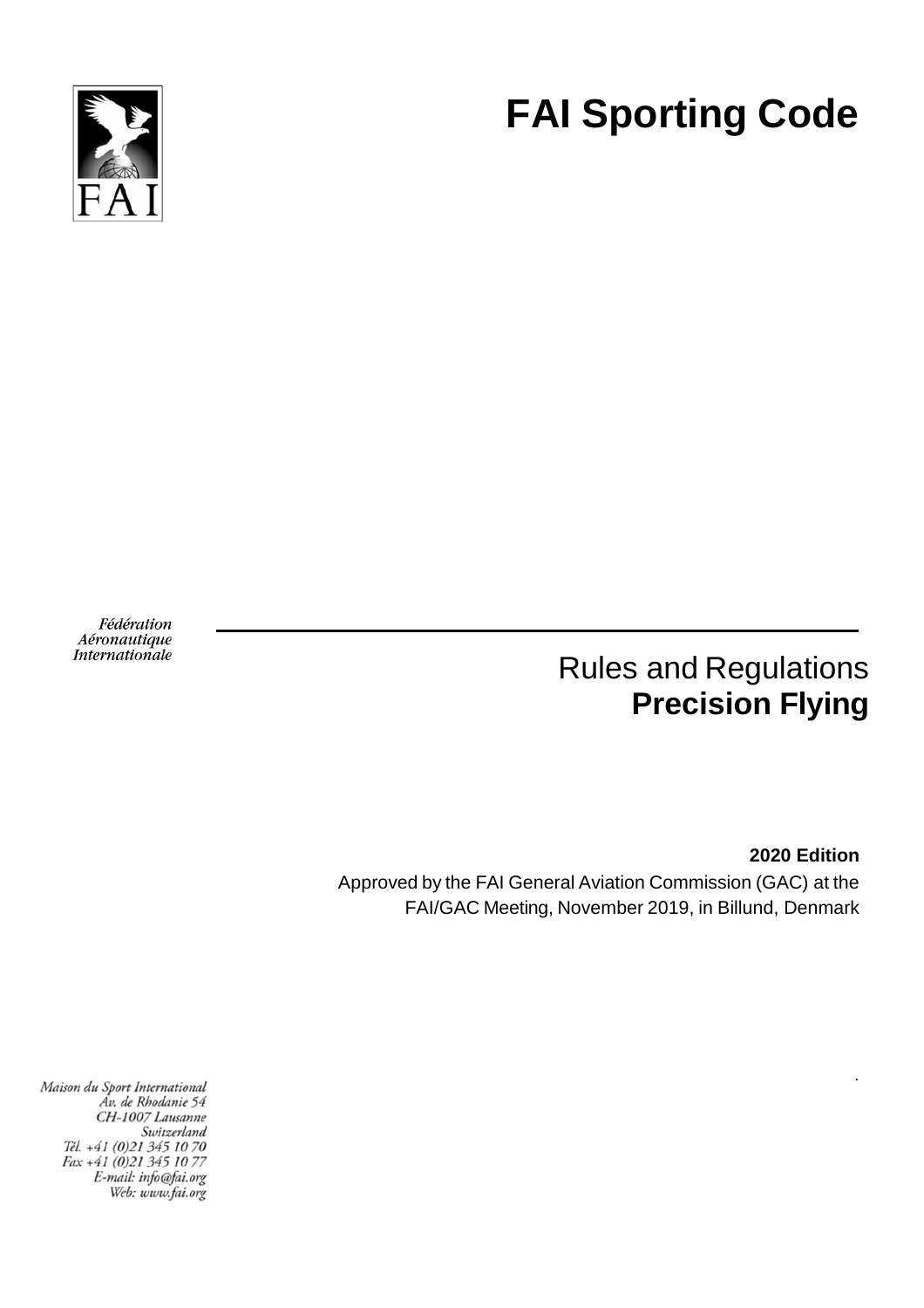#### **FEDERATION AERONAUTIQUE INTERNATIONALE MSI - Avenue de Rhodanie 54 – CH-1007 Lausanne – Switzerland**

#### Copyright 2019

All rights reserved. Copyright in this document is owned by the Fédération Aéronautique Internationale (FAI). Any person acting on behalf of the FAI or one of its Members is hereby authorised to copy, print, and distribute this document, subject to the following conditions:

- **1. The document may be used for information only and may not be exploited for commercial purposes.**
- **2. Any copy of this document or portion thereof must include this copyright notice.**
- **3. Regulations applicable to air law, air traffic and control in the respective countries are reserved in any event. They must be observed and, where applicable, take precedence over any sport regulations**

Note that any product, process or technology described in the document may be the subject of other Intellectual Property rights reserved by the Fédération Aéronautique Internationale or other entities and is not licensed hereunder.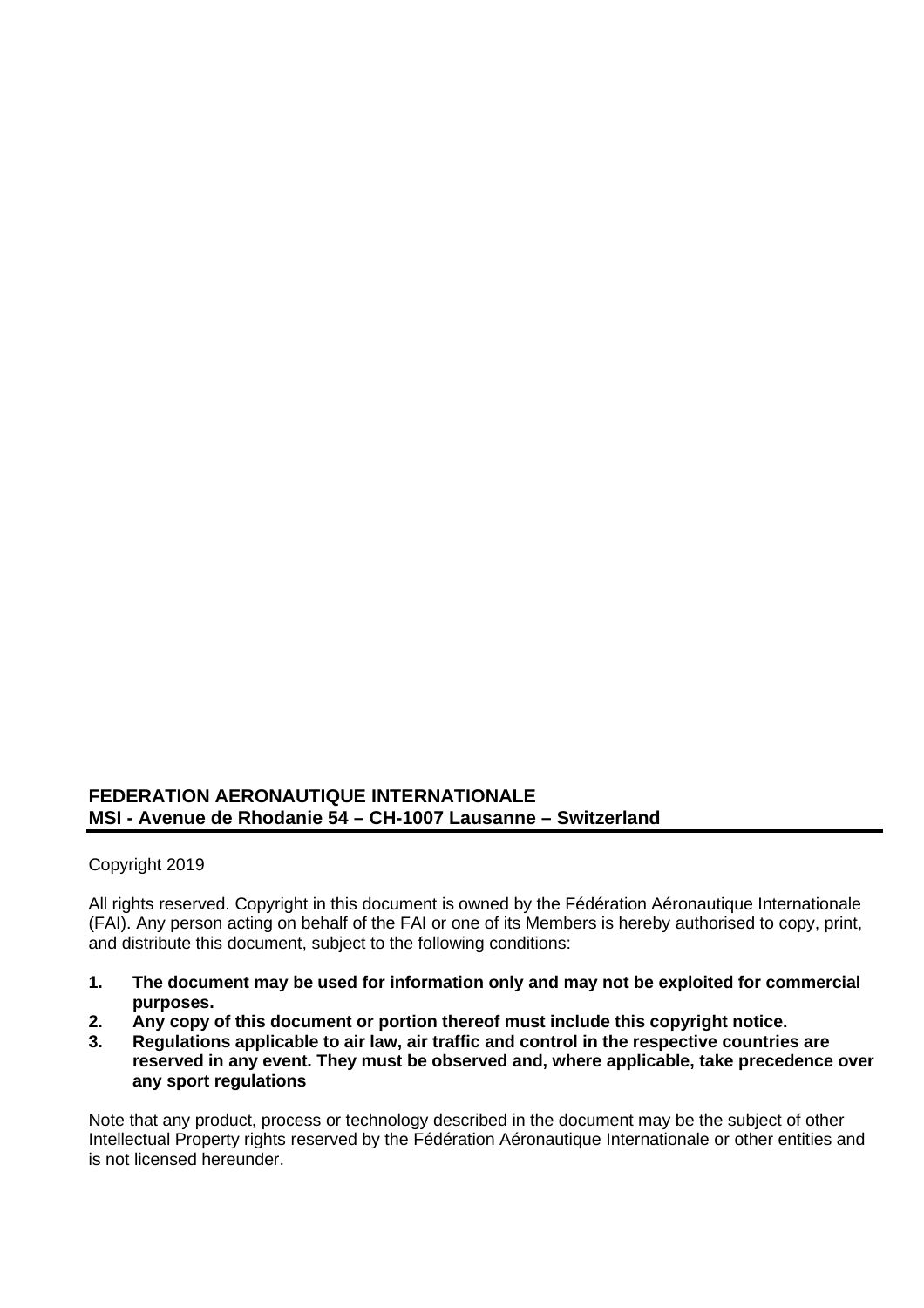### **RIGHTS TO FAI INTERNATIONAL SPORTING EVENTS**

All international sporting events organised wholly or partly under the rules of the Fédération Aéronautique Internationale (FAI) Sporting Code<sup>[1](#page-2-0)</sup> are termed *FAI International Sporting Events*<sup>2</sup>. Under the FAI Statutes<sup>[3](#page-2-2)</sup>, FAI owns and controls all rights relating to FAI International Sporting Events. FAI Members<sup>[4](#page-2-3)</sup> shall, within their national territories<sup>5</sup>, enforce FAI ownership of FAI International Sporting Events and require them to be registered in the FAI Sporting Calendar[6](#page-2-5).

An event organiser who wishes to exploit rights to any commercial activity at such events shall seek prior agreement with FAI. The rights owned by FAI which may, by agreement, be transferred to event organisers include, but are not limited to advertising at or for FAI events, use of the event name or logo for merchandising purposes and use of any sound, image, program and/or data, whether recorded electronically or otherwise or transmitted in real time. This includes specifically all rights to the use of any material, electronic or other, including software, that forms part of any method or system for judging, scoring, performance evaluation or information utilised in any FAI International Sporting Event<sup>7</sup>.

Each FAI Air Sport Commission<sup>[8](#page-2-7)</sup> may negotiate agreements, with FAI Members or other entities authorised by the appropriate FAI Member, for the transfer of all or parts of the rights to any FAI International Sporting Event (except World Air Games events<sup>9</sup>) in the discipline<sup>[10](#page-2-9)</sup>, for which it is responsible<sup>[11](#page-2-10)</sup> or waive the rights. Any such agreement or waiver, after approval by the appropriate Air Sport Commission President, shall be signed by FAI Officers<sup>[12](#page-2-11)</sup>.

Any person or legal entity that accepts responsibility for organising an FAI Sporting Event, whether or not by written agreement, in doing so also accepts the proprietary rights of FAI as stated above. Where no transfer of rights has been agreed in writing, FAI shall retain all rights to the event. Regardless of any agreement or transfer of rights, FAI shall have, free of charge for its own archival and/or promotional use, full access to any sound and/or visual images of any FAI Sporting Event. The FAI also reserves the right to arrange at its own expense for any and all parts of any event to be recorded.

<span id="page-2-1"></span><span id="page-2-0"></span><sup>1</sup> FAI Statutes, ......................................... Chapter 1, ...... para 1.6

<sup>2</sup> FAI Sporting Code, Gen. Section, ......... Chapter 4, ...... para 4.1.2

<span id="page-2-2"></span><sup>3</sup> FAI Statutes, ......................................... Chapter 1, ...... para 1.8.1

<span id="page-2-3"></span><sup>4</sup> FAI Statutes, ......................................... Chapter 2, ...... para 2.1.1; 2.4.2; 2.5.2 and 2.7.2

<span id="page-2-4"></span><sup>5</sup> FAI By-Laws, ......................................... Chapter 1, ...... para 1.2.1

<span id="page-2-5"></span><sup>6</sup> FAI Statutes, ......................................... Chapter 2, ...... para 2.4.2.2.5

<span id="page-2-6"></span><sup>7</sup> FAI By-Laws, ......................................... Chapter 1, ...... paras 1.2.2 to 1.2.5

<sup>8</sup> FAI Statutes, ......................................... Chapter 5, ...... paras 5.1.1, 5.2, 5.2.3 and 5.2.3.3 9 FAI Sporting Code, Gen. Section, ......... Chapter  $\Lambda$ , ...... para 4.1.5

<span id="page-2-9"></span><span id="page-2-8"></span><span id="page-2-7"></span>

<sup>10</sup> FAI Sporting Code, Gen. Section, ......... Chapter 2, ...... para 2.2.

<span id="page-2-10"></span><sup>11</sup> FAI Statutes, ......................................... Chapter 5, ...... para 5.2.3.3.7

<span id="page-2-11"></span><sup>12</sup> FAI Statutes, ......................................... Chapter 6, ...... para 6.1.2.1.3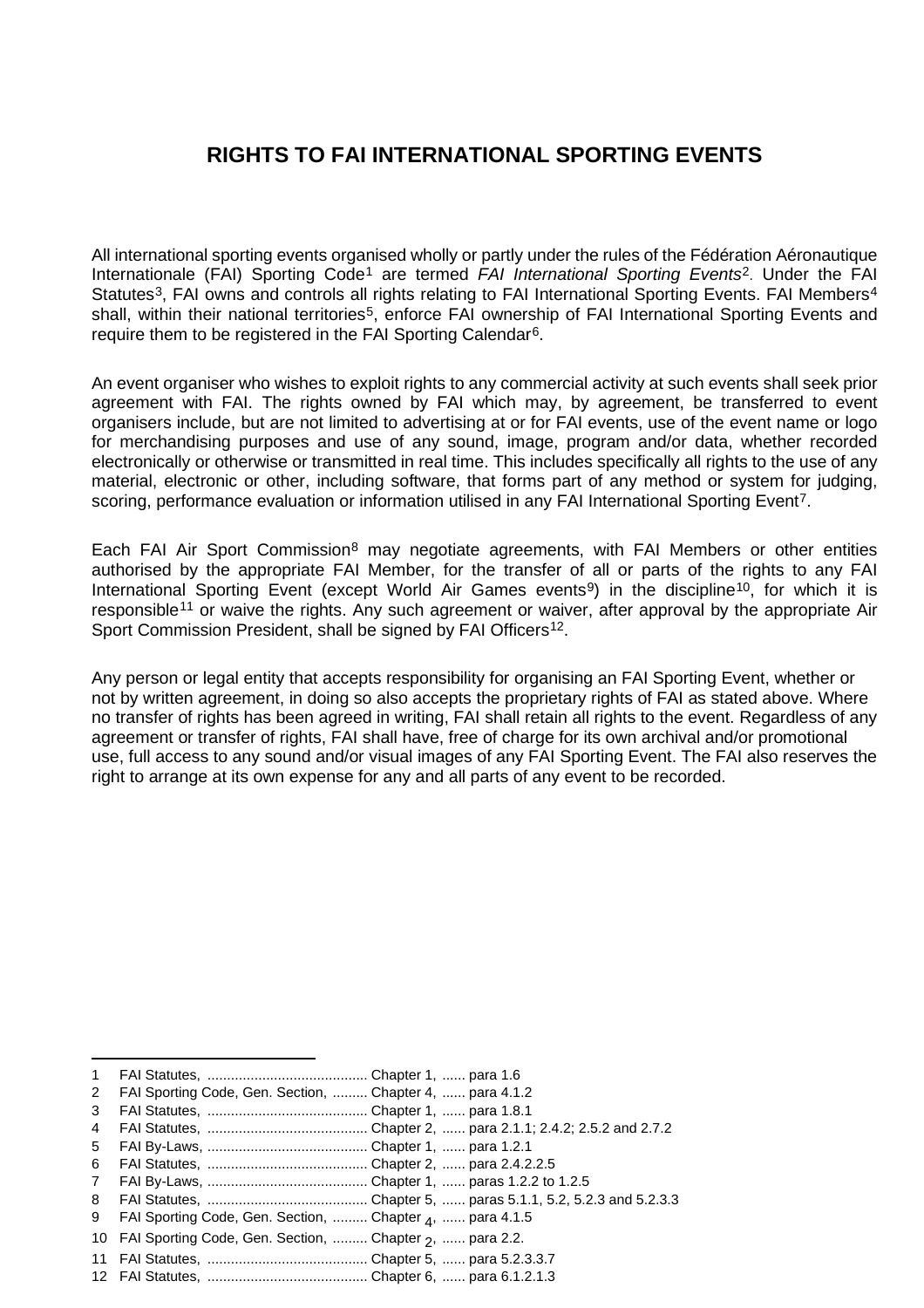|            | <b>PAGE</b> |
|------------|-------------|
|            |             |
|            |             |
| А.         |             |
| A.0        |             |
| A.1        |             |
| A.2        |             |
| A.3        |             |
| A.4        |             |
| A.5        |             |
| A.6        |             |
| A.7        |             |
| A.8        |             |
| A.9        |             |
| A.10       |             |
|            |             |
|            |             |
|            |             |
|            |             |
|            |             |
| В.         |             |
| B.1        |             |
| B.2        |             |
| <b>B.3</b> |             |
| <b>B.4</b> |             |
| <b>B.5</b> |             |
| <b>B.6</b> |             |

### **TABLE OF CONTENTS**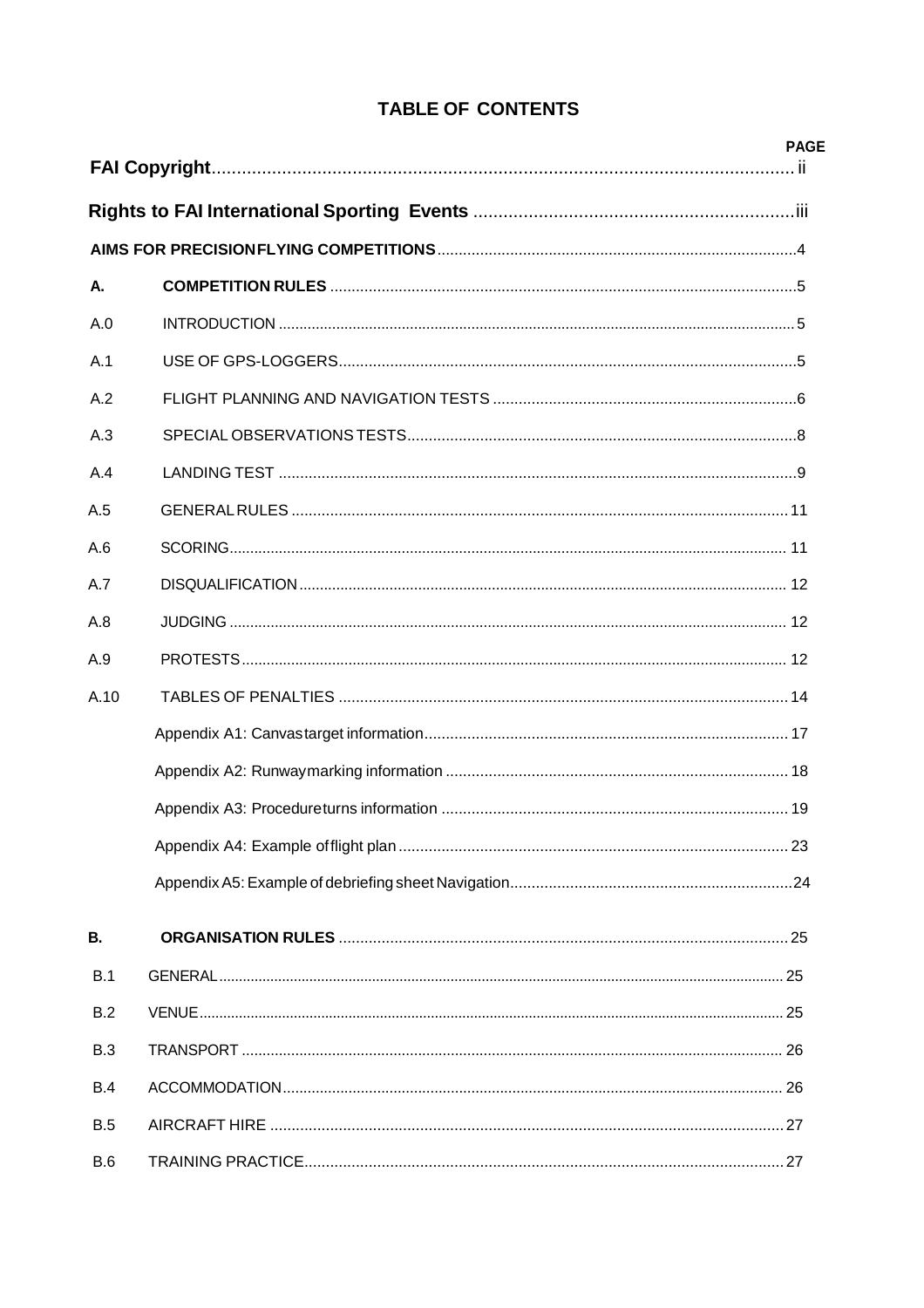#### **TABLE OF CONTENTS**

|             | <b>PAGE</b> |
|-------------|-------------|
| B.7         |             |
| B.8         |             |
| <b>B.9</b>  |             |
| <b>B.10</b> |             |
| <b>B.11</b> |             |
| <b>B.12</b> |             |
| <b>B.13</b> |             |
| <b>B.14</b> |             |
|             |             |
|             |             |
| C.          |             |
| C.1         |             |
| C.2         |             |
| C.3         |             |
| C.4         |             |
| C.5         |             |
| C.6         |             |
| C.7         |             |
| C.8         |             |
| C.9         |             |
| C.10        |             |
| C.11        |             |
| C.12        |             |
| C.13        |             |
| C.14        |             |
| C.15        |             |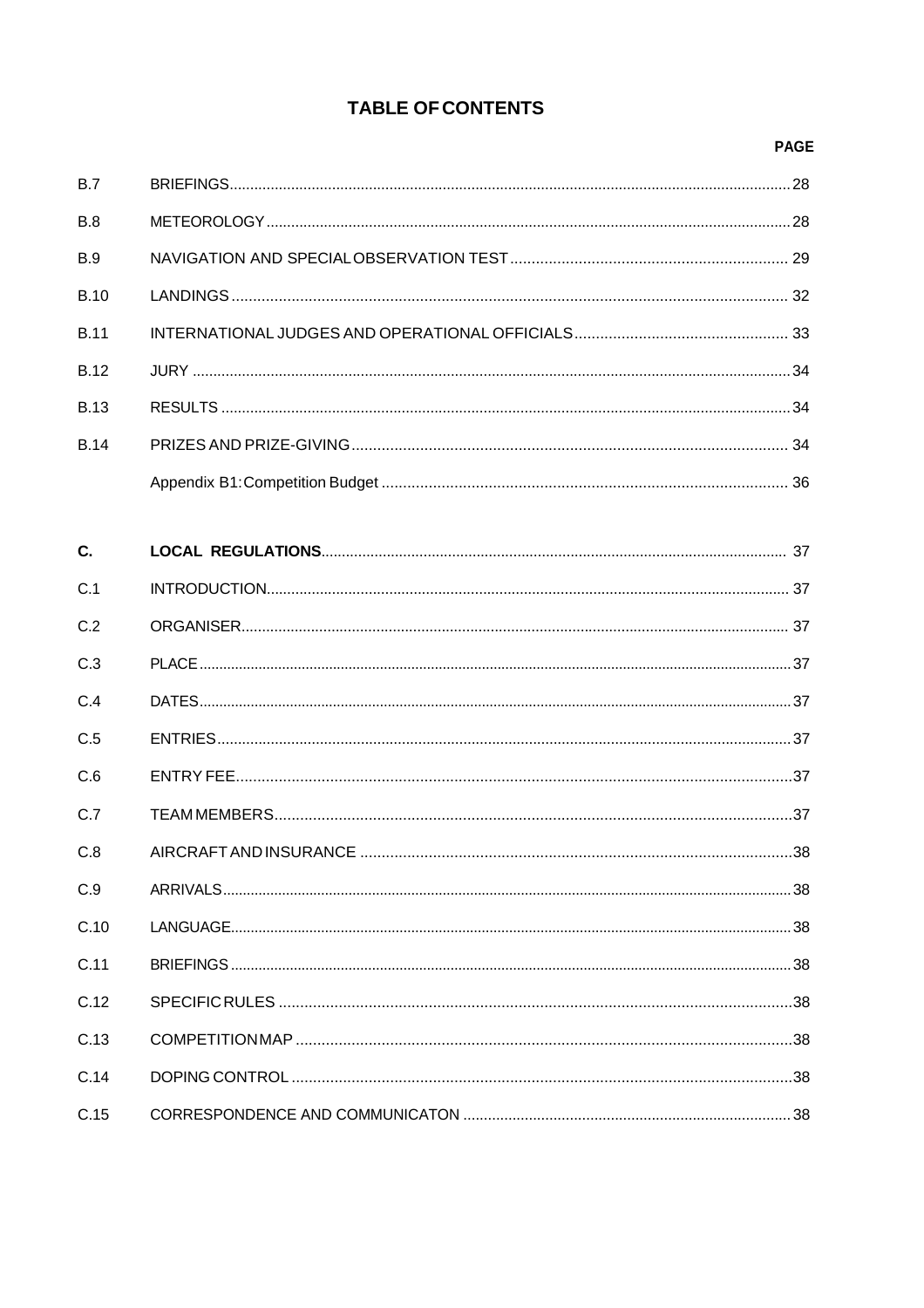#### **TABLE OF CONTENTS**

#### **PAGE**

| D.             |                                                                          |    |
|----------------|--------------------------------------------------------------------------|----|
| D.1            |                                                                          |    |
| D.2            |                                                                          |    |
| D.3            |                                                                          |    |
| D.4            |                                                                          |    |
| D.5            |                                                                          |    |
|                | Appendix D1: APPLICATION FORM FOR APPOINTMENT AS INTERNATIONAL JUROR 41  |    |
|                | Appendix D2: APPLICATION FORM FOR APPOINTMENT AS INTERNATIONAL JUDGE  42 |    |
| E.             | BIDS, FINAL DECISION AND APPROVAL OF LOCAL RULES FOR WORLD               |    |
| F <sub>1</sub> | PRELIMINARY BID.                                                         | 43 |
| F <sub>2</sub> | <b>FINAL BID</b>                                                         | 43 |
| E.3            | CONTENTS IN A FINAL BID                                                  | 43 |
| F <sub>4</sub> | <b>FINAL DECISION ON BIDS</b>                                            | 44 |
|                |                                                                          |    |
|                |                                                                          |    |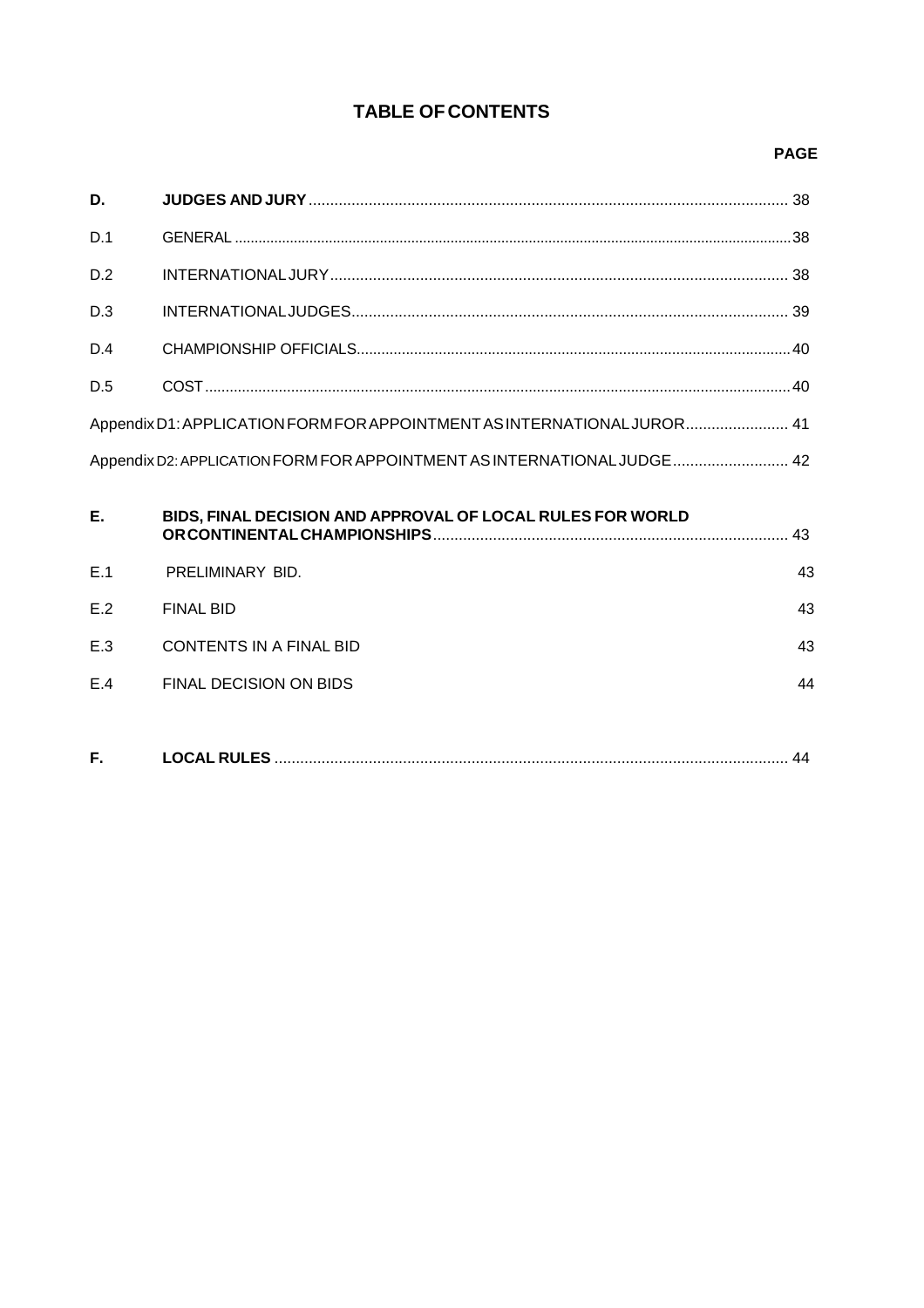#### <span id="page-6-0"></span>**AIMS FOR PRECISION FLYING COMPETITIONS**

The competition is designed for solo pilots flying single piston engine aircraft. The sport of precision flying is aimed at improving fundamental flying skills to enable a solo pilot to navigate and handle an aircraft under basic visual flying conditions independent of the use of technical systems thus enhancing flying safety. Precision flying in light aircraft is the aerial equivalent of the sport of orientation race which is well known amongstathletes.

The competition consists of the following three main groups of tests:

- 1. Flight planning and navigation
- 2. Specialobservation
- 3. Landing

The overall aim for the sport of precision flying is achieved by:

- 1. Emphasizing the ability to calculate an accurate flight plan using the most basic of equipment.
- 2. Emphasizing the ability to follow a precise track whilst adhering closely to a time schedule.
- 3. Emphasizing the ability to perform realistic observation tasks from air to ground whilst navigating the aircraft on a strict time schedule.
- 4. Emphasizing the ability to land an aircraft in short and narrow places with the simulation of trees or other obstacles on the approach, thereby fully demonstrating a pilot's ability to handle an aircraft both accurately and safely.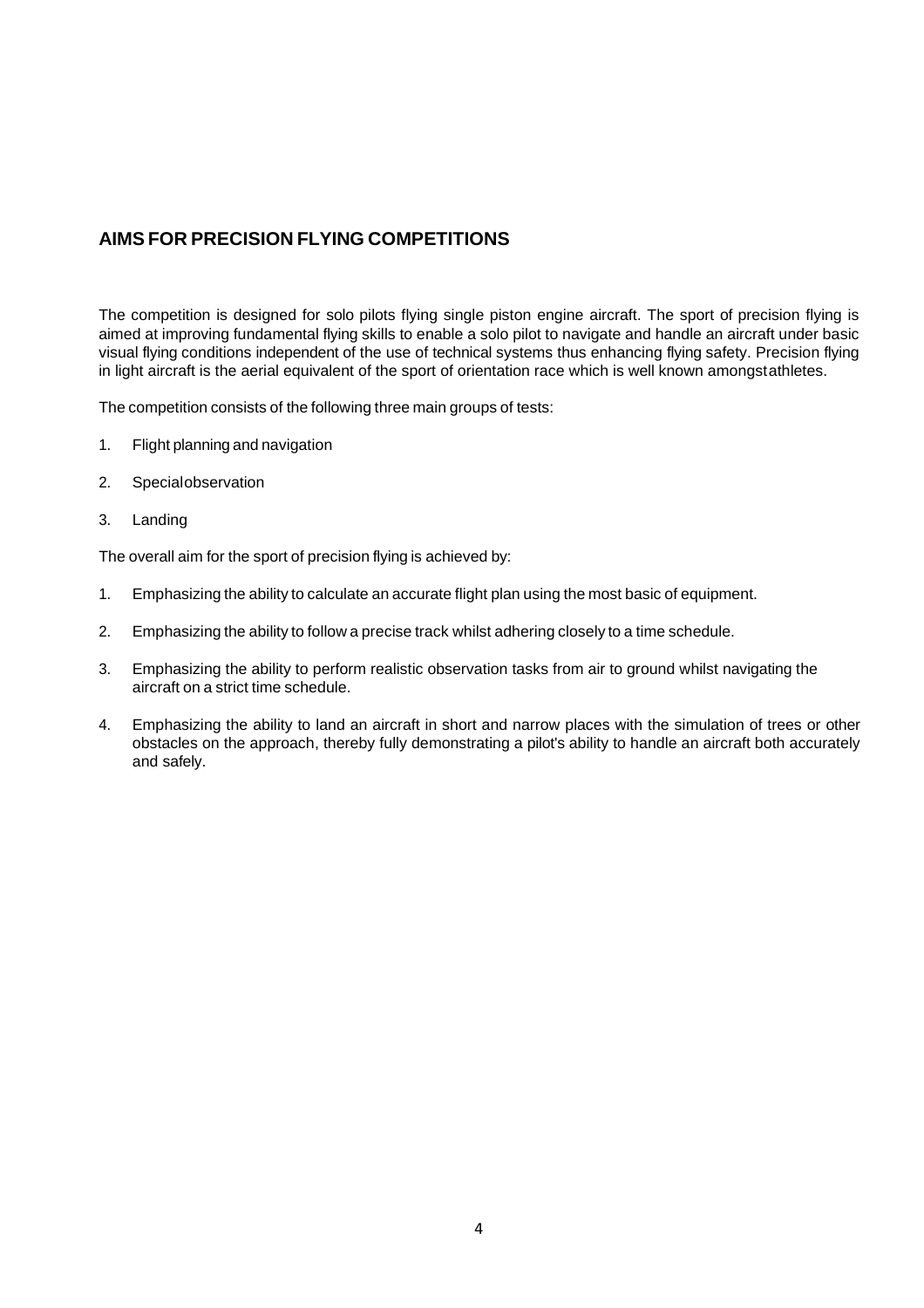#### <span id="page-7-0"></span>**A COMPETITIONRULES**

#### **A.0 INTRODUCTION**

- **A.0.1** The competition is for solo pilots in class C aeroplanes, capable of flying the competition described in these rules. Each competing aircraft and pilot must adhere to the regulations currently in force in the aircraft's registration country and organizer's country and possess a valid FAI Sporting License.
- **A.0.2** Each National Aero Club, member of FAI, may submit up to 10 competitors. and in addition, a team manager, engineers and observers. Each participating country is invited to send current qualified international judges. If a country sends more than 5 competitors, that country must inform the organizers at the final registration which 5 competitors are the national team, and only these competitors are eligible for team trophies. If the total number of entries exceeds 80 the organizer is permitted to reduce the maximum number of entries per countries
- **A.0.3** The competition will consist of the following three groups of tests:
	- 1. FLIGHT PLANNING AND NAVIGATION TESTS<br>2. SPECIAL OBSERVATION TESTS
	- 2. SPECIALOBSERVATIONTESTS<br>3. LANDINGTEST
	- LANDING TEST
- **A.0.4** The competition will consist of one Landing Test (4 landings) and three Navigation Tests.
- **A.0.5** Each competitor will fly the same aircraft throughout the competition, except that, at the discretion of the competition director, he may change to another aircraft of the same type if a technical malfunctionoccurs.
- **A.0.6** Each aircraftused in competition must have a minimum demonstrated crosswind component of 10 kts.

#### <span id="page-7-1"></span>**A.1 USE OFGPS-LOGGERS**

- **A.1.1** The use of flight data recording equipment is mandatory for World and Continental Championships.
- **A.1.2** Only equipment approved by the GAC may be used. Competitor must declare type of GPS logger in entry form.
- **A.1.3** Requirements for flight data recording equipment are documented in the Sporting Code, Section 2, Annex 4
- A.1.4 The competitor must declare which logger is the master logger. It should be clear that the master logger will be the only logger used for scoring the flight. Only when this log is not complete the scoring team will ask the competitor to use the backup. Even for the jury the backup Logger should not be used.
- **A.1.5** Responsibility for the operation of the Flight Data Recording Equipment rests with the Competitor.
- **A.1.6** The International Chief Judge or a Judge appointed by him will use the registered flight track of each competitor, as depicted on paper-printout or screen-display, to make judgments on passing times and possible violations of the flight rules or of the given flight instructions.
- **A.1.7** The master clock will show GPS-time.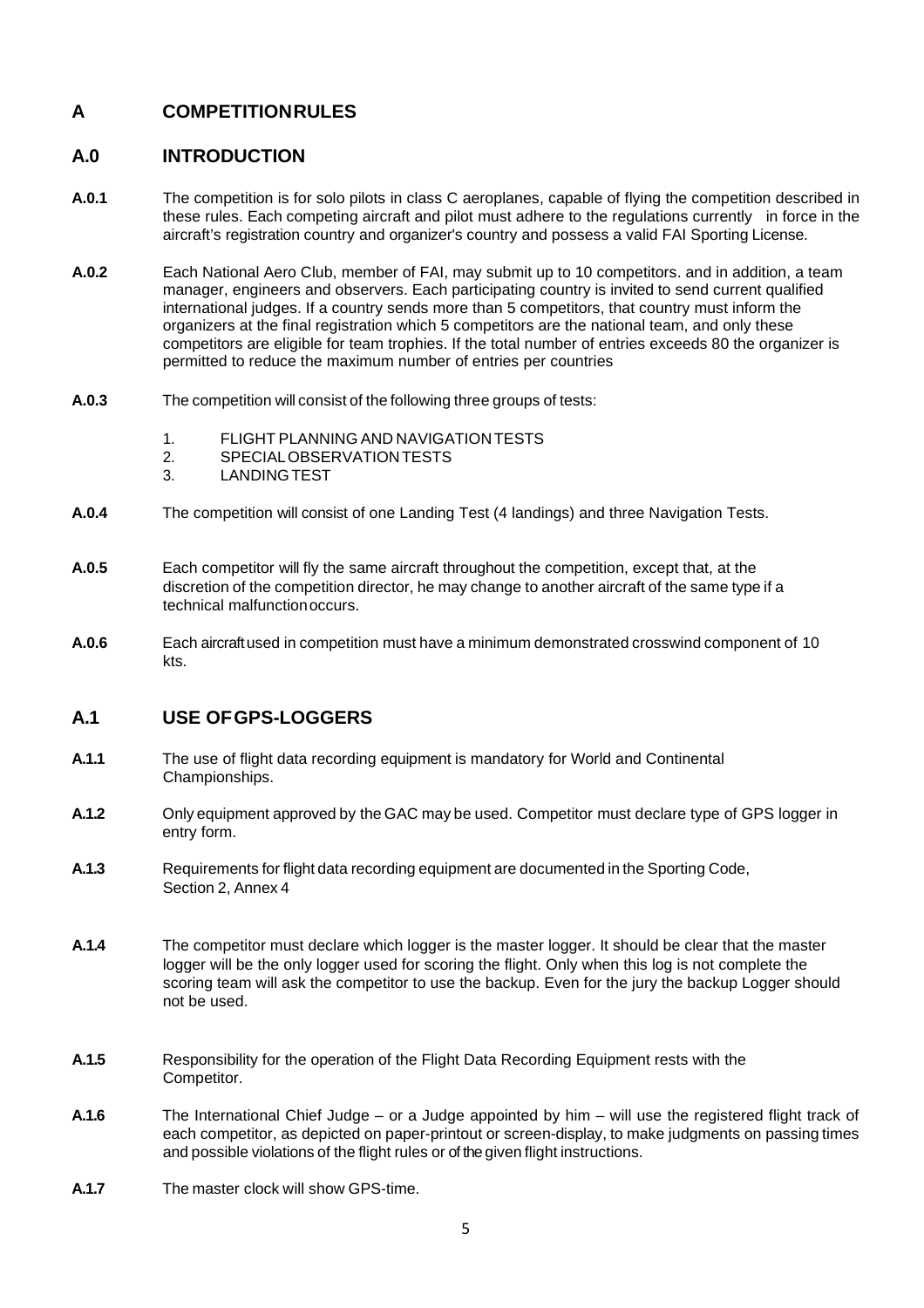#### <span id="page-8-0"></span>**A.2 FLIGHT PLANNING AND NAVIGATIONTESTS**

#### **A.2.1 FLIGHT PLANNING TESTS**

- **A.2.1.1** The competitor must report at the entrance to the flight planning room five (5) minutes before the assigned time to be checked for non-permitted equipment (see A.1.1.8)
- **A.2.1.2** The competitor may enter the flight planning room, three (3) minutes before the assigned time to arrange the table to be ready in time to receive (1) an envelope, (2) the competition map, (3) a set of instructions, (4) a set of en route photos, (5) a set of TP photos. (6) a flight planning form, (7) departure and arrival charts.
- **A.2.1.3** The competitor is required to calculate his flight plan for the navigation test which he must submit to the competition management within thirty (30) minutes of receiving his flight instructions. Following the submission of the flight plan the pilot will receive a computerized flightplan
- **A.2.1.4** The instructions will define all necessary flight procedures and identify the turn points. On the competition map, the turn points, together with start and finishing points, will be circled and numbered. The wind direction and speed between 5 and 30 knots will be given. The wind on the computercalculated flight plan may differ from the actual wind. All competitors will work with the same wind at flight planning. A master map with the navigation route clearly marked (all turn points, together with start and finish points will be marked with a pinprick) and the photographs must be displayed in the flight planning room.
- **A.2.1.5** The flight plan will require the competitor to calculate only the true heading in full degrees and the time on each leg in minutes and seconds. Leg distance to at least tenths of a nautical mile will be given. Time for procedure turns shall not be added by the competitor.
- **A.2.1.6** Flight planning calculations shall be performed by manual aids. No electronic equipment, except clocks, and no tables of calculations prepared in advance, are allowed. No communication and no navigation device whatsoever shall be allowed, except for flight data recording equipment.
- **A.2.1.7** If actual wind conditions change during the competition (more than 45°in direction and/or more than 10 kts in velocity) a new computerized flight plan must be given out for the next group of competitors.

Computerized flight plans based on each individual competitor's official TAS, will be produced by the competition management and will be used by all competitors.

The computer flight plan shall specify:

- Local times for take- off, start point, all turn points and finish points in hours, minutes and seconds.
- True tracks and true headings in full degrees.
- Groundspeeds to at least a tenth of a knot.
- Distances to at least a tenth of nautical miles.
- Time of each leg in minutes and seconds.
- **A.2.1.8** Leaving the flight planning room later than 60 minutes after receiving the flight instructions will incur penalties. After the competitor is scheduled to leave the flight planning room, he shall be allowed 15 minutes to go to his aircraft, prepare it for flight and taxi to the take-off position.

#### **A.2.2 NAVIGATION TESTS**

**A.2.2.1** The object of each test is to assess the competitor's skill in precise navigation, observation and timing. The test includes maintaining correct tracks, altitudes and groundspeeds.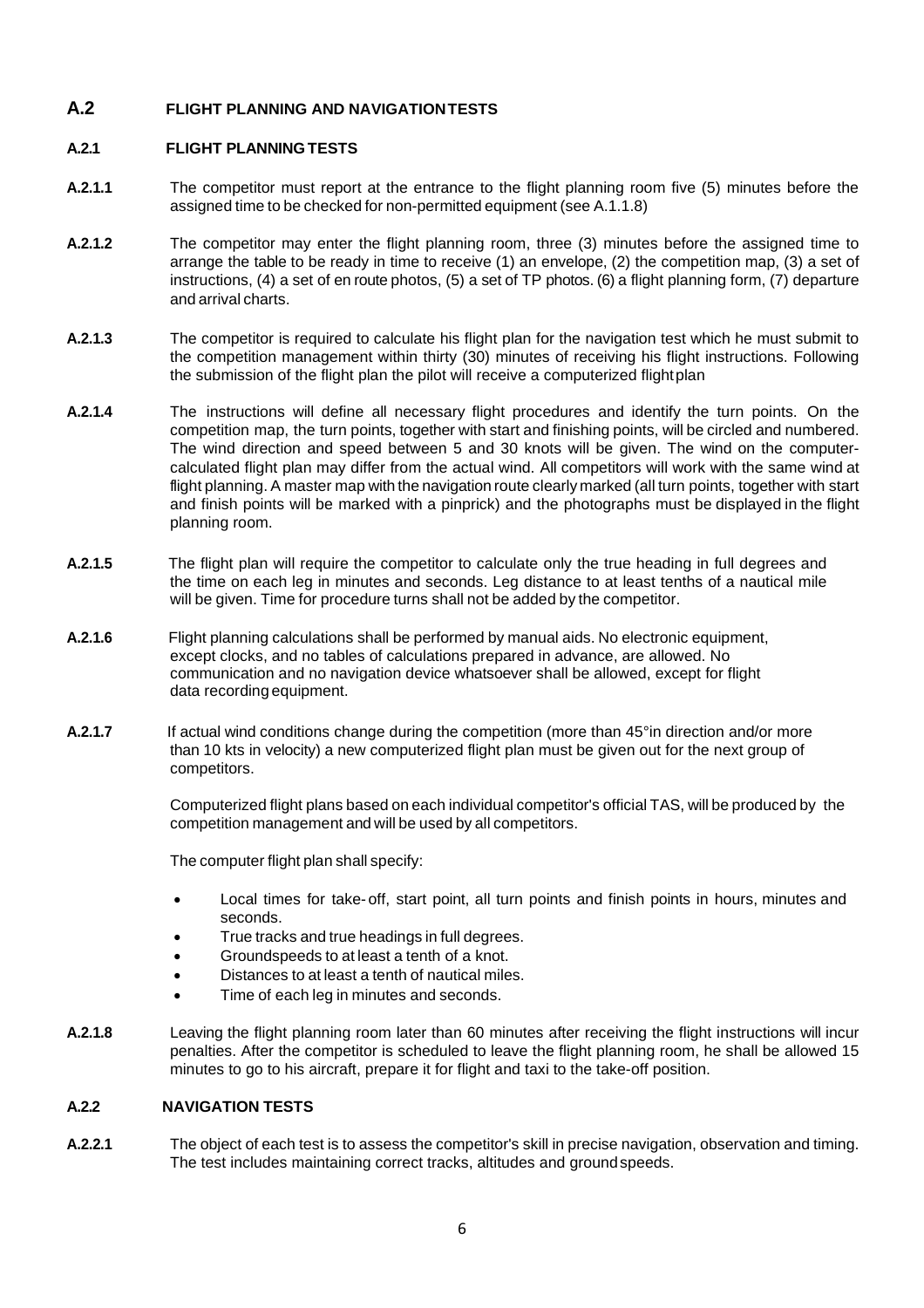- **A.2.2.2** Times will be checked on take-off and on passing overhead the start and finish point, in addition to timing at turning points and other checkpoints. The latest arrival time for the landing will be given.
- **A.2.2.3** Turning points are not necessarily timed checkpoints. There shall be 12 to 25 timed checkpoints, including take off, start point and finish point. No navigation test will have more than 8 legs. All legs shall be straight.
- **A.2.2.4** No secret Checkpoint will be placed in the first 0,5 Nm of any leg.
- **A.2.2.5** There shall be a gap of not less than 2 NM between any timed point (secret or TP).
- **A.2.2.6** The aircraft must be established on the correct track of the first leg when crossing the start point. Circling after passing the start point is not allowed, except if prescribed for specific flight procedures.
- **A.2.2.7** The start, turn and finish points must be well-defined features, both on the map and on the ground and must be placed not less than 3 NM from the edge of the competition map.
- **A.2.2.8** During the navigation tests the recommended flying altitude is 1000 feet AGL. The organizer has the right to declare a different altitude for safety reasons. The minimum altitude to be flown is 500 feet AGL or the state limits, whichever is higher. If the state limit is higher than 500 feet AGL, it must be published in the local rules.
- **A.2.2.9** The distance, between the start point and finish point, for each of the three navigation tests will not be less than 60 Nm. and not more than 100 Nm. The total distance for all the navigation tests will not exceed 270 Nm. The minimum allowable competition TAS is 60 kts. Declared speeds will be in multiples of 5 kts. only.
- **A.2.2.10** The departure and arrival charts will give the position of the start and finish points. The charts will be to an approximate scale of 1:50,000 and will be defined in the local rules.
- **A.2.2.11** The take-off-time will be measured at a gate situated perpendicular to the runway direction along of the length of the runway in use, and clearly marked.
- **A.2.2.12** All SCs, TPs, SP and FP must be passed by the competitor inside a gate. All gates extend 0,5 NM to the left and right of the relevant point:
	- For SP, the gate shall be perpendicular to the outbound track.
	- For FP, TPs and SCs it shall be perpendicular to the inbound track.
	- Passing outside a gate incurs penalties for not observed.
	- No penalties will be given for deviating from the track by more than 0.5 NM if a gate is not established.

**A.2.2.13** Penalties for a turn of more than 90° on the leg are only given, when the flight data recording shows this deviation for more than 5 seconds in sequence. After passing the gate at a TP no penalties for circling will be given within a radius of 0,5 NM from the TP.

**A.2.2.14** At SP, the gate has an extended gate line, being a distance of 1,0 NM right and left of the SP. - Crossing this extended SP gate line, in the opposite direction to the flight at any time gives penalties for circling.

- Timing, including not observed, at the SP takes place when the aircraft first passes the start gate in the direction of flight.

**A.2.2.15** A procedure turn will be prescribed where any turn point involves a change of track of more than 90 degrees.

> Procedure turns are mandatory. When a procedure turn is prescribed, the computerized flight plan given to the competitor shall include one minute for the turn, added on a separate line.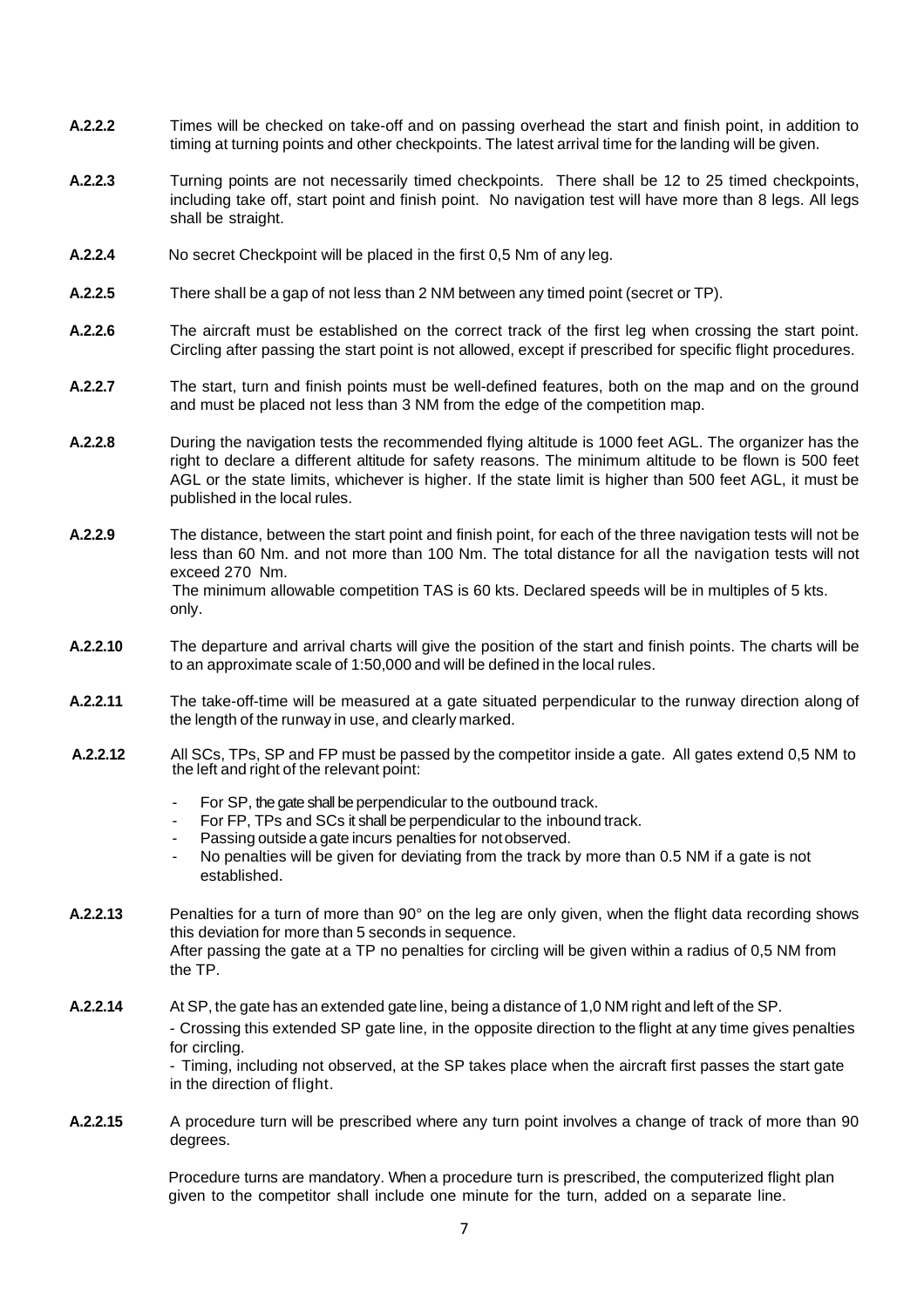Diagrams showing the shapes of acceptable procedure turns are shown in Appendix A3. Failure to carry out procedure turns will incur penalties.

- **A.2.2.16** At TPs with procedure turns, the gate has an extended gate line, being a distance of 3,0 NM right and left of theTP. Carrying out a prescribed procedure turn before passing the gate line or when passing outsidethe gate line will incur penaltiesforcircling. In this case, no extra penalties for not carrying out the procedure turn at the correct position will be given. ( See sketches Appendix 3 )
- **A.2.2.17** Only maps with good topographic information to a scale of 1:200,000 1:300,000 will be used for competition purposes.

For emergency and legal requirements an unmarked ICAO 1:500,000 chart must be carried in the aircraft. No other maps or charts except arrival and departure charts, may be carried during the competition.

- **A.2.2.18** Use of receivers that determine their position by analyzing satellite signals are allowed (GPS). Use of any electronic device capable of two-way communication is not allowed (iPad, tablets, mobile phones etc.). Equipment showing maps below scale 1:500.000 or enable plotting competition route is not allowed. Mobile equipment is not allowed to show any maps. Any electronic equipment and autopilots could be sealed and shall not be used during the competition except in case of emergency. Any broken seals could result in disqualification of the competitor.
- **A.2.2.19** Competitor must declare type of equipment mentioned in A.2.2.18 in entry form (including fixed installed equipment). For rental aircraft the declaration is made by the organizer.

#### <span id="page-10-0"></span>**A.3 SPECIAL OBSERVATIONSTESTS**

- **A.3.1** The object of these tests is to assess the pilot's skill in making correct observations during a complex navigation flight. The test includes:
	- Identifying canvas targets along the tracks,
	- Identifying photographic targets,
	- Indicating the position of both types of target on the competition map.

**A.3.2** The max. total number of targets and photographs is 25, the min. number is 16. The max. number of photographs is 10, the min. number is 8. The max. number of ground targets is 15, the min. number is 8.

> Correct photographs at TPs, SP and FP are mandatory. Each photograph has to be taken from the inbound track, with the checkpoint circled. These photographs are marked with the name of the checkpoint (SP, TP1, TP2, … FP).

> Canvas targets at start, finish and turn points shall be as close as practical to the point, but within a radius of 30 meters, and must be letters of the alphabet. The exact position of the photos and canvas targets will be marked by the competitor on his competition map (see Appendix A1).

- **A.3.3** Canvas targets are not mandatory at secret checkpoints, SP, TPs or FP.
- **A.3.4** Canvas targets en route will not be letters of the alphabet. Permitted letters or signs are those contained in Appendix A1.
- **A.3.5** The precise target to be identified on each photograph will be circled.
- **A.3.6** No photograph or target will be placed within the first 0,5 NM of any leg.
- **A.3.7** Targets or photographs wronglyidentified or marked will be penalized (see A.10.2.1).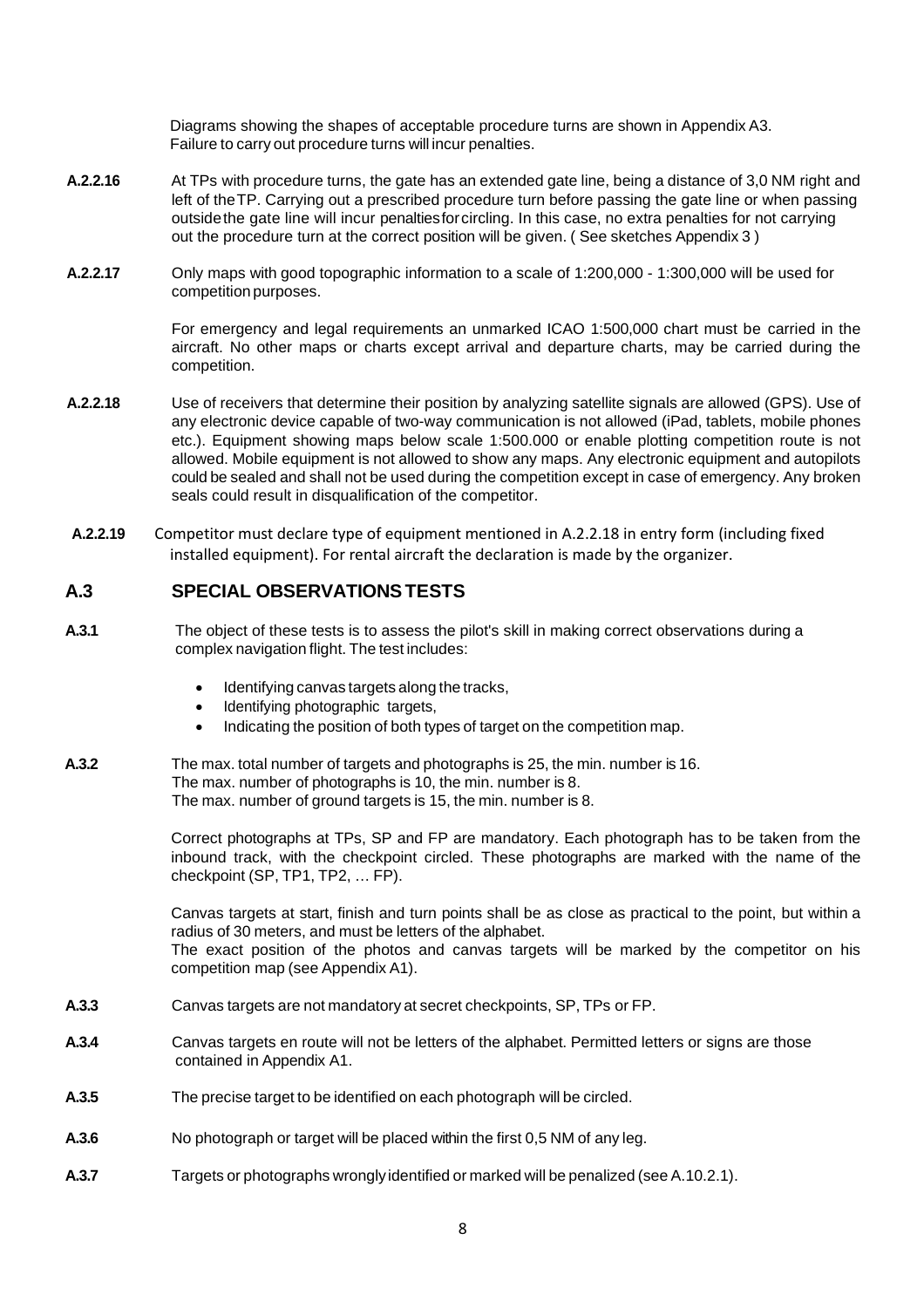- **A.3.8** At the end of the flight, at the parking position, the competitor is allowed five minutes, while seated in his aircraft, for completing his markings on the map. The five minutes will begin after the aircraft has stopped at its parking slot or assigned stop (for example: fuel station).
- **A.3.9** The competitor will be debriefed as soon as possible.
- **A.3.10** Procedure for scoring the observation test:
	- 1. Phototargets:
		- They will be scored as "correct/incorrect position" or as "not observed".
	- 2. Canvas targets at start, finish and turn points:
		- They will be scored as "correct/incorrect target" or as "not observed"
	- 3. Canvas targets en route:
		- a. Compare the figure of the marked targets en route with actual figure drawn by the organizer .
		- b. The number of missing targets en route will be scored as "not observed".
		- c. Marked en route targets will then be scored as "correct" or "incorrect target or position".

#### <span id="page-11-0"></span>**A.4 LANDING TEST**

**A.4.1** The object of this test is to assess the pilot's skill in landings of different types. Circuits may be left or right hand. Circuits for landings 1 and 4 must be above 500 feet QFE. Circuits for landings 2 and 3 must be not less than 1,000 feet or more than 1,200 feet QFE. These will be defined by the competition management who has the right to vary the circuit direction. The tests include the landings described below:

#### **A.4.1.1 LANDING 1: NORMAL LANDING**

A landing where the use of power, spoilers, flaps or sideslip is at the discretion of the pilot.

#### **A.4.1.2 LANDING 2: IDLE POWER LANDING**

Abeam the zero line, the engine is throttled back to idle power. Power shall not be used thereafter. Flaps, spoilers and sideslip may be used at the discretion of the pilot.

#### **A.4.1.3 LANDING 3: IDLE POWER LANDING WITHOUT FLAPS**

Abeam the zero line, flying with flaps fully retracted, the engine is throttled back to idle power. Power, spoilers and flaps shall not be used thereafter. Sideslip may be used at the discretion of the pilot.

#### **A.4.1.4 LANDING 4: OBSTACLE LANDING**

The competitor will make a landing after passing a marked obstacle 2 meters high, placed 50 meters before the touchdown line. Use of power, spoilers, flaps or sideslip is at the discretion of the pilot. Approaches for the obstacle landing, where the wheels are lower than the obstacle before passing over it, are not permitted (creeping).

- **A.4.2** The landing test will be run as a separate event to enable the participation of all international judges to judge the event.
	- Each landing is conducted as a full stop landing.
	- The sequence of landings will be briefed.
- **A.4.3** Depending on the situation, the competition director may authorize touch-and-go landings.
- **A.4.4** All landings are to be made as close as possible to the zero area, within a strip 12 meters wide and 72 meters long. See Appendix A2. The strip will be marked and aircraft must keep within the strip.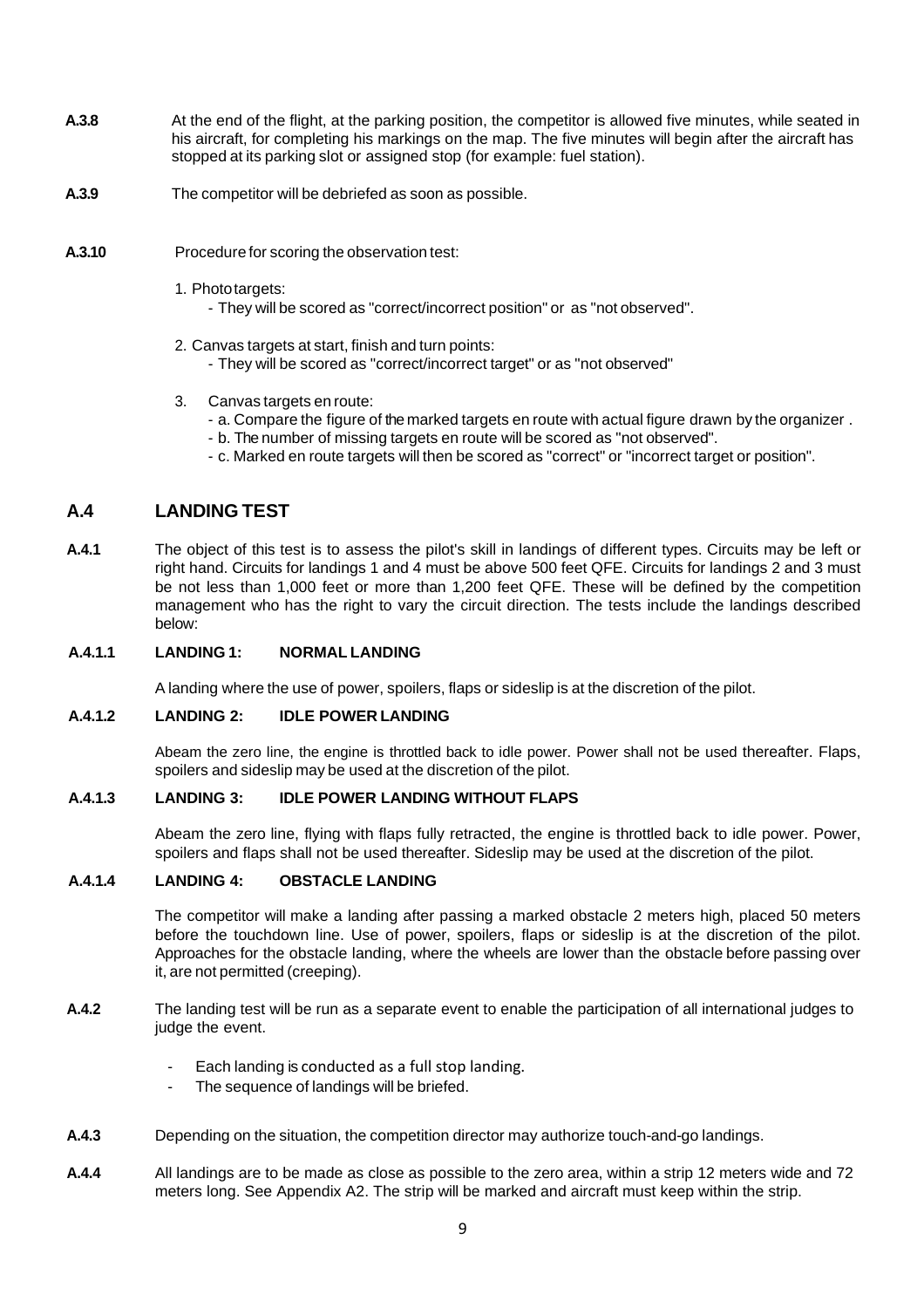**A.4.5** Touchdown must be on both main wheels with a maximum distance of five (5) meters between main wheel 1 and main wheel 2, except when the international chief judge has decided that a crosswind condition exists. If the touchdown is in or after the zero area and the distance between the touchdown of the main wheels is 5 meters or less, the touchdown point for measurement is the touchdown of the first main wheel.

> If the distance is more than 5 meters, the touchdown point for measurement is the touchdown of the second main wheel. The nose wheel must be off the ground at touchdown. Tail wheel aero planes must be landed in a configuration where the tail is lower than the horizontal attitude.

- **A.4.6** Touchdown on or after the zero area is measured when the aircraft is rolling on the ground after all bounces. In case of bounces before or after the line, the touchdown that is counted is that one which gives the highest penalty.
- **A.4.7** An aircraft is considered bouncing when both main wheels (or a sole main wheel) leave the ground after any touchdown, to a height of more than the diameter of the main wheel, or for a distance more than 15 m. A jump into a 5 meter box must be calculated this way: Box meters minus 4 meters, minus the measured lift-off point before.
- **A.4.8** In the case of any part of the aircraft touching the ground before the zero area, the distance measured will be the distance from the touchdown point to the zero line. In the case of a tail wheel landing which is judged to be three-pointer landing (the tail wheel may roll on the ground for a maximum distance of five (5) meters before the main wheels), the touchdown point of the main wheels shall be measured.
- **A.4.9** A crosswind condition shall exist, when the crosswind component of the wind, (that is the component at right angles to the runway in use), is 8 kts or more. Wind direction and speed shall be measured close to the zero-line by a suitable anemometer and recorded for each landing. The maximum allowed tailwind component is 3 kts.

The international chief judge will decide when a crosswind situation exists, and shall direct that a conspicuous flag signal is placed 30 meters before the zero line to advise competitors.

Touchdown on the upwind main wheel only is allowed when a crosswind exists.

- **A.4.10** Power has to be completely retarded at touch down and only sufficient power is permitted after the aircraft has come to a complete stop, to continue the roll to the end of the landing strip. After leaving the landing strip, the aircraft shall clear the runway.
- **A.4.11** Abnormal landings in all four types of landing are defined thus:
- a) Nose wheel not off the ground,
- b) A tail wheel aircraft not in a configuration with the tail below the horizontal,
- c) One main wheel off the ground at the initial touchdown, without authorized crosswind
- conditions, to a height of more than the diameter of the main wheel,
- d) In crosswind conditions touchdown on downwind main wheel only,
- e) Any part of the aircraft other than the wheels touching the ground,
- f) Retraction of flaps inside landing strip before touchdown,
- g) Touchdown with lockedwheels,
- h) One or both main wheels leave the ground, while nose wheel remains on it.
- i) Any abnormalities after any bounce (see points 'a' to 'h' above) must be considered as abnormal landing
- **A.4.12** In the event of a competing aircraft not touching the ground in any of the landing tests or landing outside the strip, he will be penalized.
- **A.4.13** All approaches and landings must be considered as being safe. If the international chief judge, competition director or his appointed representative is of the opinion that an approach or landing is deemed as dangerous, flying will be stopped until the jury has made a decision (See A.7.1).
- **A.4.14** All wheels, with the exception of the tail-wheel in that case of tail-wheel aircraft, must be marked by two perpendicular white lines (width about 5cm) on both sides of each wheel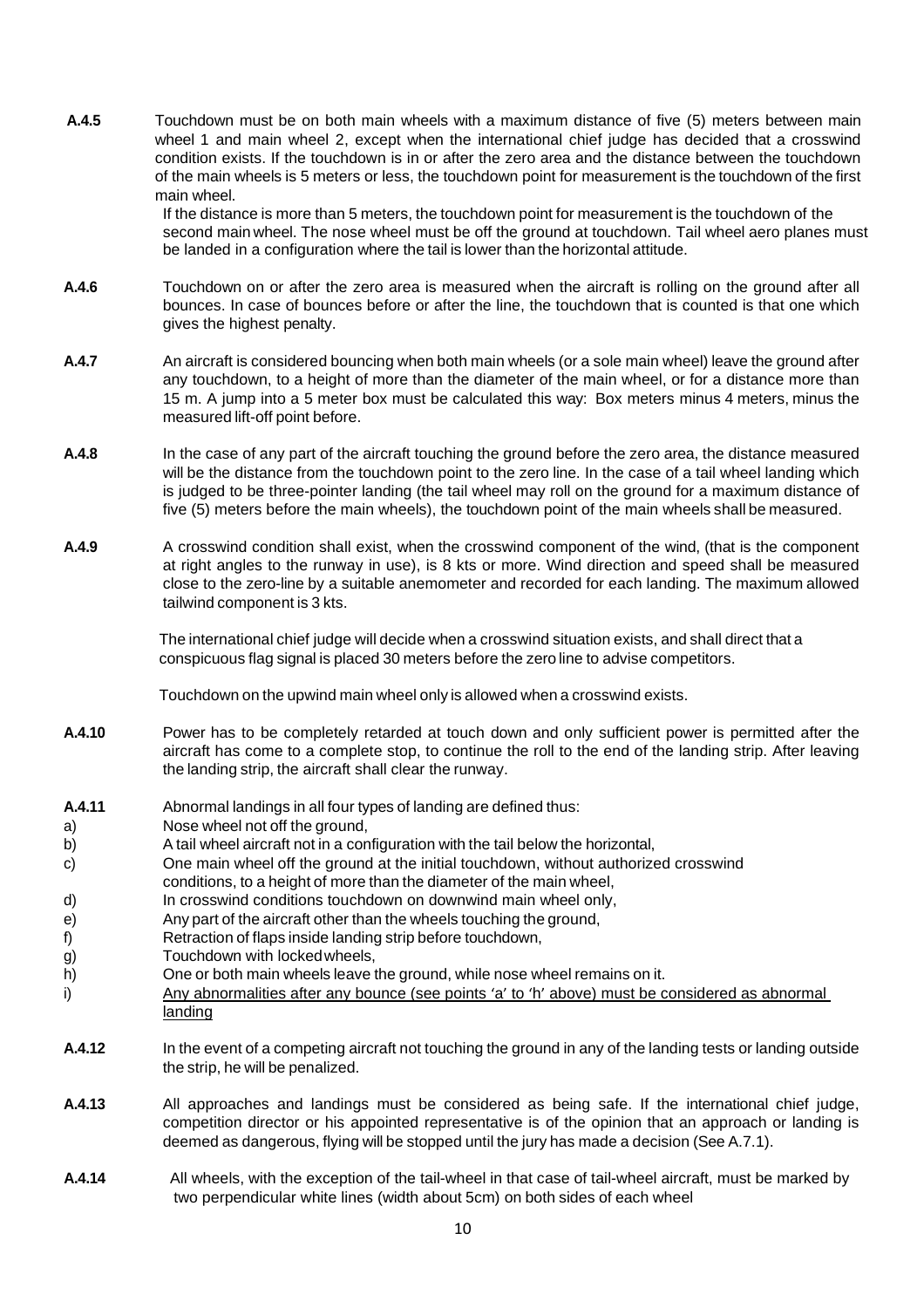#### <span id="page-13-0"></span>**A.5 GENERAL RULES**

- **A.5.1** All aircraft main wheel covers (spats) should be removed prior to the landing competition. All landings are to be video recorded to assist the jury only. Any modification temporary or permanent, to the wheels, undercarriage, oleos or shock absorbers which is not approved by the manufacturer and the certification authority is not permitted and may result in disqualification.
- **A.5.2** In the event of a failure to start, the competitor must not leave the aircraft and he must not communicate with his team. He will make a radio call to competition management to explain the situation and then follow given instructions.
- **A.5.3** In the event of a reduction in flying time, the competition director will discuss alternative tasks with the jury, international chief judge and the team managers before issuing directives on how the championship will be concluded. A championship must include at least two flown navigation tests and two landings. When two navigation tests are flown and only two landings are taken into account, the landing penalties will be multiplied by two. When only one navigation test can be flown, or when less than two landings are taken into account, there will be a *Competition Winner* but not a *Champion*.
- **A.5.4** Smoking is prohibited at all briefings and in the flight planning room.
- **A.5.5** The competition language will be English.
- **A.5.6** The competition director may install electronic equipment like video or live-tracking in selected aircrafts. The competitor is not allowed to deny this equipment, but the equipment shall not disturb the competitor in any way.

#### <span id="page-13-1"></span>**A.6 SCORING**

**A.6.1** The competition is both an individual and team competition.

For the team prize, the total number of penalties from the three (3) best pilots from each country will be added together. The winning team will receive the challenge team trophy.

- **A.6.2** The final results will consist of all penalties being added together. In each section and sub- section, all penalties must be added together to calculate the maximum to be awarded to each competitor. The competitor with the lowest number of penalties becomes the champion.
- **A.6.3** The winner of the navigation trophy is the pilot with the lowest number of penalties for flight planning and navigation
- **A.6.4** In the case of two or more competitors having the same number of penalties, the competitor with the lowest penalties in each group in the following order will be adjudged the winner:
	- The competitor with the lowest number of penalties for flight planning and navigation, or,
	- The competitor with the lowest number of penalties for landings.
- **A.6.5** In the event of two or more competitors having the same number of penalties for the navigation or landing trophies, the following will apply:
- A.6.5.1 Navigation trophy:
	- The competitor with the lowest number of penalties for flying (timing) or
	- The competitor with the lowest number of penalties on all secret time checks, or
	- The competitor with the lowest number of penalties in the special observation test.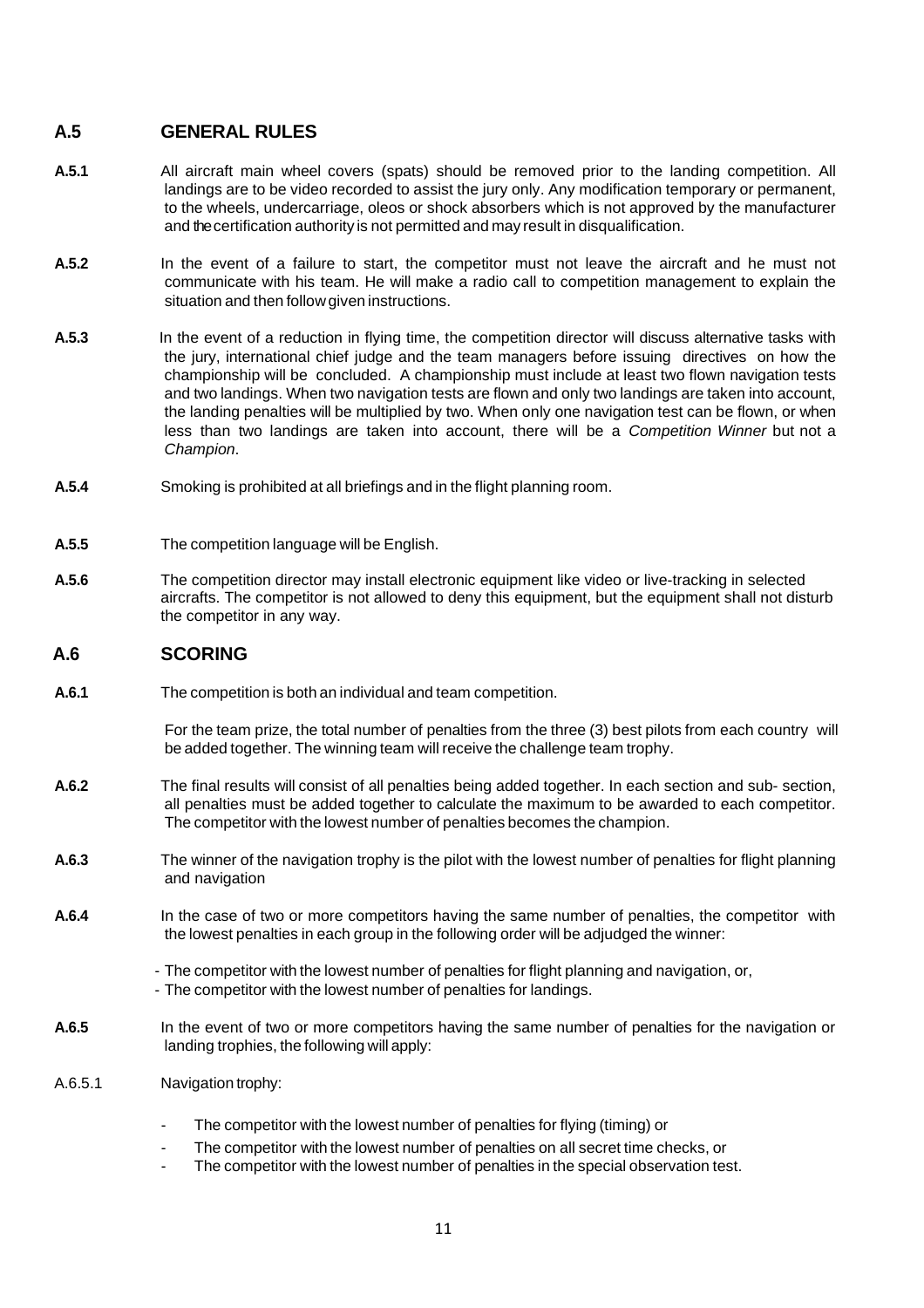A.6.5.2 Landing trophy:

The competitor with the lowest number of penalties in:

- Idle power landing without flaps or
- Idle power landingor
- Obstacle landing

**A.6.6** If there is a continuing tie multiple winners will be declared.

#### **A.7 DISQUALIFICATION**

- **A.7.1** Any misconduct or bad behaviour on the ground or in the air including unsporting behaviour or protests against other competitors could result in the international jury disqualifying the competitor concerned.
- **A.7.2** If a competitor communicates with any unauthorized person from the time of entering the flight planning room until the time the last competitor has taken off on his navigation test or enters any restricted area on the competition site without permission, he runs the risk of disqualification both for himself and the whole of his national team.
- **A.7.3** Any competitor, found using non permitted equipment in the flight planning room or aircraft or in the security area, or found to have tampered with any sealed navigation or radio equipment or manipulating the flight recording system will be disqualified and may risk disqualification of his national team.
- **A.7.4** Any unauthorized alterations to aircraft landing gear during the landing tests as indicated in A.4.1 may result in disqualification.

#### <span id="page-14-0"></span>**A.8 JUDGING**

**A.8.1** An international chief judge shall be appointed by FAI-GAC prior to the championship. Each country will be invited to send current international judges. International judges will be positioned by the international chief judge. International judges will also participate in the landing competition, as directed by the international chief judge.

#### <span id="page-14-1"></span>**A.9 PROTESTS**

- **A.9.1** The chairman of the jury and the other jury members will be appointed by FAI-GAC in accordance with the sporting code, general section. Their duties include observing and ensuring that the championship is being run in accordance with the FAI sporting code and championship rules. They also rule on all formal protests. In the event of a replacement of any member, the new member will be appointed by the president of GAC after consultation with the rules committee.
- **A.9.2** The Competition Director will publish individual results as quickly as possible by the best available method. The results will be marked "preliminary and subject to protest".
- **A.9.3** The video recordings of the landing may be used by Chief Judge and two independent International Judges for checking the results of landings before final judging of the landings. After final judging, the video recordings of landing may be used by the jury when dealing with protests may be shown/given to the competitor/team manager.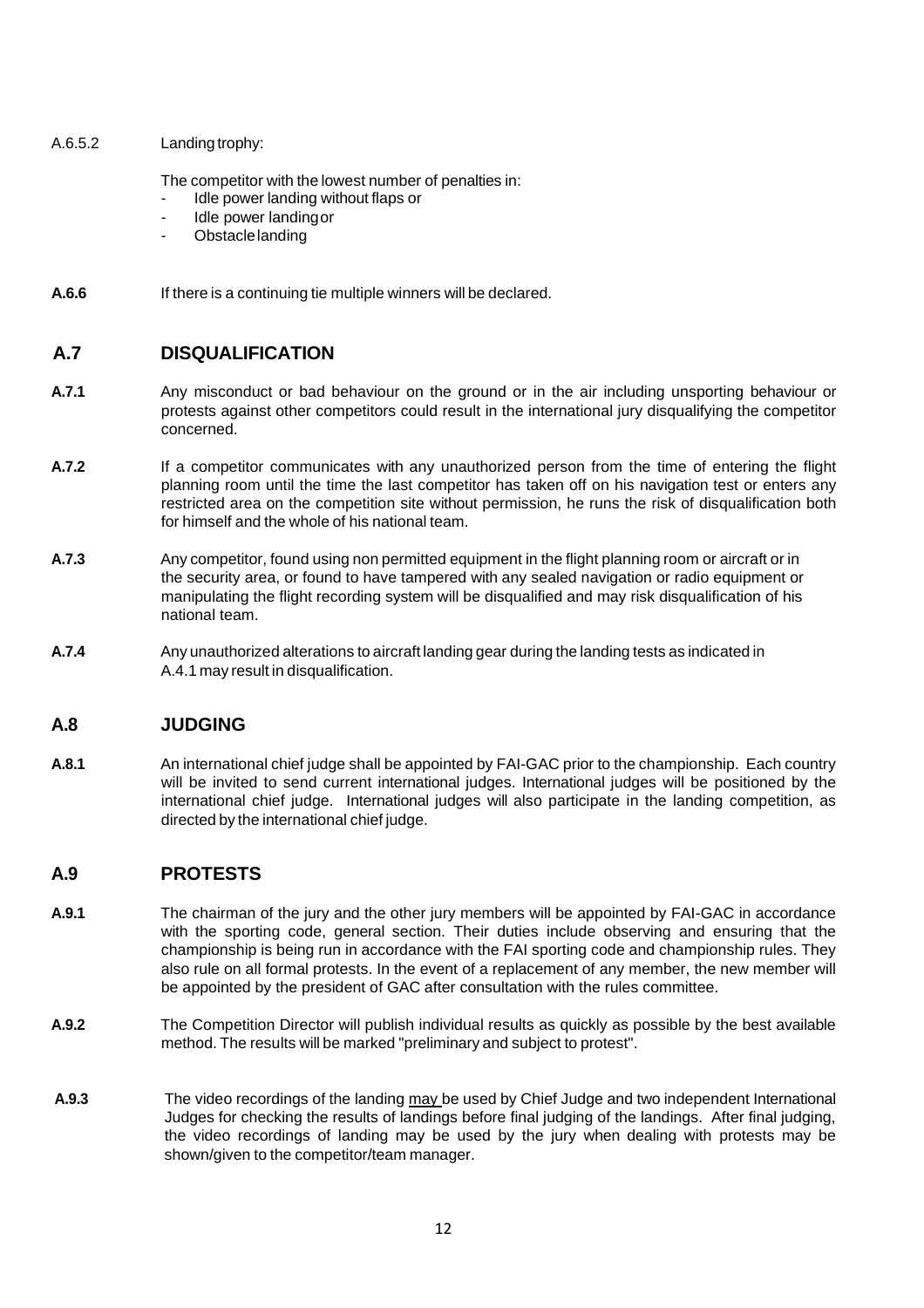- **A.9.4** When the prescribed fee has been paid to the competition management and the protest filed in writing, the protest becomes official and is referred to the international jury for a decision. The team manager and competitor have the right to address the jury if desired.
- **A.9.5** If the correction of the International Chief Judge at Complaints or the ruling of the jury affects another or other competitors, the appropriate alterations will be made to the results.
- **A.9.6** Protests against other competitors are forbidden.
- **A.9.7** The jury must be available at all time during the championship to deal with protests.
- **A.9.8** The prescribed fee in connection with any protest submitted to the jury will be EURO 100, and shall accompany the written protest. The fee will be returned in the case of a successful protest only.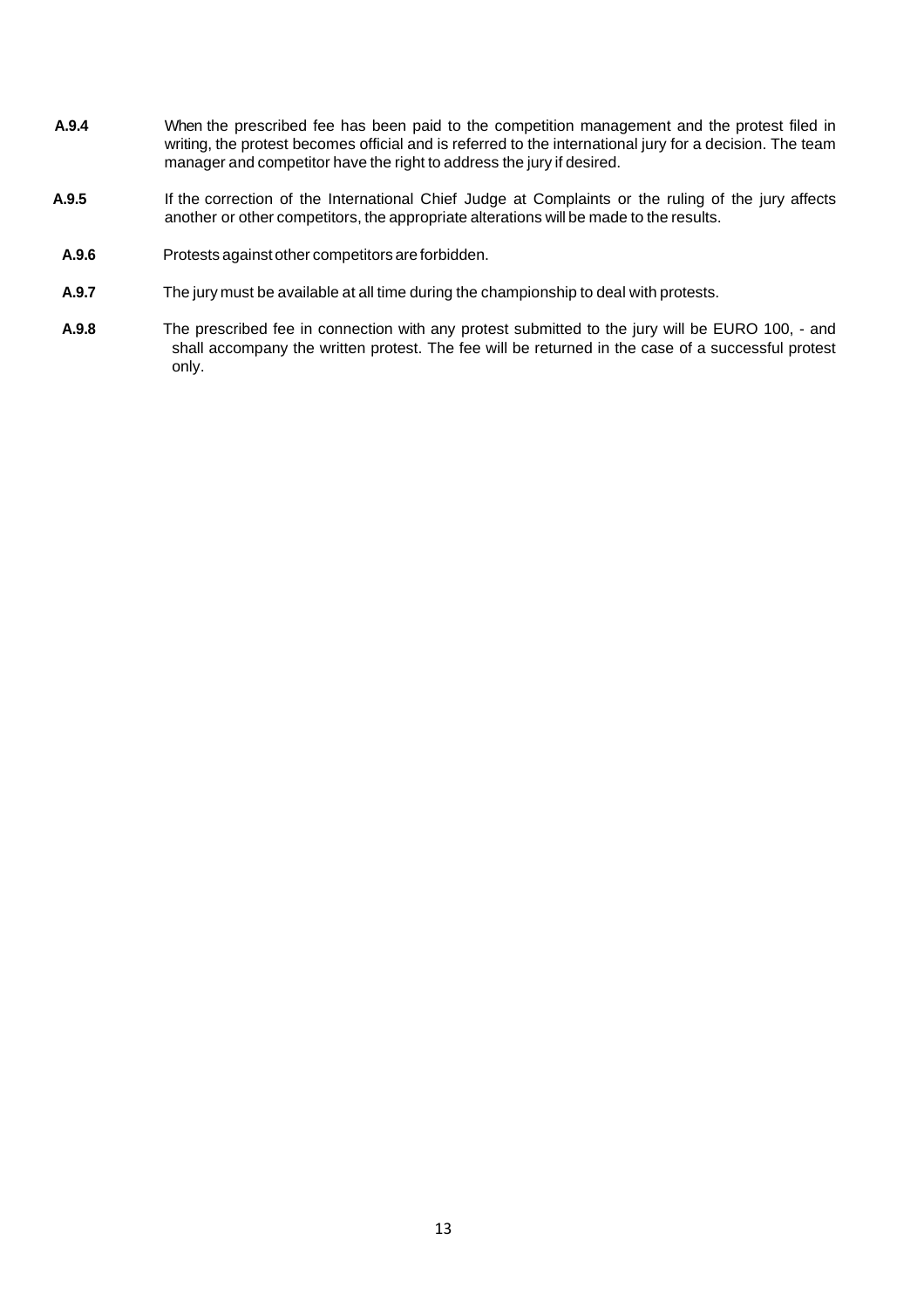#### **A.10 TABLE OF PENALTIES**

#### **FLIGHTPLANNING AND NAVIGATION**

|          |                                                                                                                                                                                                                                                         | <b>Penalties</b>                             | Maximum<br><b>Penalties</b> |
|----------|---------------------------------------------------------------------------------------------------------------------------------------------------------------------------------------------------------------------------------------------------------|----------------------------------------------|-----------------------------|
| A.10.1.1 | Preparation of flight plan                                                                                                                                                                                                                              |                                              |                             |
|          | Limit $+$ or $-$ 2 degrees in heading<br>Additional error per full degree<br>$\overline{\phantom{a}}$<br>Limit $+$ or $-5$ seconds in timing<br>$\overline{\phantom{a}}$<br>Additional error per full second<br>Maximum total penalties for calculation | 0<br>$\overline{2}$<br>$\boldsymbol{0}$<br>1 | 200                         |
|          | Late delivery of flight plan (> 30 minutes)<br>Failure to leave flight planning room after 60 minutes                                                                                                                                                   | 50<br>100                                    | 50<br>100                   |
| A.10.1.2 | Take-off time (aircraft passing starting gate)                                                                                                                                                                                                          |                                              |                             |
|          | $Limit + 60 seconds$<br>Passing the take-off gate before or after time slot                                                                                                                                                                             | $\mathbf 0$<br>200                           | 200                         |
| A.10.1.3 | Passing each timed point                                                                                                                                                                                                                                |                                              |                             |
|          | Limit $+$ or $-$ 2 seconds<br>Additional error per full second<br>-not observed-(outside gate), each time                                                                                                                                               | 0<br>3<br>100                                | 100                         |
| A.10.1.4 | Procedureturn                                                                                                                                                                                                                                           |                                              |                             |
|          | Failure to carry out prescribed procedure turn each time                                                                                                                                                                                                | 200                                          | 200                         |
| A.10.1.5 | Flying below the minimum altitude (each time)                                                                                                                                                                                                           | 500                                          | 500                         |
| A.10.1.6 | Other deviations from track (each time)                                                                                                                                                                                                                 |                                              |                             |
|          | Circling or backtracking being a turn of more than 90<br>degrees either way (each time)                                                                                                                                                                 | 200                                          | 200                         |
|          | Notfollowing described arrival/departure routes and/or<br>procedure.                                                                                                                                                                                    | 200                                          | 200                         |
|          | Late arrival at downwind/holding pattern of competition<br>airfield<br>(if latest arrival time is given).                                                                                                                                               | 200                                          | 200                         |
| A.10.1.7 | Late submission of competition map<br>(after 5 minutes wheel stop)                                                                                                                                                                                      | 100                                          | 100                         |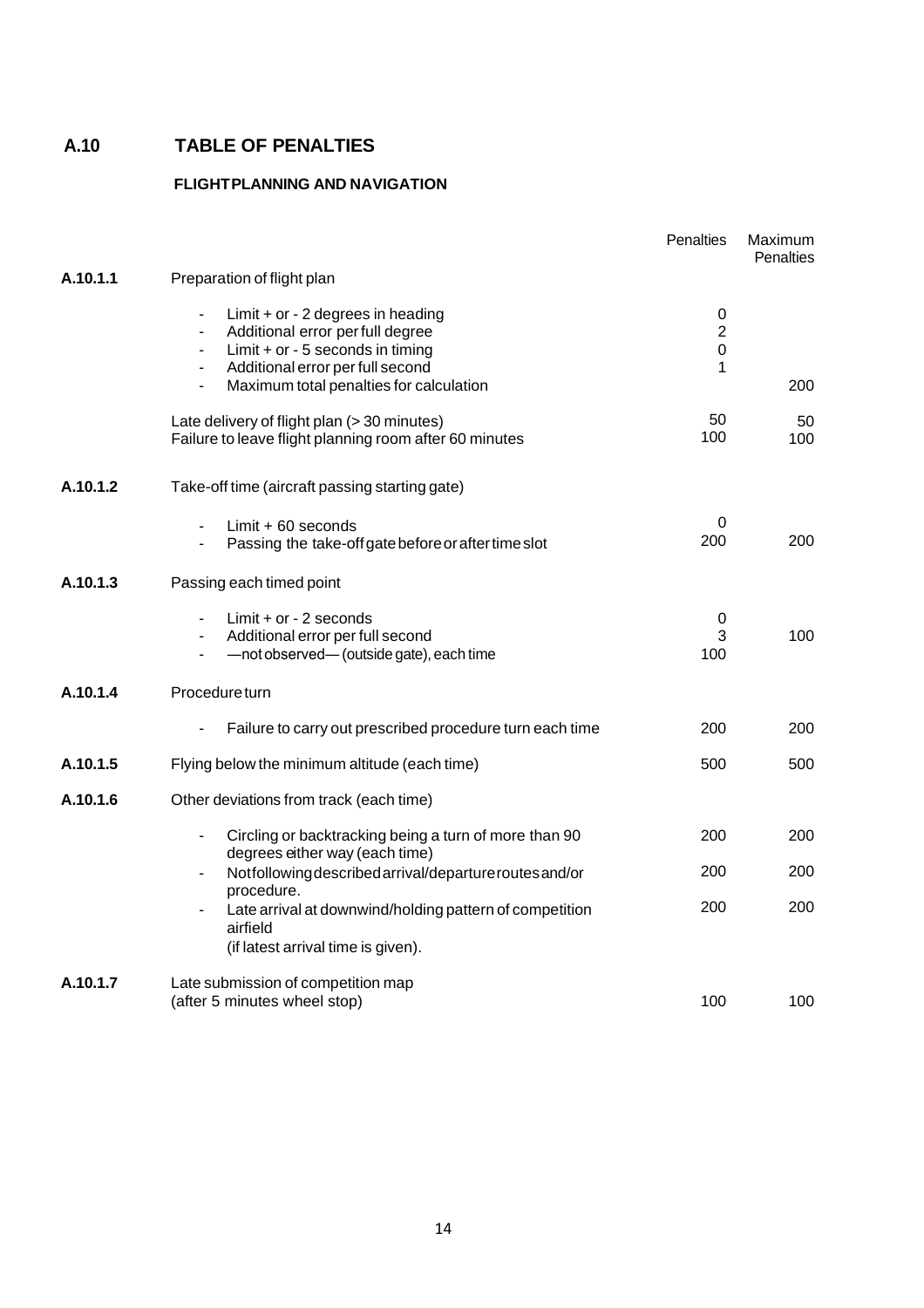#### **A.10.2 SPECIALOBSERVATION**

#### **A.10.2.1** Photo and en route canvas targets:

| - Correct photo or target within 5 mm of correct position | O        |          |
|-----------------------------------------------------------|----------|----------|
| - Not observed<br>- Incorrect photo, target or position   | 20<br>30 | 20<br>30 |
| Canvas targets at start, turning and finish points:       |          |          |

| - Not observed | 50  | 50  |
|----------------|-----|-----|
| - Incorrect    | 100 | 100 |

#### **A.10.3 LANDINGS**

 $\hat{\mathbf{v}}$ 

|                                                               |        | 2    | 3        |          |
|---------------------------------------------------------------|--------|------|----------|----------|
|                                                               | Normal | Idle | Idle     | Obstacle |
|                                                               |        |      | no flaps |          |
| Maximum penalties per landing                                 | 400    | 200  | 200      | 400      |
| Outside the strip or no landing                               | 300    | 200  | 200      | 300      |
| Abnormal landing (A.3.10 a to h))                             | 200    | 200  | 200      | 200      |
| Rolling out of the landing strip to the side                  | 200    | 150  | 150      | 200      |
| Power on the ground in the strip                              | 50     | 50   | 50       | 50       |
| Non permitted use of power (in the air)                       |        | 200  | 200      |          |
| Non permitted use of flaps or spoilers (in the air)           |        |      | 200      |          |
| Touching, destroying the obstacle or "creeping" over obstacle |        |      |          | 400      |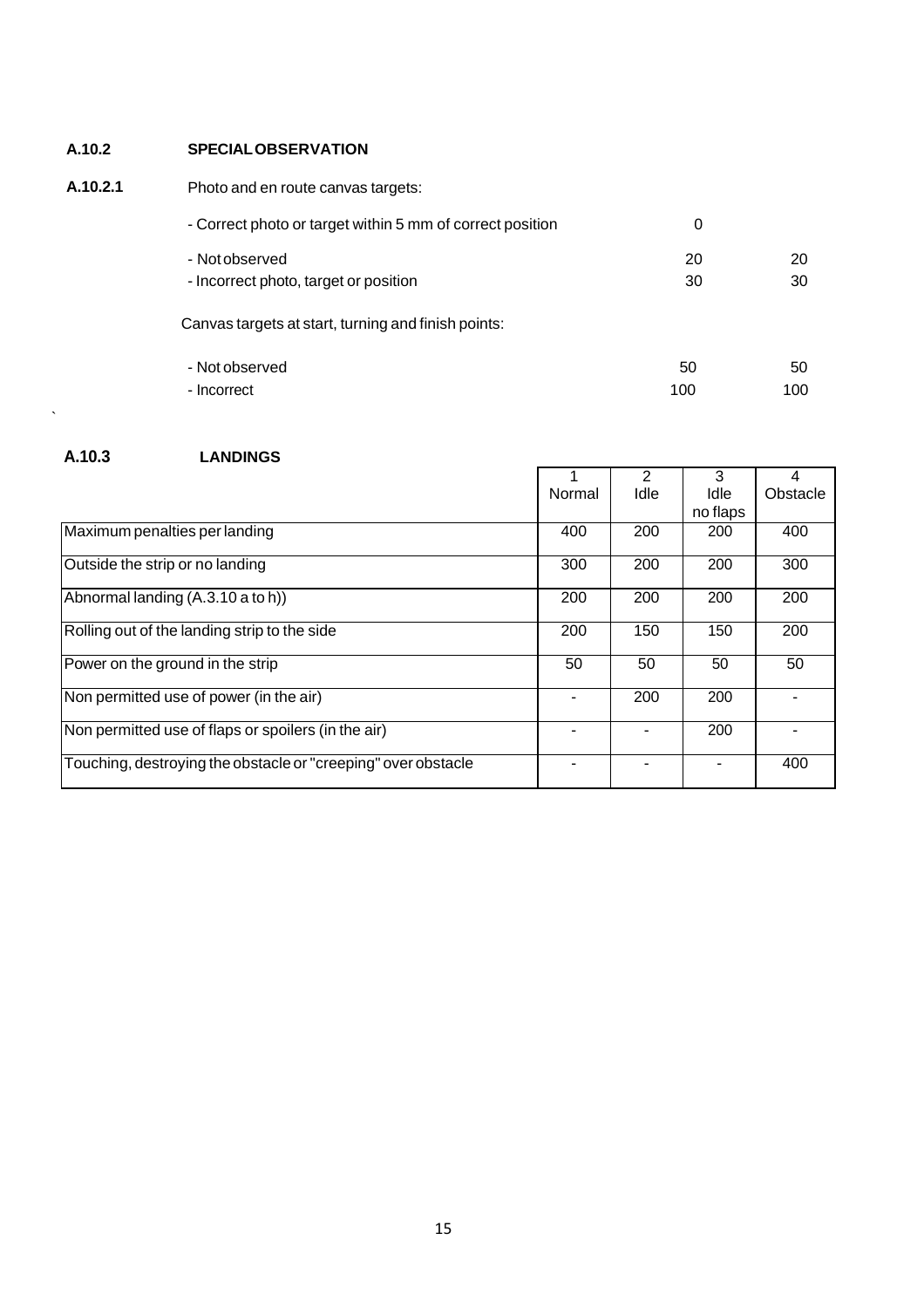### Penalty information for distance:

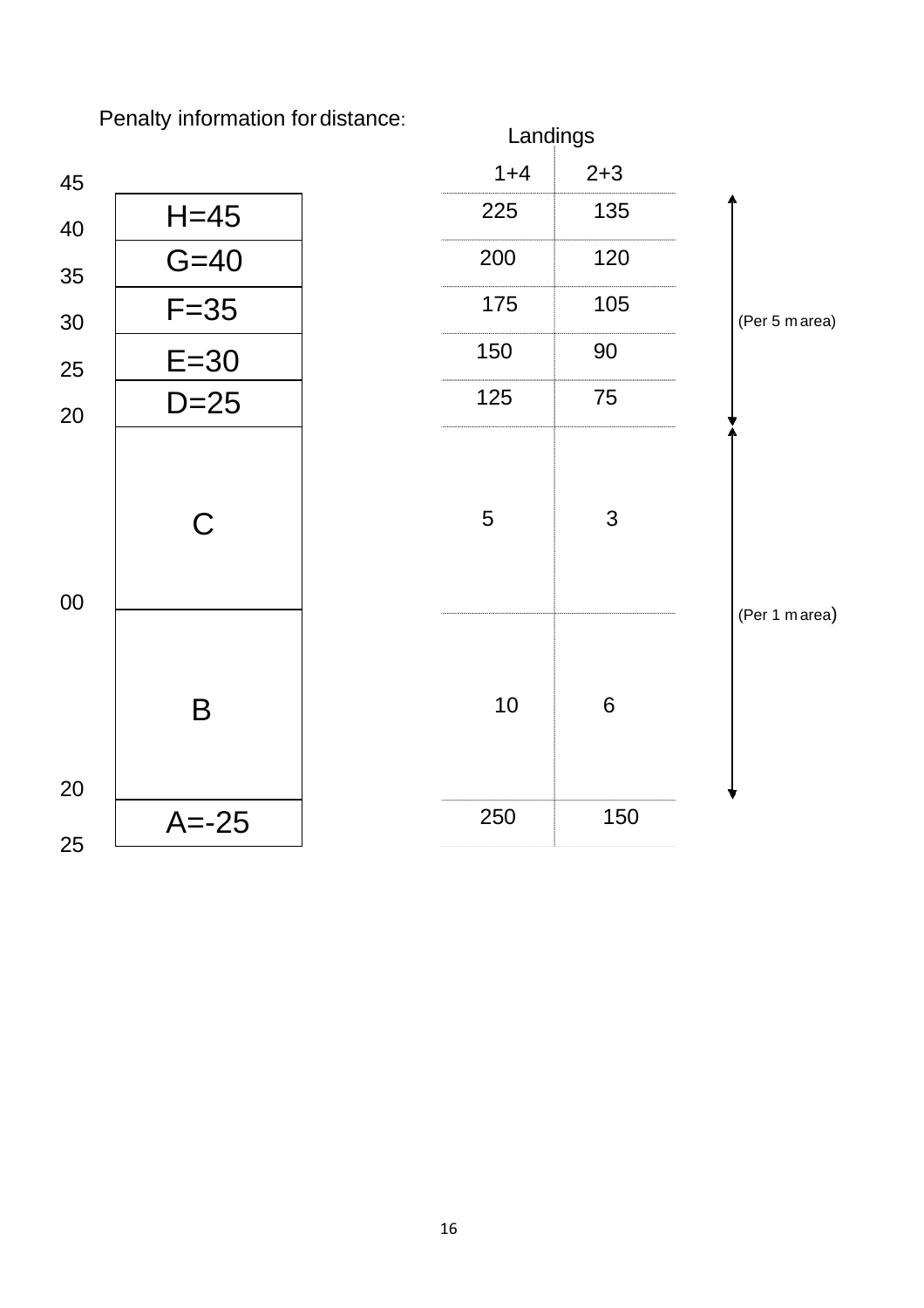#### **CANVASTARGET INFORMATION**

Canvas targets shall be white or orange and made of strips 0.5 meters wide and the total overall size shall be between 3 and 4meters.

Permitted letters and signs:



When the letters are used, they shall be located so as to be seen correctly in the direction of the flight inbound to thetarget.

The shapes of the signs should be sketched by the pilot on his map, as seen.

#### **MARKING OF THE MAP**

Marking of photographs, signs and letters has to be done correctly to avoid difficulties during debriefing. They should be marked as seen. The position has to be marked by a pinprick or a clear dot and accompanied by a line with the target next toit.

There should be no doubt at all about the exact position.

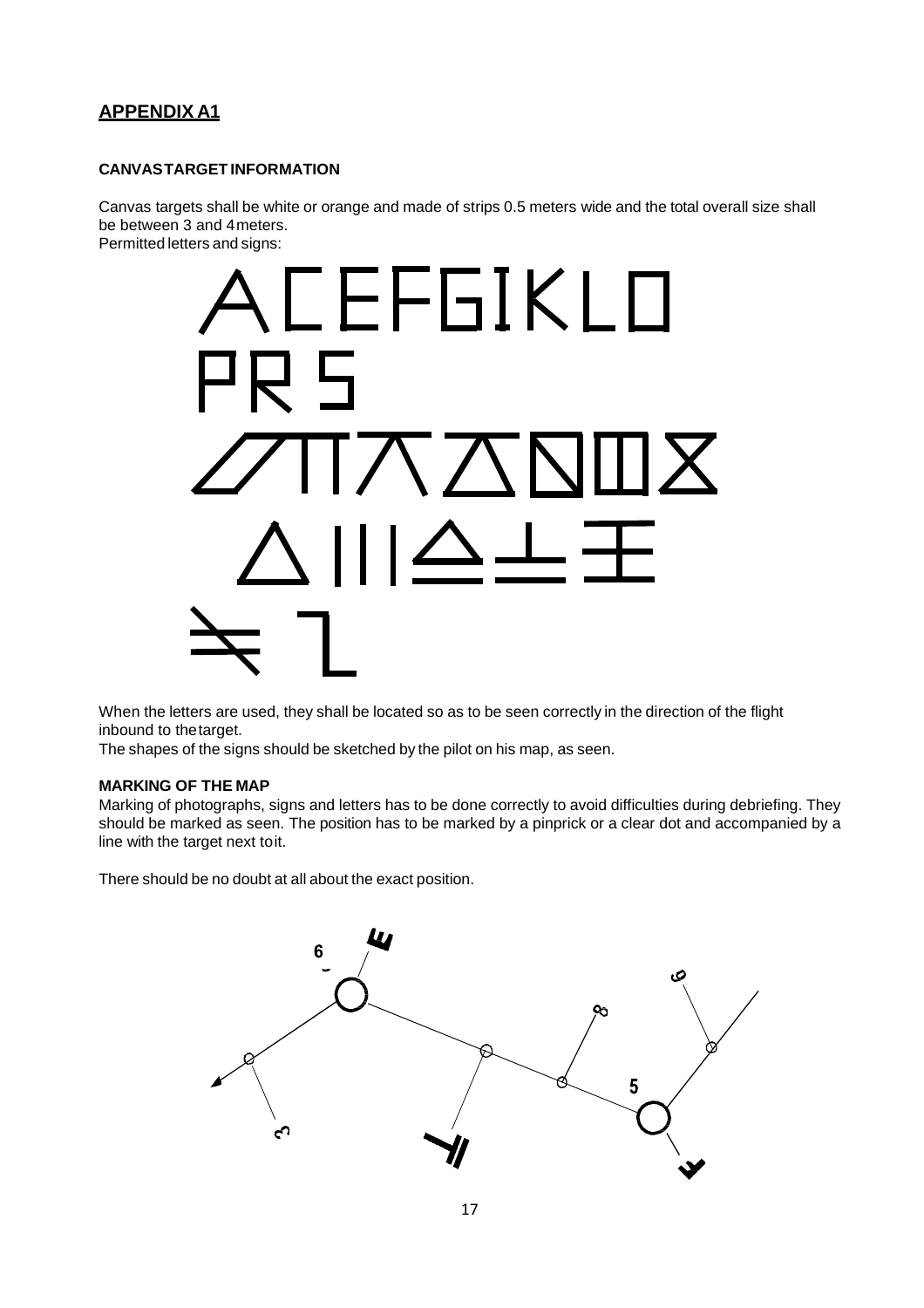#### **RUNWAYMARKINGINFORMATION**





#### Markers.

On both sides of the runway, to assist judges and video crew, there shall be runway markers at each 5 meter area till +20 area opposite the correct metre area.

Markers shall be placed per 5-metre area beyond the –20 and +20 metres area in the middle of the correct area

#### The landingstrip.

Each metre must be marked by paint or chalk (on grass) from –20 to +20 metre area, and outside that zone every 5 metre area (see picture). The zero area must be clearly marked.

#### Approachmarkers.

Two markers will be clearly positioned 24 meters apart at the 50 metres in front of the middle of the zero area. Aircraft have to approach in between these markers on their final approach path. Approaching from outside may be considered as dangerous

#### Zeroarea specification

There is an imaginary zero line. The zero area is per full metre on each side of this line. Outside the zero area scoring will be done per one meter area till the –20 and +20 meter area and beyond this per 5 meters till the limit of the landingstrip



|  | 0 line |  |  |
|--|--------|--|--|
|  |        |  |  |



#### Obstaclespecification

This is positioned 50 meters in front of the middle of zero area.

Thin cotton or nylon line with cloth flags in colour Do not tie the line to poles!

It should slip offeasily.

The height ( 2 meters ) should be checked at the runway centre line.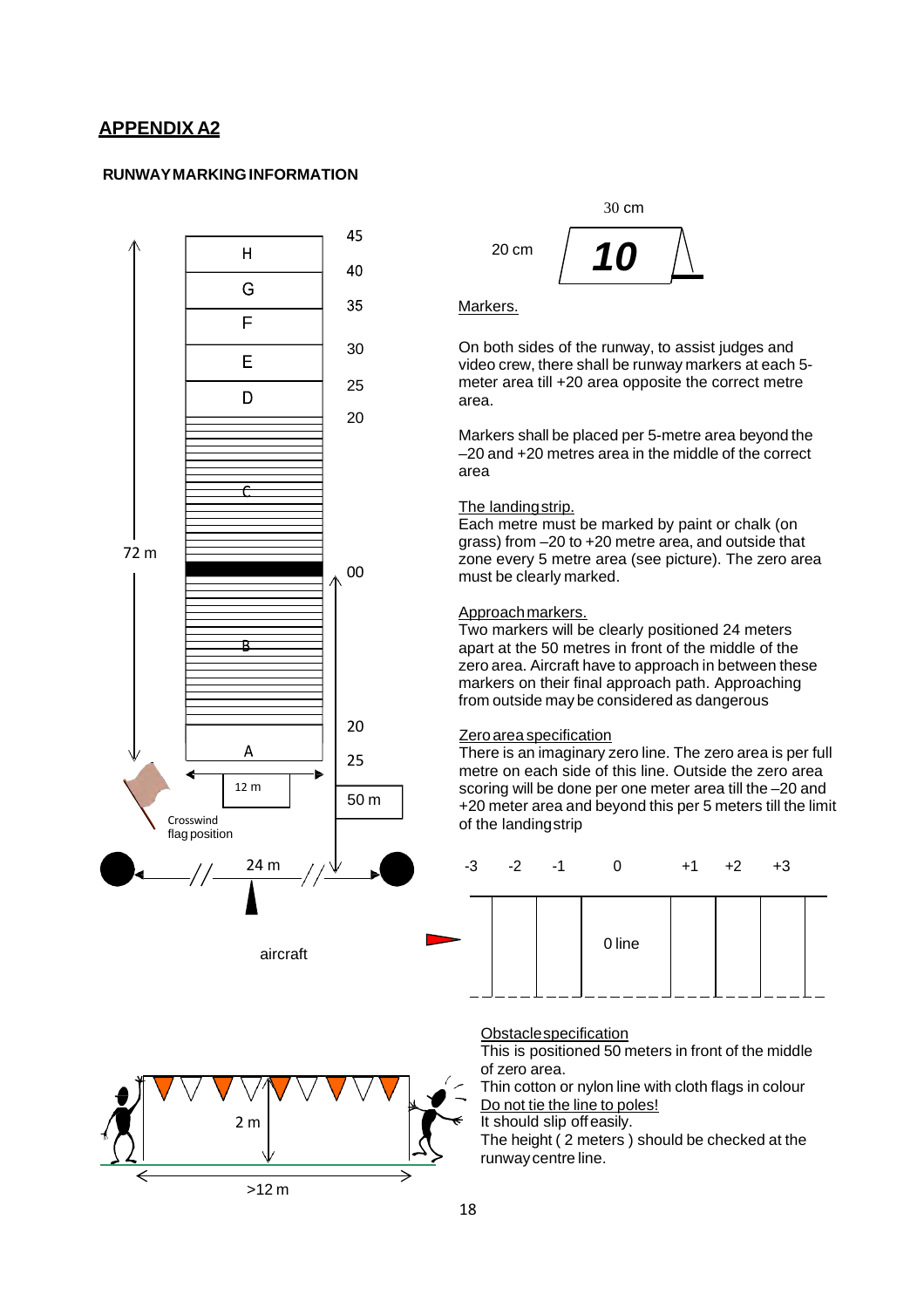#### **PROCEDURETURN INFORMATION**



turn point (TP) where the change of track is more than 90 degrees

Timing is always measured on the inbound track at the TP.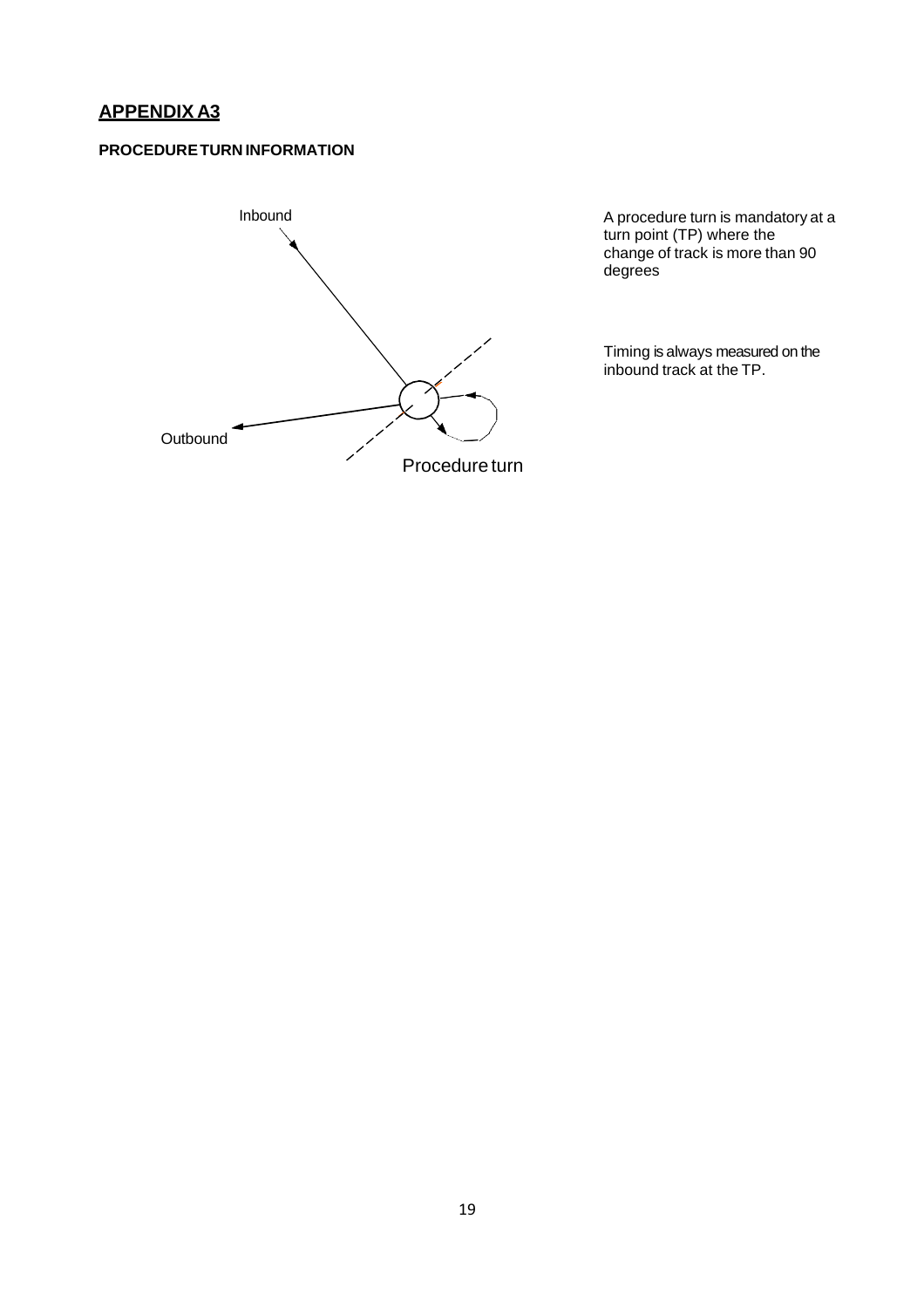

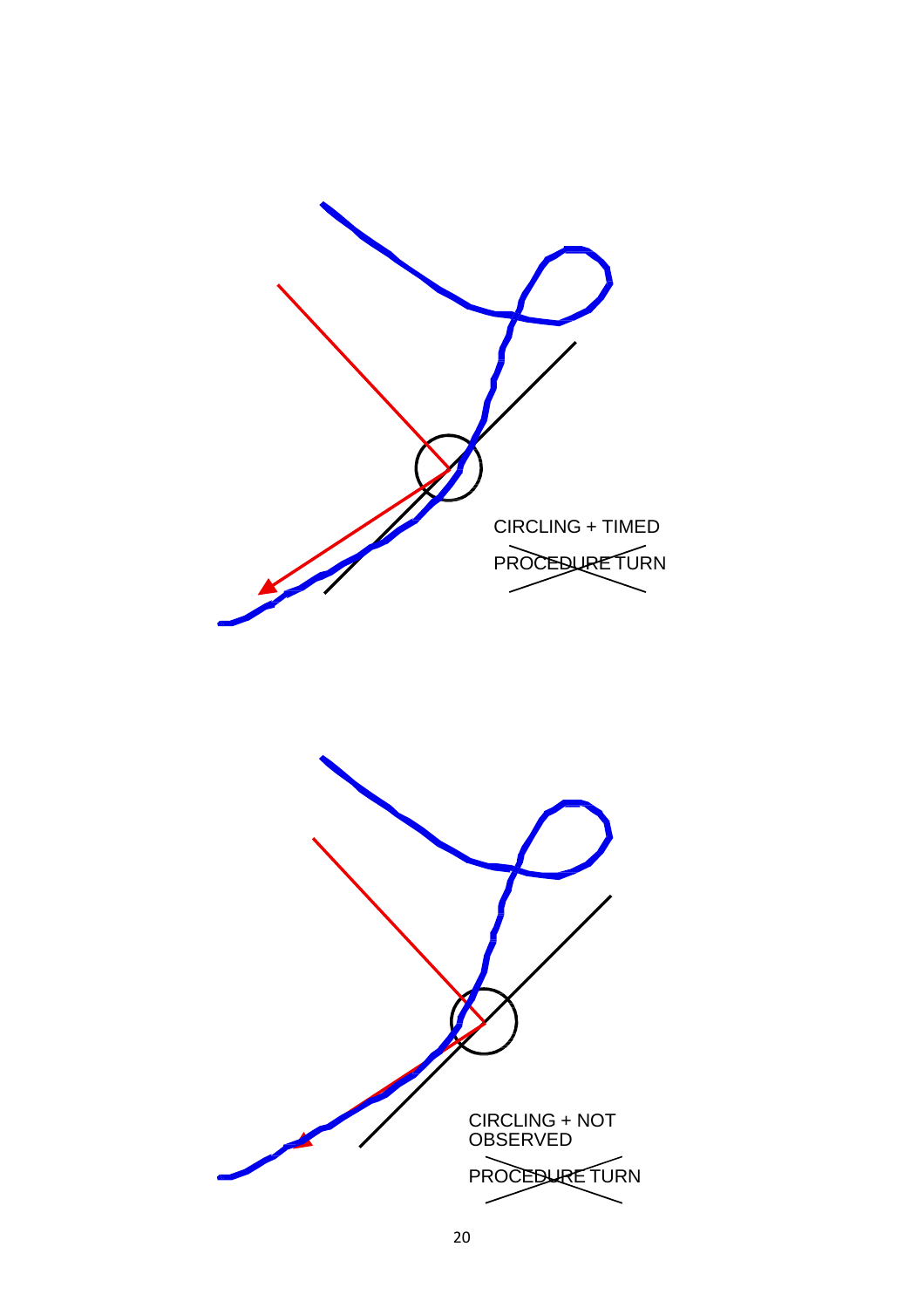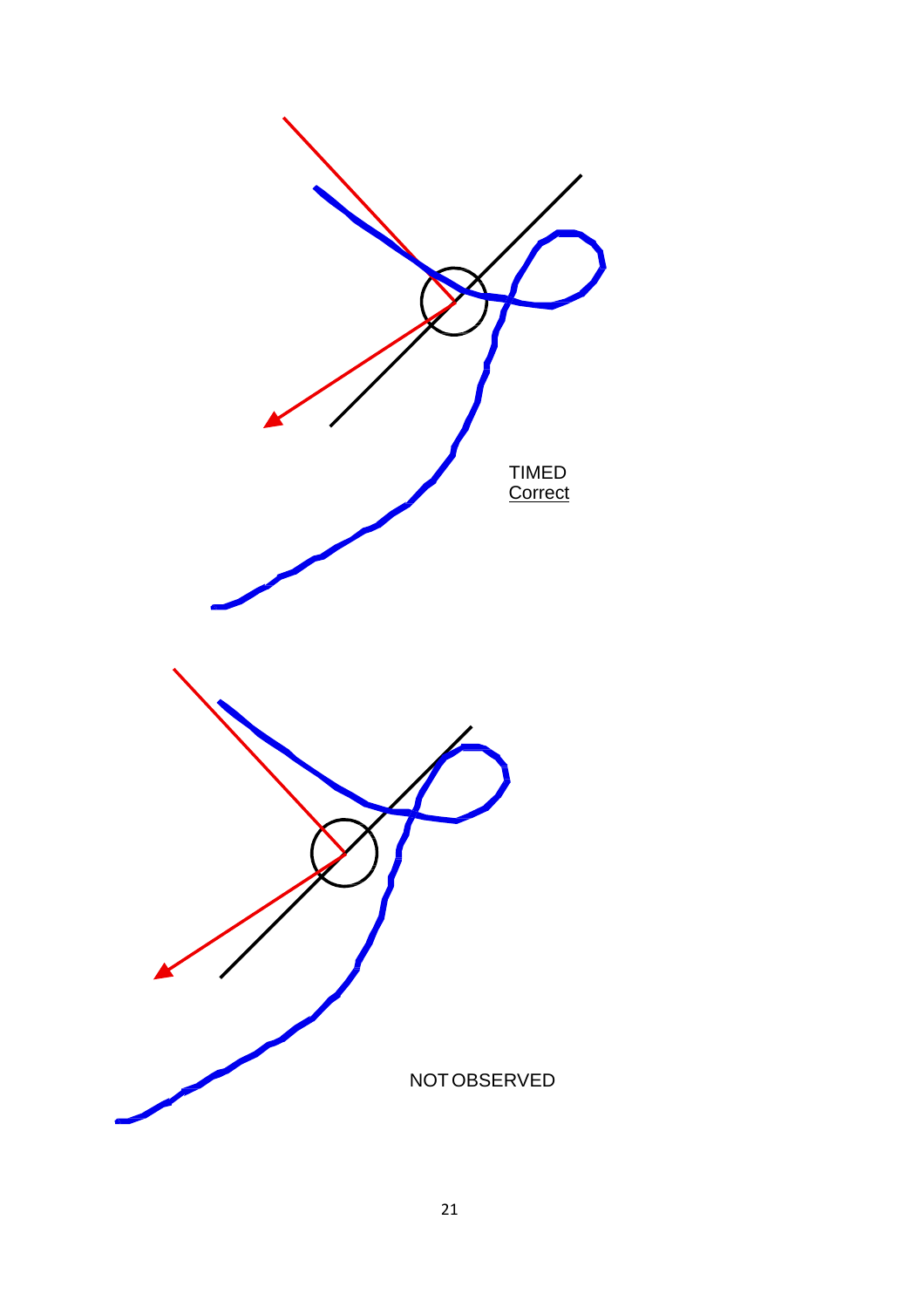#### **TRACK AND TIMING INFORMATION**



Timing is always is always on the inbound track at Start Point (SP), Secret Checkpoints, Turning Points (TP) and Finish Point (FP). Inability to identify the competitor results in maximum timing penalties at each point.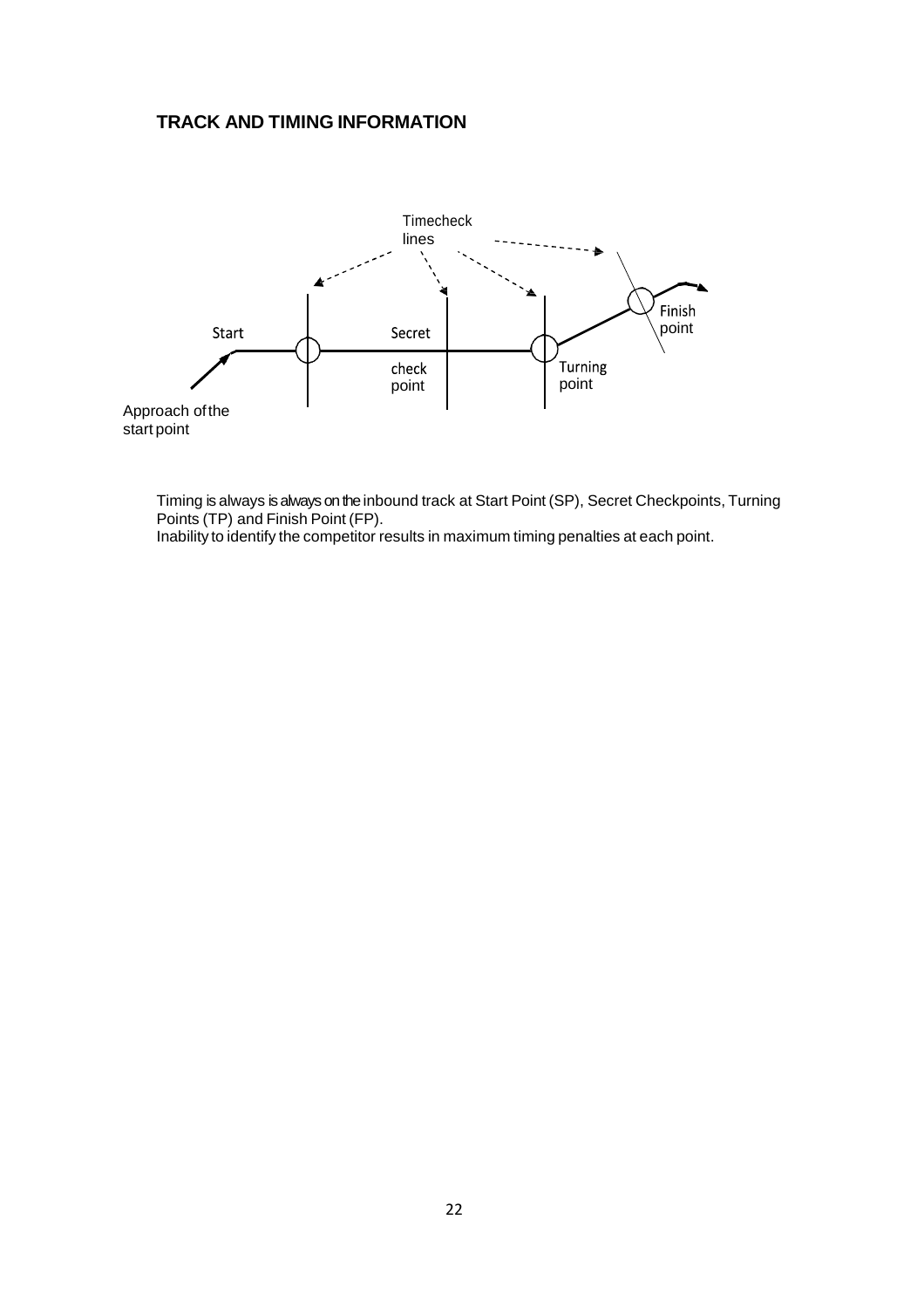## **EXAMPLE 14th WPFC 2000**

**30 July- 5 August 2000**

#### **Flight plan Nav.test No 2**

 $\Gamma$ 

٦

StartNo…*1*…………….. Name…*AlanBest*…………………………………………….Country…*New Z***ealand**… Aircraft reg…*SE-ETT*…………………Type…*C 150*…………… Declared TAS……*70*…...kts Wind…*270*……degrees……*15*….kts

|                                  |                   |              |                |              |               |     |           |            | Time schedule |     |
|----------------------------------|-------------------|--------------|----------------|--------------|---------------|-----|-----------|------------|---------------|-----|
|                                  |                   |              |                |              |               |     |           | <b>Hrs</b> | Min           | Sec |
| Leg                              | Leg               | True         | <b>True</b>    | Ground       | Time          |     | Take off  | 09         | 00            | 00  |
| <b>No</b>                        | dist<br><b>NM</b> | track<br>deg | heading<br>deg | speed<br>kts | on leg<br>min | sec | Start p.  | 09         | 10            | 00  |
| $\mathbf{1}$                     | 9.9               |              |                |              |               |     | T.p. 1    |            |               |     |
| $\overline{2}$                   | 6.6               |              |                |              |               |     | T.p. 2    |            |               |     |
| 3                                | 7.8               |              |                |              |               |     | T.p. 3    |            |               |     |
| $\overline{4}$                   | 10.8              |              |                |              |               |     | T.p. 4    |            |               |     |
| 5                                | 14.0              |              |                |              |               |     | T.p. 5    |            |               |     |
| 6                                | 12.4              |              |                |              |               |     | T.p. 6    |            |               |     |
| One minute turn                  |                   |              |                |              |               |     |           |            |               |     |
| $\overline{7}$                   | 15.0              |              |                |              |               |     | T.p. 7    |            |               |     |
| 8                                | 9.9               |              |                |              |               |     | Finish p. |            |               |     |
| $\ddag$<br><b>Penalties</b><br>ᆖ |                   |              |                |              |               |     |           |            |               |     |

|              | Hrs $\vert$ Min $\vert$ Sec. |  |
|--------------|------------------------------|--|
|              |                              |  |
|              |                              |  |
|              |                              |  |
| Leaving room |                              |  |

 $\overline{a}$ 

in L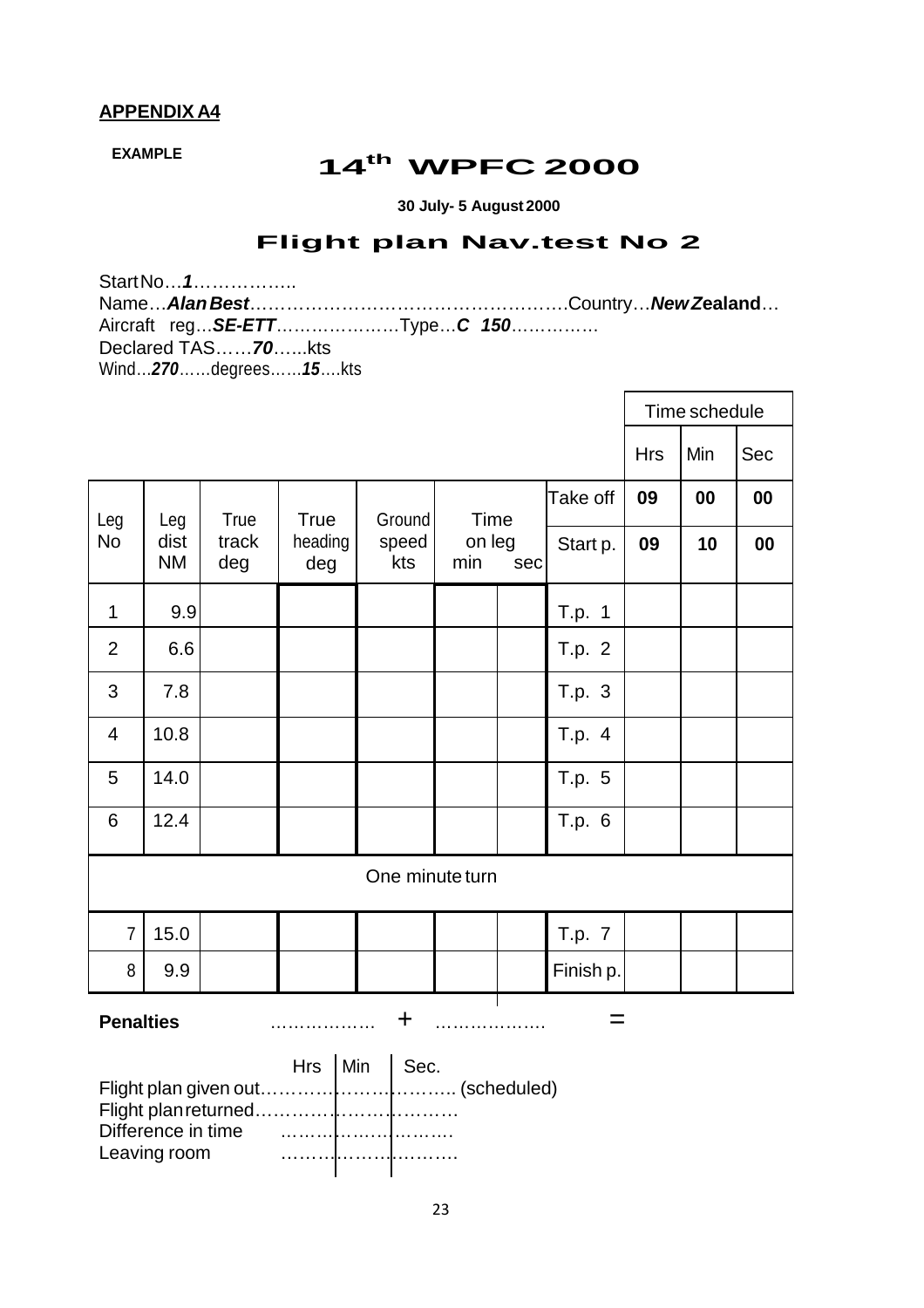**EXAMPLE Debriefing sheet**

**Navigation test 60 No 2 12 12 12 13 No 2 12 13 13 14 No 2 12 13 14 15 16 17 18 18 18 19 18 18 18 19 18 18 18 1** 

### **Flight Planning**

| Heading error exceeding +- 2°per full degree  2        | Max |   |
|--------------------------------------------------------|-----|---|
| Timeerror exceeding +- 5 sec per full second  1        | 200 |   |
|                                                        | 50  |   |
|                                                        | 100 |   |
| Take off: rolling before or after the 60 sec time slot | 200 | . |
| Late submission of competition map (after 5 min limit) | 100 |   |

|  | P2   P3   P4   P5   P6   P7   P8 |  |  |  |
|--|----------------------------------|--|--|--|
|  |                                  |  |  |  |

| <b>Start</b> | Tp1                                                                                                                                                                                                  |    | Tp2 | Tp3 | Tp4                                 | Tp5. |    | Tp6.           | Tp7 | <b>Finish</b>                   |            |
|--------------|------------------------------------------------------------------------------------------------------------------------------------------------------------------------------------------------------|----|-----|-----|-------------------------------------|------|----|----------------|-----|---------------------------------|------------|
|              |                                                                                                                                                                                                      |    |     |     |                                     |      |    |                |     |                                 | Date00/08/ |
| C1           | С2                                                                                                                                                                                                   | CЗ |     | C5  | C6                                  | C7   | C8 | C <sub>9</sub> |     | C <sub>10</sub> C <sub>11</sub> | Pilot      |
|              |                                                                                                                                                                                                      |    |     |     |                                     |      |    |                |     |                                 |            |
|              | Failure to carry out prescribed procedure turn<br>Flying below the minimum altitude<br>Circling orbacktracking<br>Not following arrival/departure routes<br>Late arrival at downwind/holding pattern |    |     |     | each time<br>each time<br>each time |      |    |                |     |                                 |            |

Late arrival at downwind/holding pattern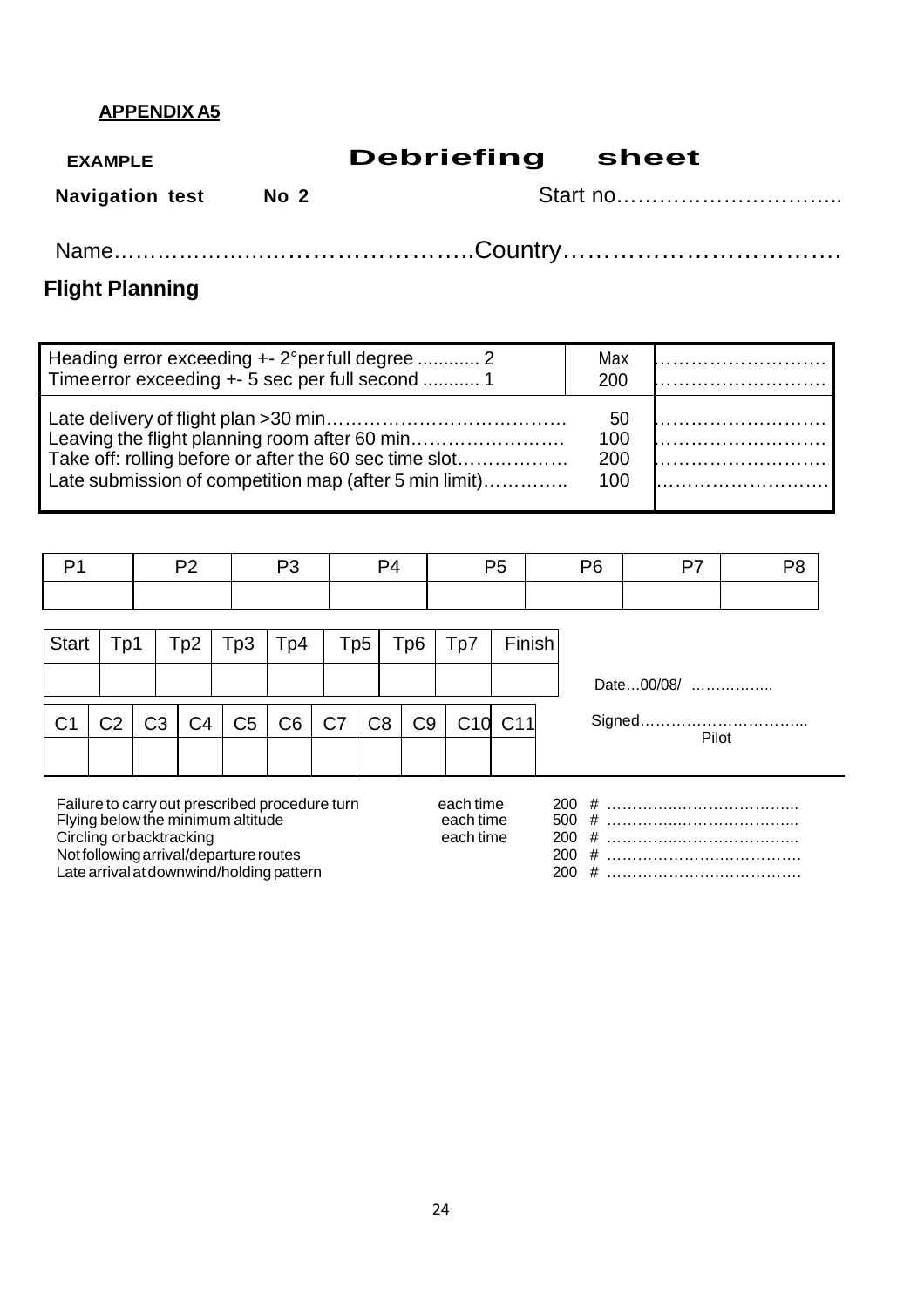#### <span id="page-27-0"></span>**B. ORGANISATIONRULES**

#### <span id="page-27-1"></span>**B.1 GENERAL**

- **B.1.1** Before any National Aero Club (NAC) offers to host a continental or world championship, that NAC must be able to satisfy the FAI on the following points:
- **B.1.1.1** That sufficient experience in the discipline exists in the host country to ensure a high standard.
- **B.1.1.2** That there should be at least 3 officials experienced in the discipline and able to provide their capabilities of organizing the championship.
- **B.1.2** The host NAC must be able to provide an airfield with limited traffic. An airfield with bilingual air traffic controlling during practice or any championship must be avoided.
- **B.1.3** In selecting a venue, the host NAC must be able to provide reasonable accommodation close to the airfield. (see also B 4.1)
- **B.1.4** The host NAC should develop a close working relationship at an early stage with the president of the jury and the international chief judge.
- **B.1.5** The host NAC must follow the rules and regulations. If any doubts exist as to interpretation the rules and regulations the advice of the international chief judge and/or the president of the jury should be sought.
- **B 1.6** The host NAC must not run other competitions at the same time, on the same airfield or competitionarea.
- **B.1.7** Practice for display, demonstrations, etc. must not interfere with competition practice schedule, which must havepriority.
- **B.1.8** Any display, show, demonstration or other activities should not interfere with the competition.
- **B 1.9** The host NAC will take adequate insurance coverage for all competitors as required by the national law. In any case all international personnel (i.e. jury, judges and support personnel) must be insured by the organizer against third party legal liability risk.
- **B 1.10** The host NAC will provide figures of competition expenses in accordance with Appendix B1 to GAC together with the Local Rules.
- **B 1.11** To ensure that the organizers of world and continental flight championships abide by the appropriate rules and regulations and fulfil the commitments made by the organizers, an amount equal to the entry fee for five (5) crews will be given to the president of the jury prior to the start of competition, to be held by him until the jury certifies at the close of the competition that the event has been conducted correctly, the complete results have been prepared for transmission to FAI headquarters, and the sanction fee has been transferred to FAI. At this time the amount withheld shall be returned to the organizers. Should the jury determine for any reason that the competition was not properly conducted, the total amount will be forwarded immediately by the president of the jury to FAI headquarters, to be held there until the matter can be reviewed at the next plenary meeting of GAC.

#### <span id="page-27-2"></span>**B.2 VENUE**

**B.2.1** It is necessary when considering the location of the championship to give careful consideration to the type of terrain readily available around possible airfields. It is ideal to arrange for a mixed terrain of flat and high ground and to select an area that is neither too easy nor too difficult to navigate over. Further reduction of possible sites will be appropriate after studying the aeronautical charts for each aerodrome so as to ensure that a competition course can be laid out on one chart without the expense of having special charts made for an event.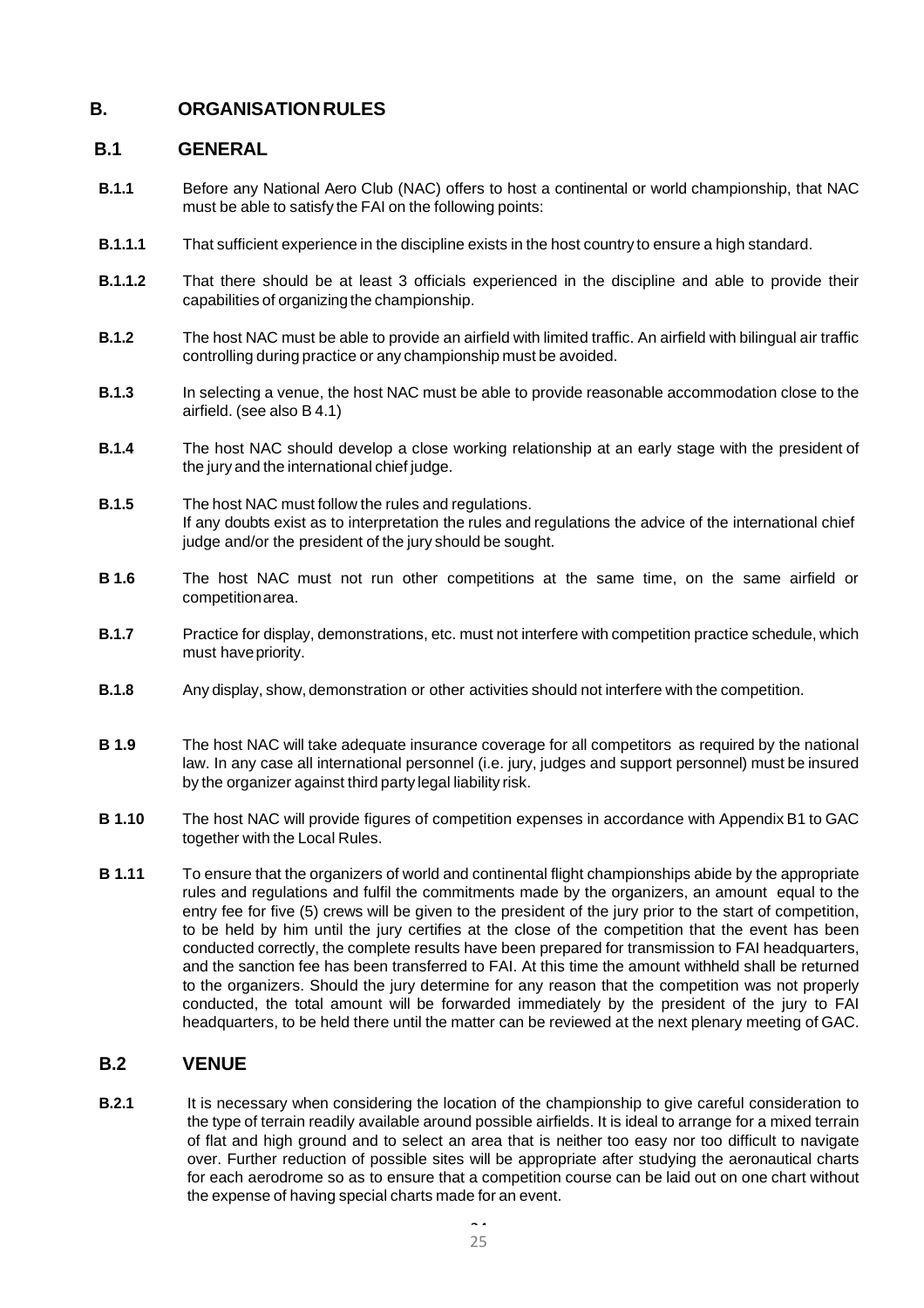- **B.2.2** Consideration should be given to the general air traffic flow within the competition area, and to control zones, prohibited areas and danger areas, which exist and would hinder the setting of a competition navigation course.
- **B.2.3** Reference should be made to the facilities offered on each aerodrome, including those of air traffic control, firefighting and ambulance service, availability of fuel, hangar space, etc.
- **B.2.4** It is of advantage if the airfield enjoys either a restaurant or adequate clubhouse facilities for competitors andspectators.
- **B.2.5** The airfield should not be located more than 30 minutes travel time from the residential accommodation that will be provided for the participants.
- **B.2.6** The airfield should be available for formal familiarization and practice in the week prior to the championship, during which time the airfield will be run under strict local rules to which all participants will be expected to adhere. There must be no charge for practice landings.
- **B.2.7** The airfield should be provided with concrete or hard surface runways wherever possible. An airfield where the runways do not have a uniform surface at least 15 meters wide is not acceptable.
- **B.2.8** When selecting the time frame for the championship the weather history within the area of the competition should be considered.
- **B.2.9** Special attention should be given to the placing and size of the flight planning/briefing room. For precision competitions the room should have ample space to hold sufficient tables with adequate separation between them when the pilots start at 3 - 5 minute intervals.
- **B.2.10** Wi-Fi and internet access should be available at the airfield and accommodation..

#### <span id="page-28-0"></span>**B.3 TRANSPORT**

- **B 3.1** If the airfield is not within walking distance from the accommodation, it will be necessary for the competition management to arrange suitable transportation. Normally a regular coach service will be necessary. Times of coaches should be published and adhered to.
- **B.3.2** It is recommended that for social functions in the evening transportation by coach is provided for all. This avoids the necessity of separate briefings regarding the location of functions together with their associated problems.
- **B.3.3** The International Chief Judge and the jury must each be provided with their own independent transportation.

#### <span id="page-28-1"></span>**B.4 ACCOMMODATION**

- **B 4.1** It is convenient but not vital for all participants to be housed close together. This reduces many problems for the organizer and for competitors and "streamlines" the overall organization; however, there should be always two accommodations available, one higher price and one lower price hotel.
- **B 4.2** In order to find the most suitable accommodation to an acceptable price the organizer should try to get at an early stage the approximate numbers of people planning to attend the competition, i.e.:
	- Number of competitors, (including accompanying family),
	- International support personnel(team chief, engineers, etc.)
	- Jury, international judges
	- National judges and national support personnel, etc.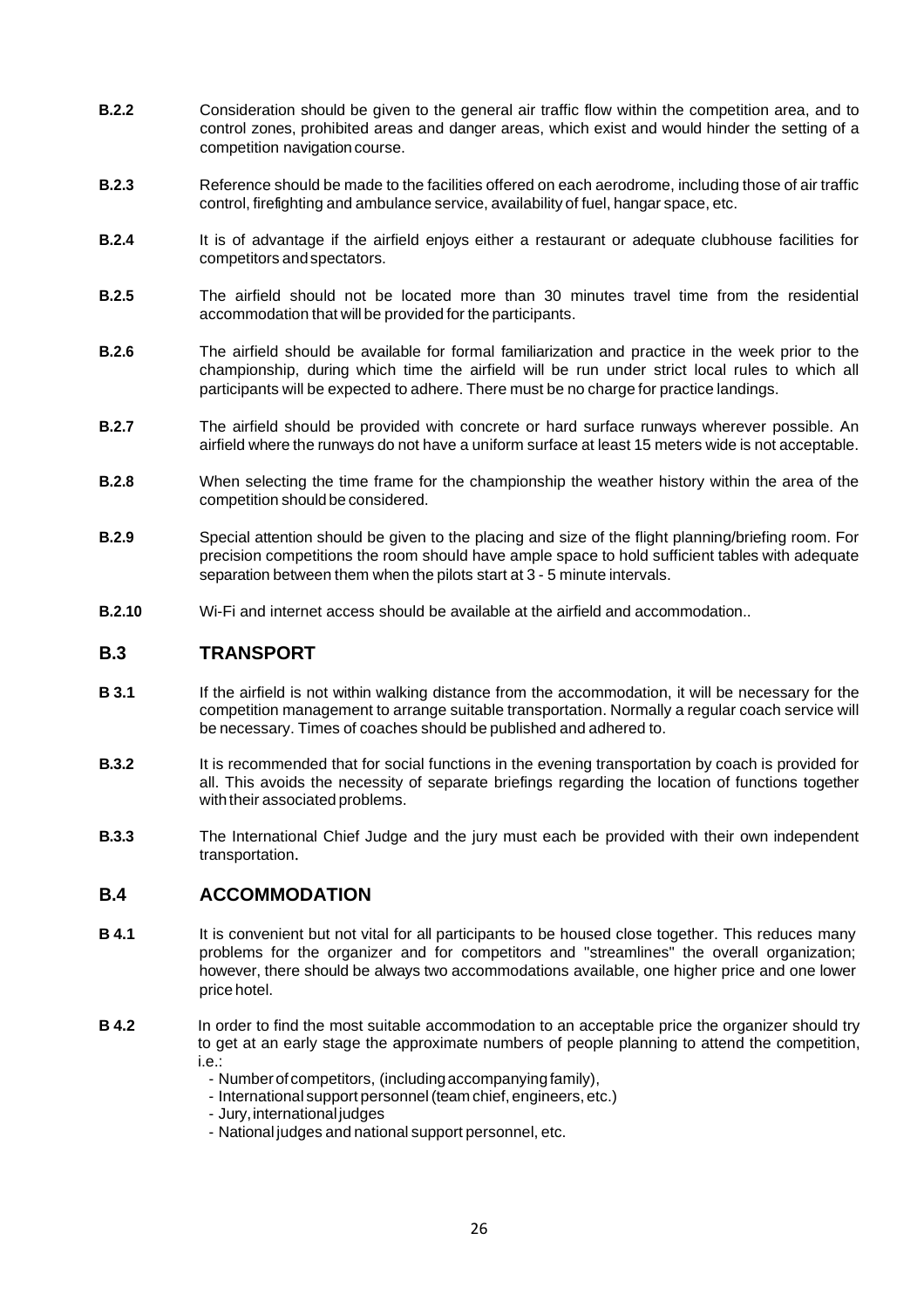- **B.4.3** Consideration should be given to "package deals" to include all meals during competition. During the practice phase accommodation, should be available on a bed- and-breakfast basis, providing the opportunity for participants to arrange their own training, sightseeing and meals.
- **B.4.4** The competition management must be sympathetic to competitor rest requirements. It is essential that absolute quiet is assured between the hours of 22.30 and 07.00 to permit sensible sleep periods.

#### <span id="page-29-0"></span>**B.5 AIRCRAFT HIRE**

- **B.5.1** The host NAC must be prepared to initiate arrangements for the hire of aircraft for competitors unable to bring their own competition aircraft.
- **B.5.2** Competitors planning to avail themselves of this service should initiate a request at least six months before the event, specifying type, length of hire, hours to be flown, etc. They should also furnish details of their own licenses and experience.
- **B.5.3** Aircraft for hire should be checked by the host NAC and fulfil the requirements according country rules. Magnetic compass and directional gyro / or equivalent equipment must be installed.

#### <span id="page-29-1"></span>**B.6 TRAINING PRACTICE**

- **B.6.1** Practice and familiarization of the competition area should be available in the week prior to the championship. There should be no additional charges for landings.
- **B.6.2** Navigation practice should be able to take place without affecting the normal airfield routine.
- **B.6.3** Landing practice for each competitor may be limited to not more than 2 landings after a navigation practice. Landing practice may be limited in the week prior to the competition week. Each competitor should be allowed 4 landings, in practice, in the competition week and prior to the start of the championship. An appropriate schedule will be prepared by the competition director.
- **B.6.4** During practice, it is essential that airfield routine regulations be observed. It is also necessary for other non-competitive traffic to use the airfield and therefore strict R/T control will be necessary.
- **B.6.5** Daily flying should be restricted to 08.00 18.00.
- **B.6.6** Training practice must not be interrupted for display or show practice.
- **B.6.7** An example of the flight planning form to be used in the competition is attached as Appendix A4.
- **B.6.8** The NAC must provide an exact example of the competition map, together with the explanation of all symbols used on the map, the flight planning form and the computer printout to every competitor at least one month before the competition. Maps covering all the area of navigation tests must be available during the Training Practice week.
- **B.6.9** The host NAC must prepare 3 training routes with 8 photos targets for each route of the same level as competition routes and free of charge. A result sheet with coordinates of turn points and photos targets must be included with each route.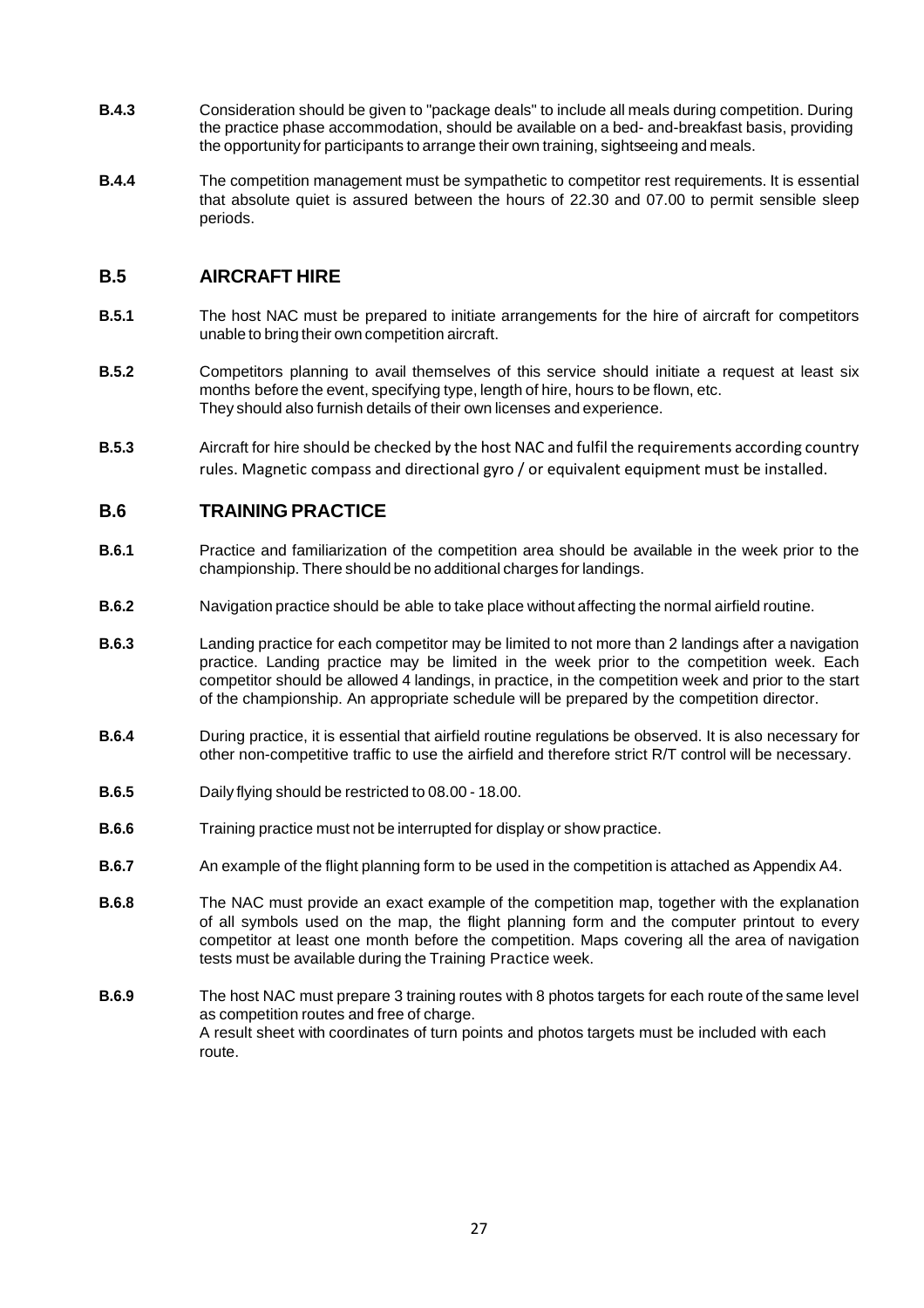- **B.6.10** Under no circumstances shall the same aircraft be used in the competition by more than two competingpilots.
- **B.6.11** An official landing practice should be organized in order to run a final check of organization, staff and systems involved in judging of landings. The two landings per pilot are required: Obstacle Landing and Idle Landing without Flaps.

#### **B.7 BRIEFINGS**

- **B.7.1** Full briefings must be attended by all concerned.
- **B.7.2** The opening briefing must be attended by the competitors, jury, judges, operational officials and team managers; the object being to explain the running of the competition, the program to be adhered to including the social program, channels of communication, and the basis of judging.

Specific issues concerning the use of flight data recording equipment must be covered during the opening briefing.

- **B.7.3** The competitors' briefing must be attended by the competitors, jury, judges, operational officials and team managers; the object being to define operating procedures.
- **B.7.4** The daily briefing must be attended the competitors and the team managers; the object being to define the day's program.
- **B.7.5** Met briefing should be attended by the competitors and the team managers.
- **B.7.6** Landing briefing must be attended by jury, judges, team managers and all competitors; the object being to define procedures, circuit discipline, signals, etc.
- **B.7.7** At the beginning of the championship a judges briefing will be given by the international chief judge, attended by all international judges and the local chief judge.

#### **B.8 METEOROLOGY**

- **B.8.1** A competent meteorologist shall be available for the weather briefings.
- **B.8.2** The meteorologist should be familiar with the local weather patterns and familiar with VFR flying.
- **B.8.3** Forecasts must be published prior to the take-off for each navigation group. Forecasts shall be published in clear written English, NOT CODE.
- **B.8.4** General forecasts will be displayed on a convenient notice board outside the flight planning room before the first navigational briefing begins, and will be updated.
- **B.8.5** The weather minima for the navigation tests will not be less than 5 kilometers visibility with the cloud base 1000' above ground level including the highest point of the course. In the event that any part of the navigation course is within controlled airspace, consent must be given for the minimum to apply. **B.8.6**
- Throughout the navigation test there should be an aircraft available to check deterioration of weather. Either a member of the jury or the international chief judge will accompany the aircraft during anycheck flight.
- **B.8.7** The minimum cloud base for power landings will be 500' AGL and power off landings 1000' AGL. In both cases the visibility should be at least 1.5 kilometres. If the minima are below those legally required in the host country, then the host country's rules must be applied.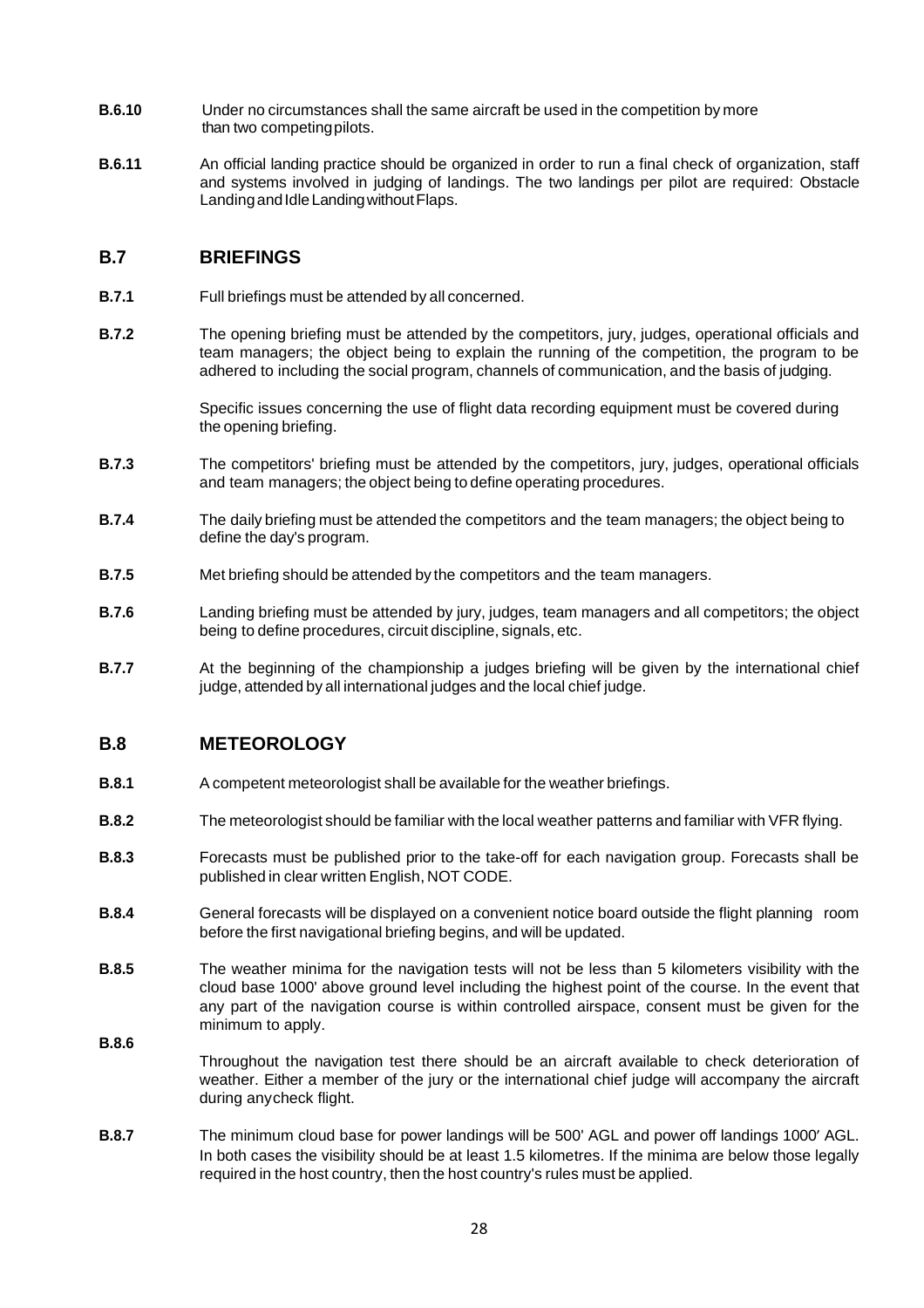- **B.8.8** If the wind speed near the ground is more than 25 kts, gusts included, flying will be stopped. If the crosswind component, gusts included, exceeds the lowest published maximum demonstrated crosswind or a stated limit, flying will be stopped on the runway in use. The maximum crosswind component for the competition will be announced before the competition starts.
- **B.8.9** Crosswind condition must be declared, when the crosswind component is 8 knots or more. Wind direction and speed shall be measured close to the zero line at 2 meters high by suitable equipment and must be recorded at the touchdown time of each aircraft. The chief landing judge will decide when crosswind condition exist. Competitors will be advised by radio.

#### **B.9 NAVIGATION AND SPECIAL OBSERVATION TEST**

- **B.9.1** The organizer must prepare and submit a minimum of 3 complete routes.
- **B.9.2** A single map will be used for the navigation test. Maps glued together are not permitted. Details of the map should include all roads and railways in normal use, large lakes, rivers and creeks, color coded and/or elevation contours, towns and villages, etc. It should also contain certain spot heights and location of high obstacles.
- **B.9.3** In selecting a course for the navigation event, the route planner should give thought to the type of terrain available to him to ensure that a mixture is within the set route. Routes should not be made easy and should avoid, wherever possible, following motorways or long stretches of river or rail tracks. A course that is either predominantly high ground or predominantly flat ground should be avoided whenever possible.
- **B.9.4** The route planner must consider the following points:
	- Positions of SP, TPs, FP and SCs must be verified by Google Earth or similar programs, working on W GS 84.
	- Each SC must be a well-defined feature on the map, position of SCs should be measured on the Competition map in the following way: First, measure the total length of the leg; Second, for each SC on this leg, measure the distance from the TP origin of the relevant leg.
	- SP and FP should be at least 2 nautical miles apart from each other and positioned to accommodated safe departure and arrival routes to the relevant airfield and so that the aircraft don't have to cross the start line or finish line on their way from and to the airfield.
	- All Checkpoints have to be finally established before the competition starts.
		- The organizer must provide the number of computers and printers deemed necessary by the international chief judge.
- **B.9.5** The start and finish points must be clearly marked or defined. Departure and arrival charts shall be given to competitors and indicate the start and finish points. Turn points and secret checkpoints shall not be located in open fields, widely visible. Positions in bushes, forests or among buildings are preferable. Vehicles should be hidden or parked in normal parking places and the general public should be kept away from checkpoints.
- **B.9.6** A master clock shall be placed outside the flight planning room and will be GPS time.

Photo targets will be taken from the air, in colour, taken on track but not more than 100 metres left of the centreline in the direction of the line of flight. Photos must be taken in direction of flight and slightly to the left, but not more than 45° to the left. They will be neither too old nor taken in different climatic conditions than those prevailing at the season of the competition. They shall be taken with a 50 to 75 mm lens for 24 x 36 mm format at an altitude between 800-1000 feet AGL. To enable observation of photo and canvas targets, there must be an obstacle free area of at least 45° on either side of the track measured in the vertical plane, and the photo targets shall be clearly visible to a competitor from not less than 600 meters before passing them at an altitude of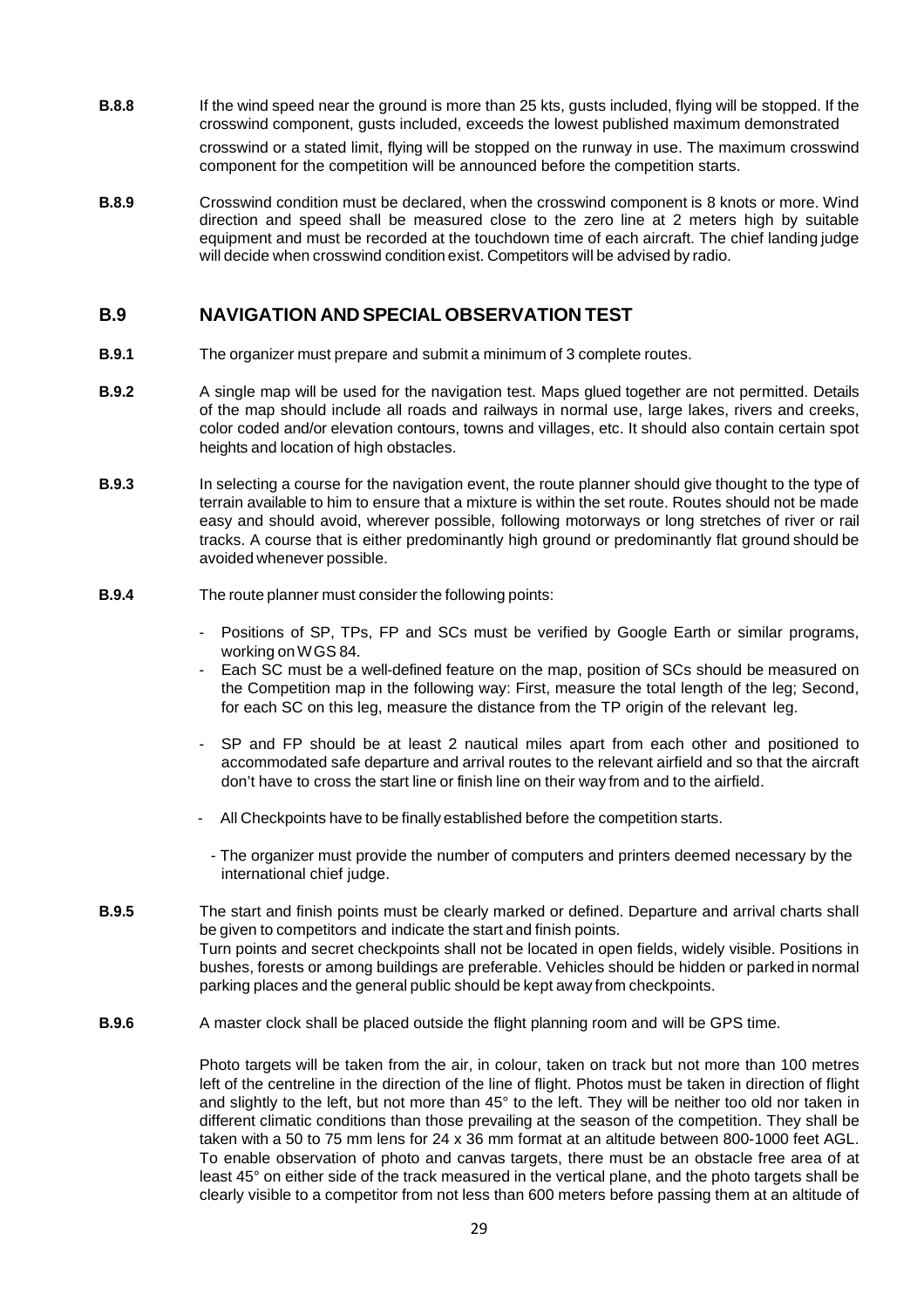1000 ft. AGL

Canvas targets will be located on the centreline of the track or within 100 meters to the left of the track centreline. These are not to be placed in the centre of wide-open spaces, but close to woods, hedges andother obstacles. They shall be clearly visible to a competitor from not less than 600 meters before passing them at an altitude of 1000 AGL.

Canvas targets both along the track and at turning points may be changed at intervals to reduce the effectiveness of any attempt to cheat between competitors of the same nationality.

- **B.9.7** Subject to the number of competitors taking part, there should be two or three time groups with a break of about 60 minutes if 2 groups or 30 minutes if 3 groups between each group. Separate weather briefings will be given to each group and time separation between the pilots should be 3- 5 minutes, with the faster aircraft being dispatched first. Two competitors of the same country should not be following each other, there should be at least one other country in between.
- **B.9.8** The competition management will define the radio frequency to be selected for the navigation event. Competitors may be issued other frequencies to be used in the case of emergency.

Competitors should be advised at briefing that use of other frequencies will result in disqualification. They should also be advised of the possibility that the flight will be scanned by radar hence it will be essential for a listening watch to be kept on the prescribed frequency at all times.

- **B.9.9** 60 minutes after receiving his flight instructions, the competitor will be required to depart from the flight planning room and will be escorted to his aircraft. Take-off will be 75 minutes after the start of flight planning. Under no circumstances will he be permitted to communicate with any other person apart from the competition management and it must be made clear to him that his startup time, taxi and readiness for take-off at the prescribed time is entirely his responsibility. In the event of a delayed start to a navigation flight by more than 1 minute, by reason of mechanical or ATC failure, the competitor will be rescheduled to fly later.
- **B.9.10** Security-area has to be arranged by the organizer, so that pilots will be quarantined before their flight. The quarantine period starts when the first competitor leaves the flight planning room. On return from the competition, the competitor will be taken to the debriefing area. The competitor will be debriefed by members of the competition management who will examine the map. At this time the competitor may indicate all the targets he has seen and describe any feature in order to reduce the number of "complaints". Scoring will then take place. Time (30 minutes) for complaints starts immediately after the debriefing. Complaints will be handled by the international chief judge (or a special assigned judge) as quick as possible. The result will be communicated to the competitor as fast as possible. If the competitor is not satisfied with the judgement, he can file a protest. Time (30 minutes) for protests starts immediately after the communication of the result of the complaint, accompanied by the relevant protest fee.

After leaving the debriefing area, the competitor can not file a complaint or a protest anymore.

- **B.9.11** If a competitor, by radio, reports deteriorating weather to the minima allowed, this should be checked immediately by a weather aircraft (see B.8.6). in addition, wherever possible, each turning point and secret checkpoint should be in communication with the competition management who will verify the pilot's report. A competitor asking for assistance automatically terminates his navigation flight at that point. The competition management may not recall any competitor from his navigation flight.
- **B.9.12** The competition director will not, without the express consent of the international chief judge and the international jury, permit any person other than observation crews, the international chief judge or the international jury, to have knowledge of or visit any part of the navigation course until the navigation test is concluded.
- **B.9.13** Prior to each navigation test a check flight should be made to ensure that all targets, pictures, officials and judges are in the correct position. The check flight should include at least two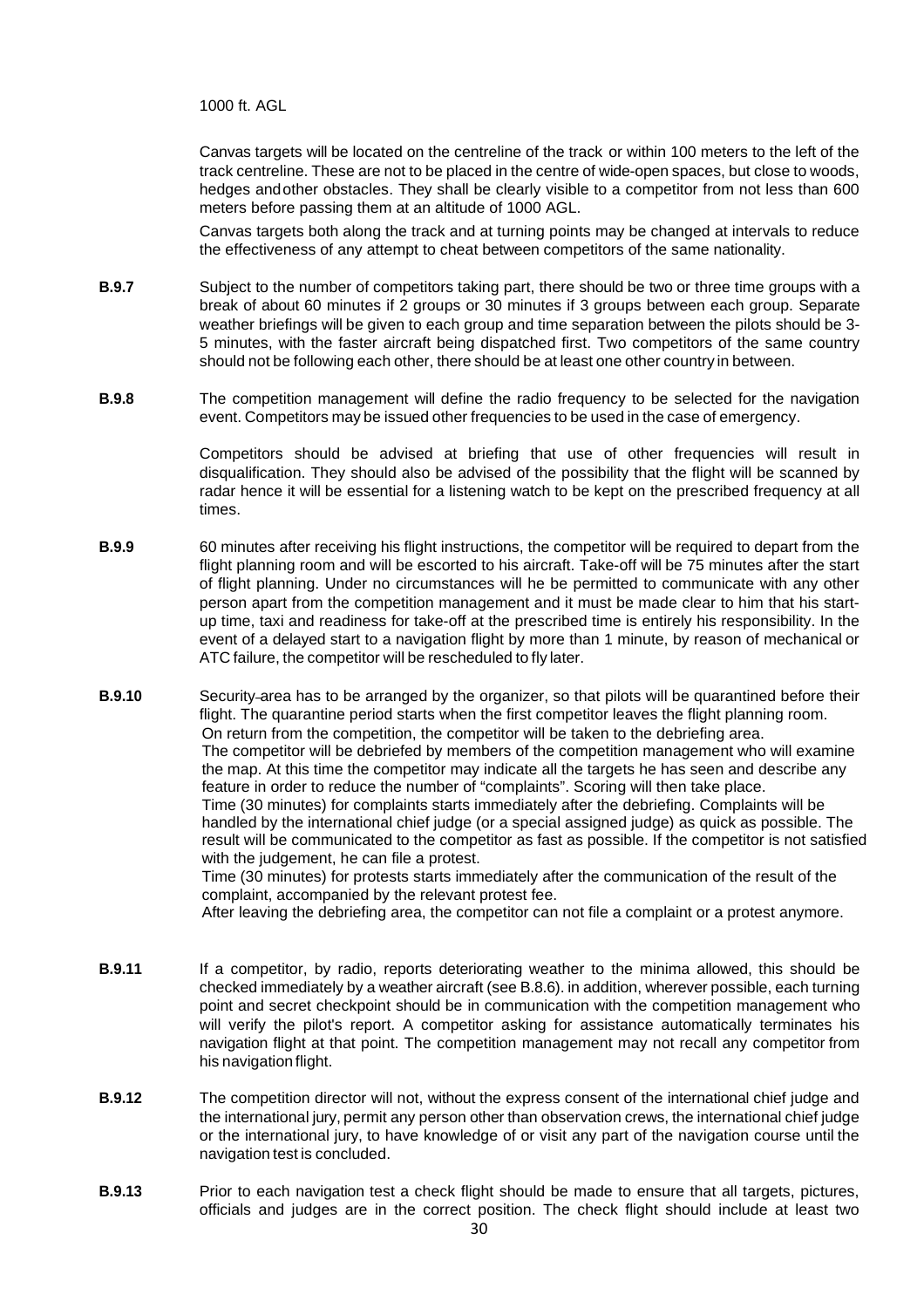members of the jury and/or the international chief judge accompanied by an official familiar with the course.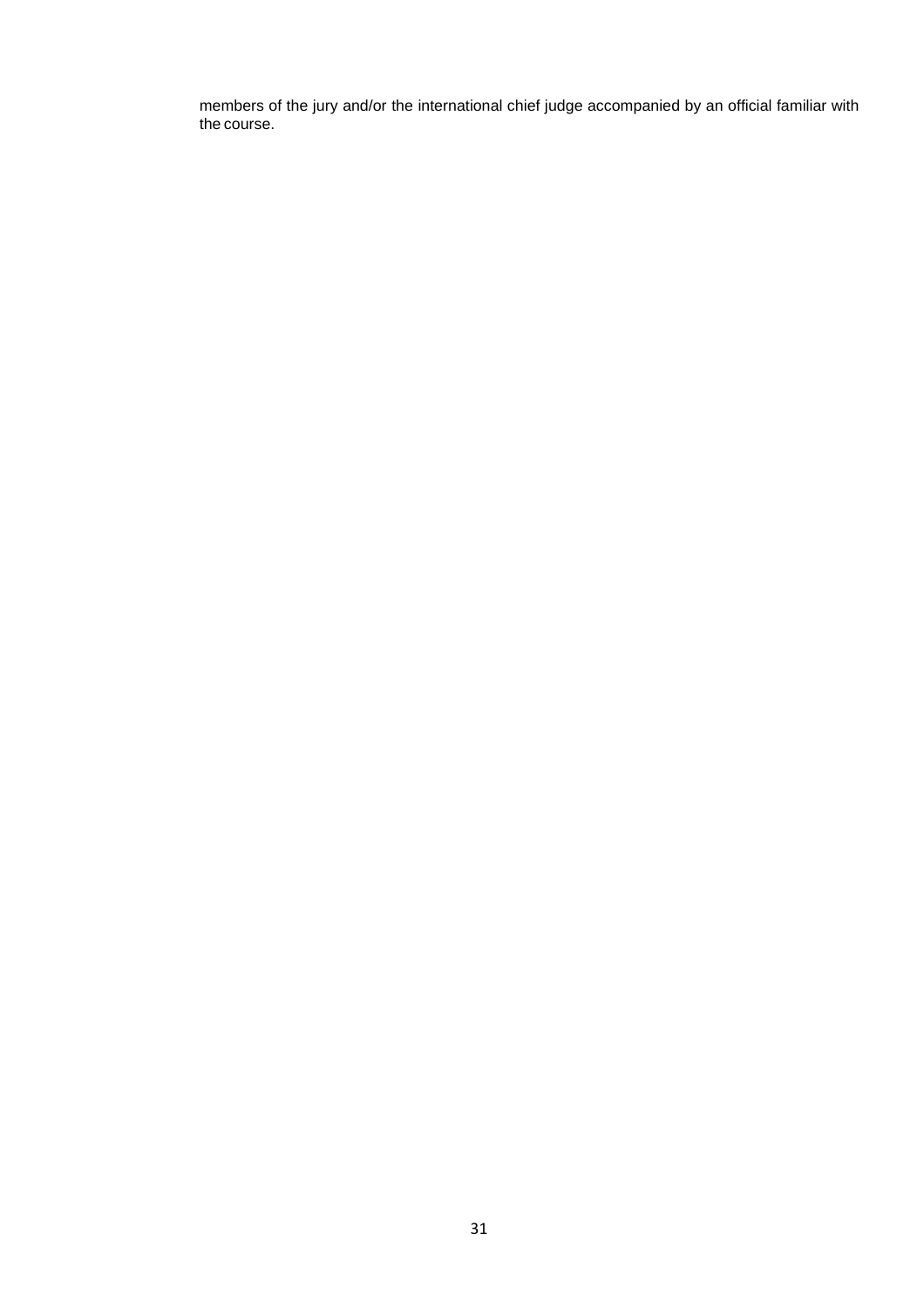#### **B.10 LANDINGS**

**B.10.1** In locating the position of the landing strip on the runway, consideration should be given to the position of the Judges, video camera operators and spectators. Neither judges nor video camera operators should be looking into the sun.

> Spectators, conditions permitting, should not be allowed nearer than 30 meters to the landing strip. Wherever possible, the spectator area should be fenced off for safety reasons. Team managers only will be allowed to observe the landings from a position 15 meters opposite the touchdown line if safety conditions and aerodrome regulations so permit.

- **B.10.2** Aircraft ground movements and traffic patterns must be carefully planned and briefed to the pilots. Useful aids are maps or sketches with detailed information.
- **B.10.3** Suitable marshals and ground controllers should be located in prominent positions, the ground controller being in direct communication with the competition director.
- **B.10.4** The competition director determines the starting order for the landing competition. His decision is based on reasons such as flight safety.
- **B.10.5** Circumstances and capability permitting, the competition director is allowed to change this order for promotional purposes.
- **B.10.6** With good management, it is possible to have 3 4 competitive aircraft active in the circuit at any onetime.
- **B.10.7** To provide a steady flow it will be necessary to judge approximately 30 landings per hour. A 10 minute break session for the judges in each hour and a 15-minute break session between each type of landing are advised.
- **B.10.8** Consideration should be given to a system of lights or ground signals on the final stages of approach to signify by either red or green lights that the competitor is cleared to land or he must go around again.
- **B.10.9** It is important that the zero area is clearly marked. The jury will check the visibility of all markers prior to the landing competition.
- **B.10.10** There should be clear distance markers along the runway. Landing officials should be placed about 5 meters outside the distance markers, and be prepared to run along these markers to define the touchdown point. One landing official should be permanently stationed opposite the zero line.
- **B.10.11** Only the international chief judge will be responsible for communicating the results of the competitor's landing to the Secretary for entering into the competitor's record sheet in English, being the competition language.
- **B.10.12** Video recording of landings must be arranged as they are vital to enable the jury to come to a decision, on a protest, based on factual evidence. The video crew should comprise at least two hand-held video cameras located about 10 meters from the runway and positioned about 20 meters before and after the "0" line. Video crews must be trained before the competition to provide the best camera location and viewing angle. A continuous following of the wheels, before, during and after the touchdown, is essential and runway markings must be visible on the videotape to enable final judgment on touchdown point and landing techniques. The video recorders must provide at least one hundred frames per second (100 fps) recording.
- **B.10.13** All wheels, on all participating aircraft, shall be painted with white tire marks on both sides of all wheels. Spats will be removed from all main wheels prior to the beginning of the competition.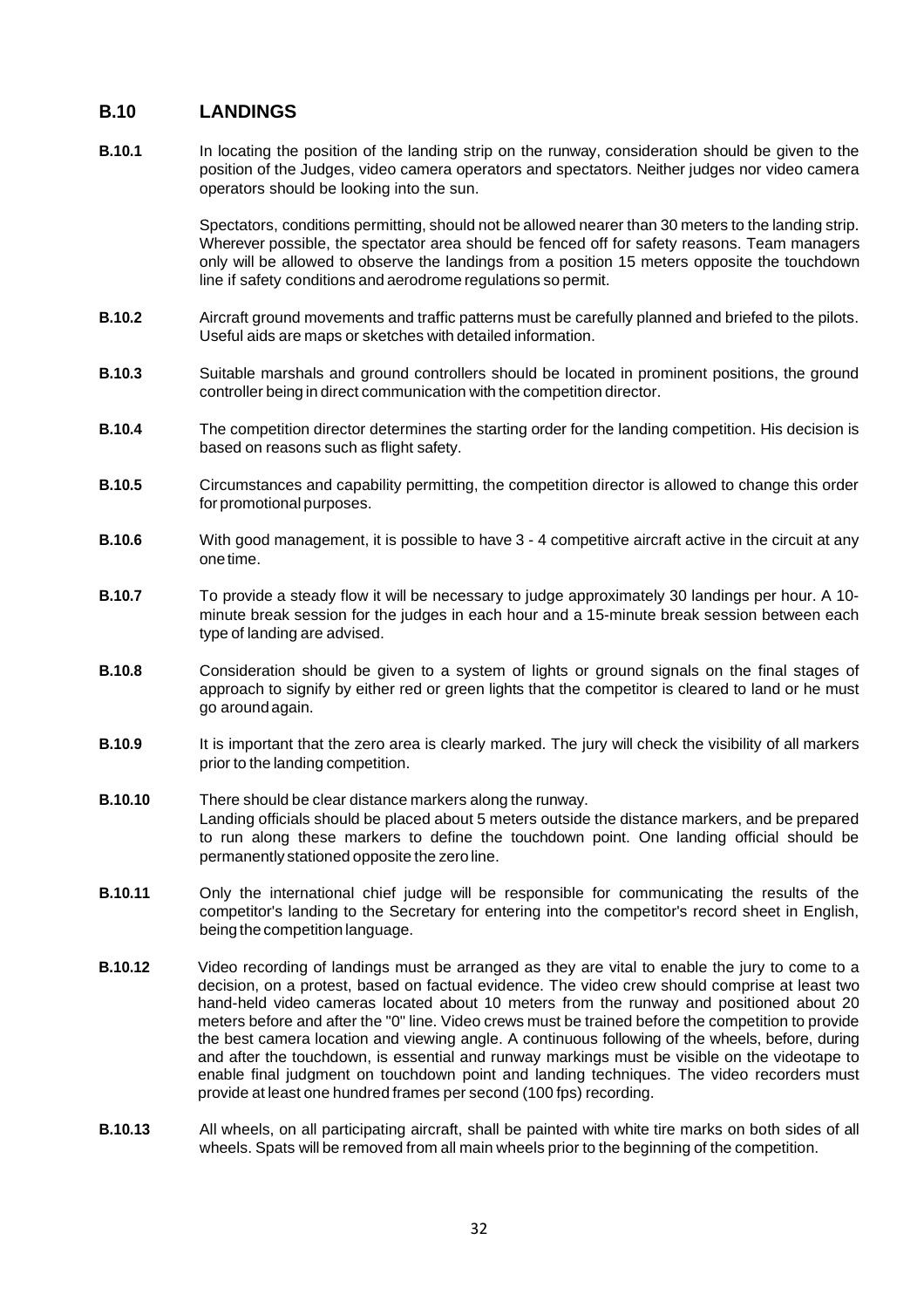- **B.10.14** The international chief judge will be provided with wind measuring equipment, which has to be placed nearby the zero line at a minimum height of 2 meters above ground. The wind direction and wind speed must be recorded at the touchdown time of each aircraft. This will provide factual evidence in the case of one-wheel landings, which are allowed only when the international chief judge has declared a crosswind.
- **B.10.15** The video playback must be displayed on a TV set with a minimum 21" screen. The equipment must include the facility both of "freezing" and advancing frame-by-frame without picture interference.
- **B.10.16** The host nation will ensure that a reserved area is available, opposite the touchdown line, for team managers only. It will be placed not less than 15 meters from the edge of the runway (see B.10.1).
- **B.10.17** An electronic recording system previously approved by GAC must be used. It must be in conjunction with visual judging. Only in the event of failure of the electronic recording system will visual judging will be used for that group.

#### **B.11 INTERNATIONAL JUDGES ANDOPERATIONAL OFFICIALS**

- **B.11.1** The special rules which are different to these rules must be made clear at the initial briefing.
- **B.11.2** The landing competition will be run under the control of the international chief judge supported by the official responsible for landings. Each participating country will be invited to provide international judges to officiate under the chairmanship of the International Chief Judge.
- **B.11.3** The international chief judge will be responsible for the placing of the individual judges and for the recording of the results of each competitor. The competition director will not participate in judging the landings in any waywhatsoever.

Judging comments must be made in the competition language (English).

- **B.11.4** In the event of the judges not being able to reach a definite decision regarding any landing, then the international chief judge should make the final decision. In the case of an abnormal landing the international chief judge must consult at least two other international judges.
- **B.11.5** It should be made perfectly clear that although the jury will be present in the same locality and making their own notes, these are only usable as supporting evidence, should they be required to decide a protest. At no time will they seek to influence any decision made by the judges. However, the president of the jury may, if the opportunity occurs, offer advice to the international chief judge if requested.
- **B.11.6** Para B.11.5 above does not prevent the jury disqualifying any competitor who is guilty of dangerous flying.
- **B.11.7** The international chief judge should be present at the competition site at least one week before the competition starts. He should be presented with all necessary documents (routes, checkpoints, pictures, places for targets, distances) and check them thoroughly before the competition starts. The international chief judge and the route planner should make check rides to check correct positions of pictures, checkpoints and targets.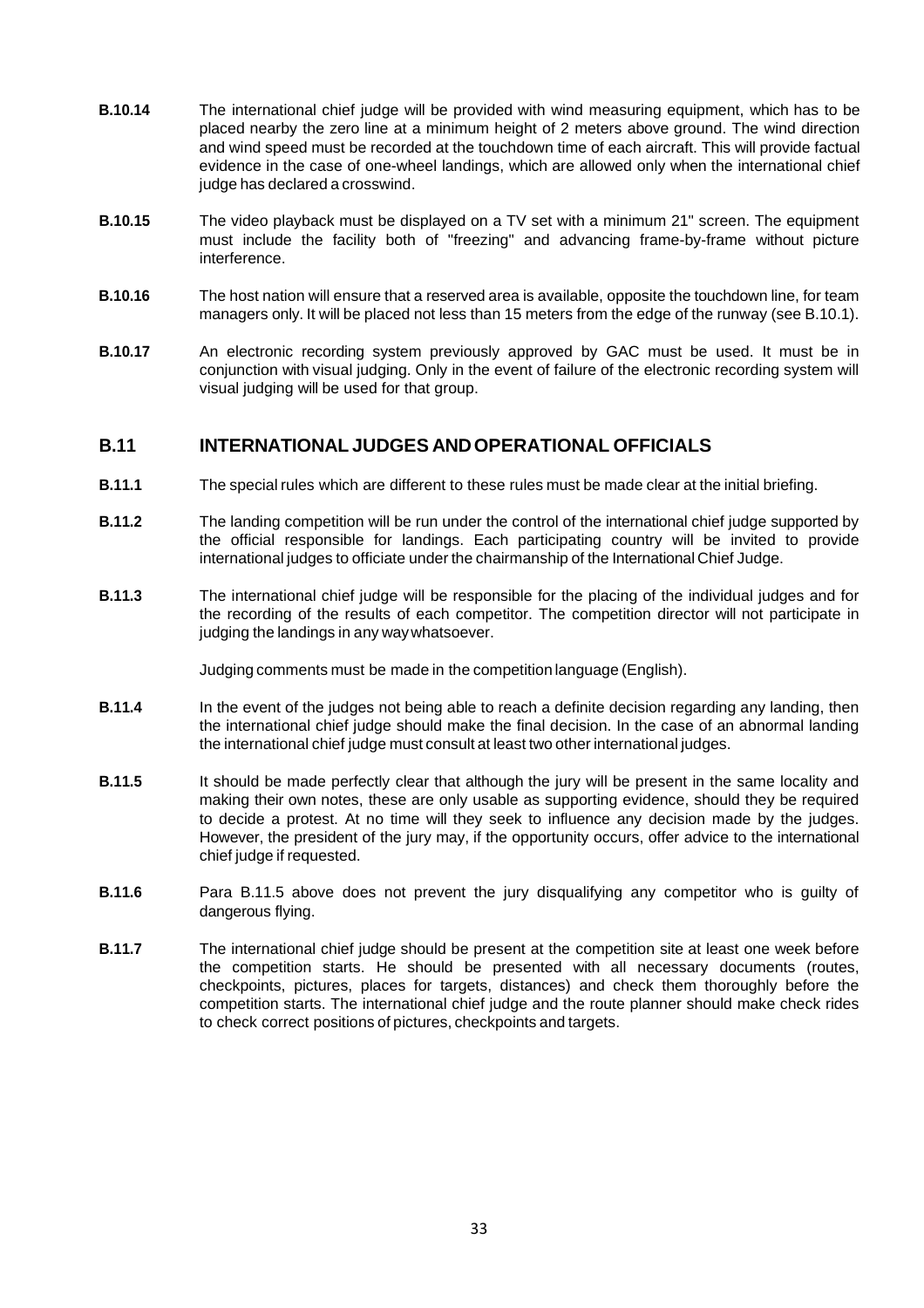#### **B.12 JURY**

- **B.12.1** The international jury is commissioned by FAI to observe that the event is properly organized and run. The jury should be comprised of qualified experts in the sport.
- **B.12.2** The president of the jury must be privy to all aspects of the championships and be kept fully informed.
- **B.12.3** The jury has access at all times to the competition director and may advise upon organizational problems. They are to be allowed to inspect any part of the facilities including the course. They will be provided with master maps at the start of the navigation event.
- **B.12.4** The jury should be acquainted with the details of the navigation test.
- **B.12.5** The jury will be provided with an office of adequate size to hear protests. The office will be kept locked at all times in the absence of the jury. The room will, where appropriate, contain a TV, videocassette recorder and monitor.
- **B.12.6** The obligation for organizing an event is that the host nation, the jury and international chief judge are available to ensure that the event is run in accordance with the rules. Neither the jury nor the international chief judge is responsible for anyorganizational problems.
- **B.12.7** The Jury, in consultation with the international chief judge has the right to authorize the use of technical equipment after suitable testing at the appropriate level.

#### **B.13 RESULTS**

- **B.13.1** A master map showing the route with coordinates of turn points, targets and photographs must be published after debriefing of the last competitor. (This information may be also be published byelectronic devices).
- **B.13.2** A preliminary result sheet should be handed over to each competitor at end of debriefing.
- **B.13.3** It should be the aim of the competition director to post the results at the earliest possible time after all protests have been investigated, amendments made and the results ratified by the international chief judge and jury.
- **B.13.4** Results will be displayed on an easily accessible result board. However, it is also necessary for each team manager to receive a printout of the results.
- **B.13.5** All final results together with all mark sheets, flight plans and photographs will be returned to each competitor as soon as results have been finalized. If necessary, the competition director will send these to the National Aero Club immediately after the championship.

#### **B.14 PRIZES ANDPRIZE-GIVING**

- **B.14.1** The usual awards approved by FAI will be made following ratification of the results by the international chief judge and jury.
- **B.14.2** The host Aero Club should endeavor to provide additional prizes and souvenir gifts to the competitors.
- **B.14.3** Awards should be made at the final banquet or at the closing function of the championship.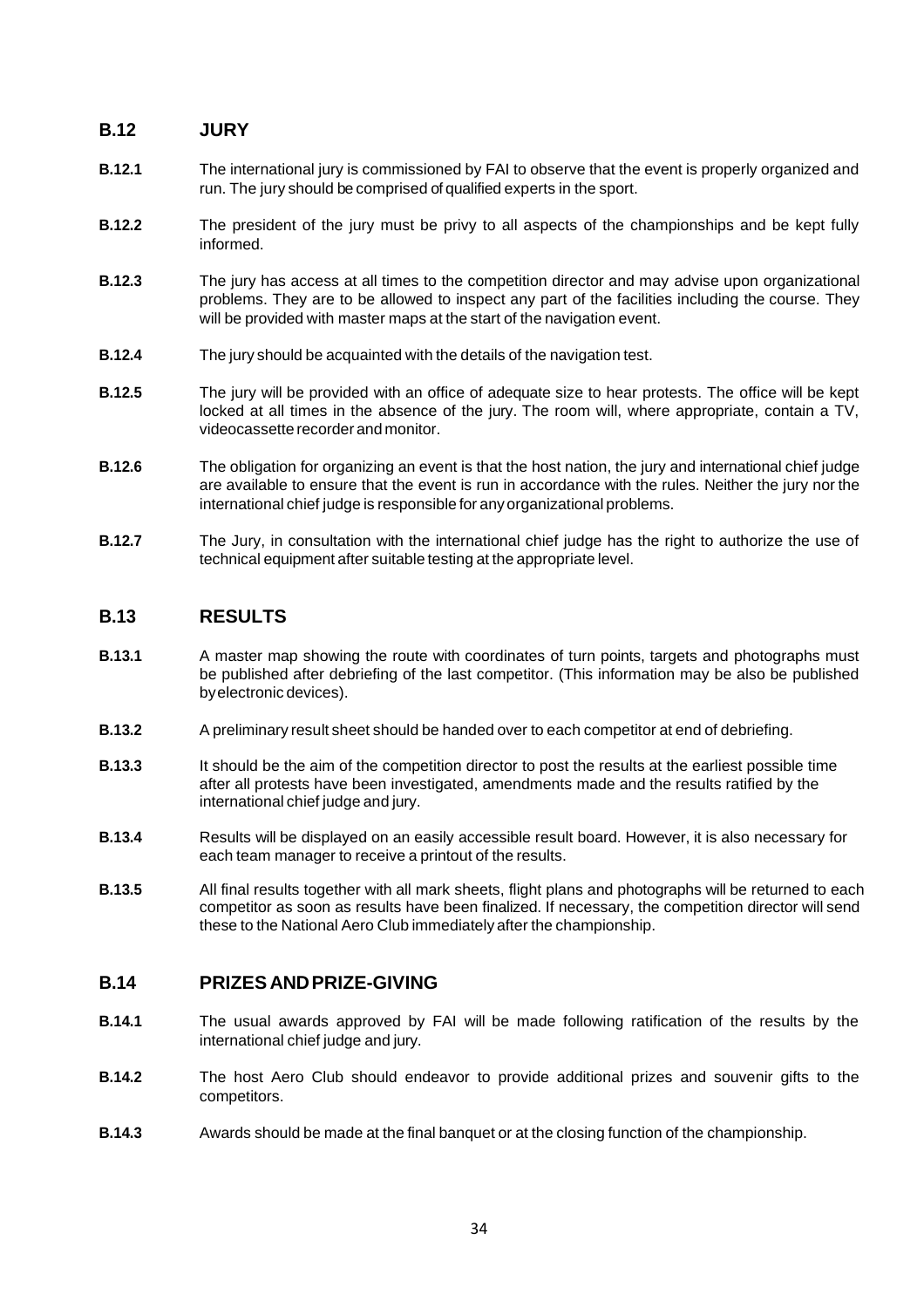- **B.14.4** The competition director must allow sufficient time (6 hours minimum) between the commencement of hearings on protests and the start of the final banquet. See also protests.
- **B.14.5**  List oftrophies
- **B.14.5.1** Worldchampionships
	- City of Nottingham Trophy<br>
	 Canada Trophy World Champion<br>
	Landing Champic
	-
	- Royal Aero Club of the United Kingdom Sword<br>- Ottley Trophy
	-
	- New Zealand Trophy
	- Air BP-challengecup

Landing Champion<br>Navigation Champion Team Champion Landing Team Champions Best low experienced pilot (\*)

- Argentina Trophy **Best Woman Pilot** 

(\*) "Low experienced pilot" is defined as a pilot with a maximum of 300 flying hour's total time on Single Engine Aircraft.

**B.14.5.2** Europeanchampionships

Saab ScaniaTrophy Swedair Trophy

Team Champion EuropeanChampion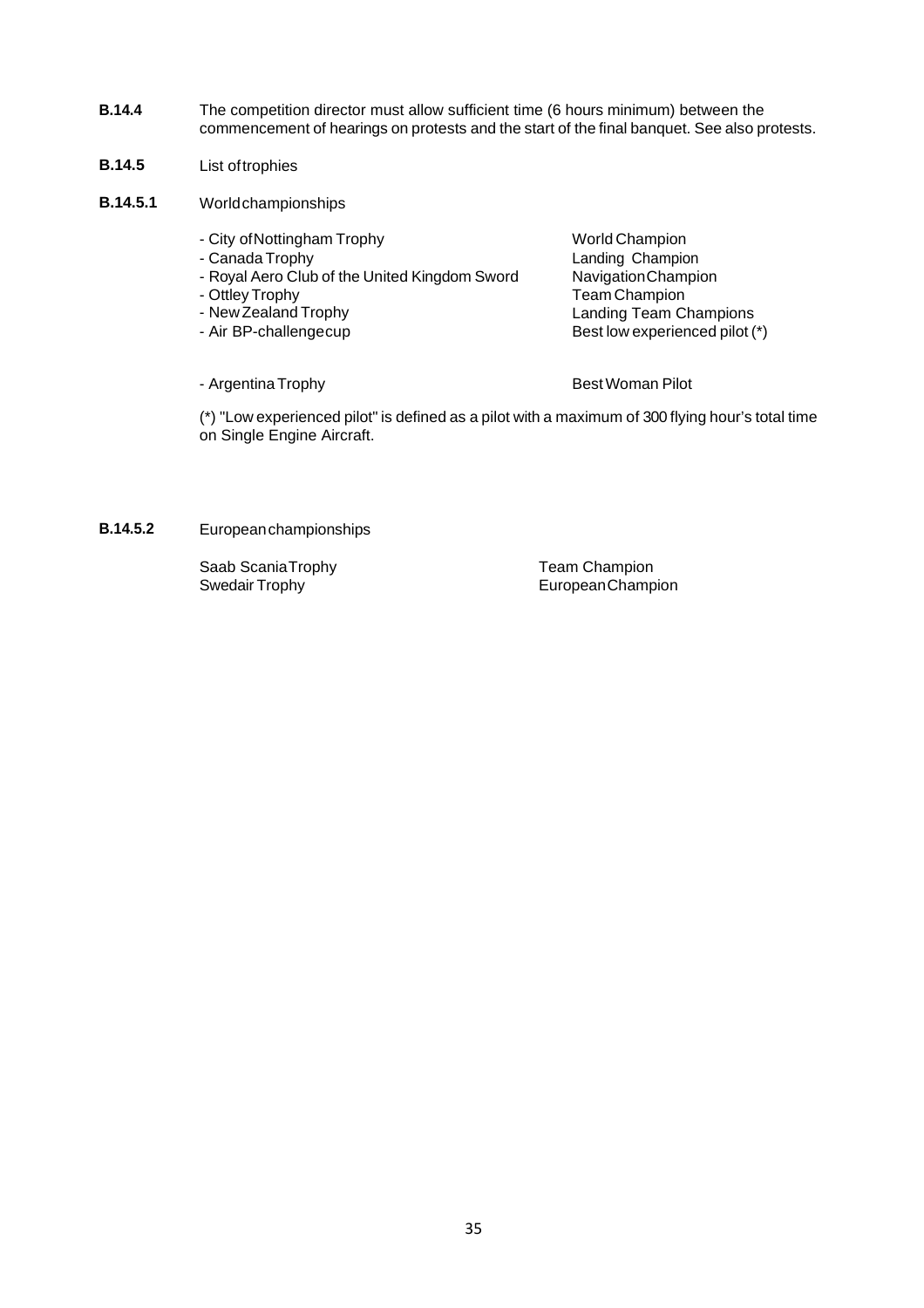#### **APPENDIXB1**

#### **COMPETITIONBUDGET**

#### **1. Accommodation**(includingbreakfast)

- Hotel
- Lowprice accommodation

| <u>.</u> | Meals |
|----------|-------|
|          |       |

- Lunch
- Dinner

#### **3. Opening Ceremony** price

- Buffet
- Entertainment
- Others

#### **4. Closing Ceremony**

- Buffet
- Entertainment
- Others

#### **5. Personal Costs, born by the Organizer**

- Jury
- InternationalChiefJudge
- International Judges
- NationalOfficials

#### **6. PreparationofCompetition**

Flight time (Photos, route check)

- Photos
- Envelopes
- Task sheets
- Maps
- **7. Support from Sponsors and "others"**
- **7. Exchange rate Local Currency to €**

| single | double | days |
|--------|--------|------|
|        |        |      |
|        |        |      |

| ŋ.<br>۵. | <b>Meals</b> | hotel | airfield | days |
|----------|--------------|-------|----------|------|
|          | Lunch        |       |          |      |
|          | Dinner       |       |          |      |



price

total

| Material:   | number | price | total |
|-------------|--------|-------|-------|
| Photos      |        |       |       |
| Envelopes   |        |       |       |
| Task sheets |        |       |       |
| <b>Maps</b> |        |       |       |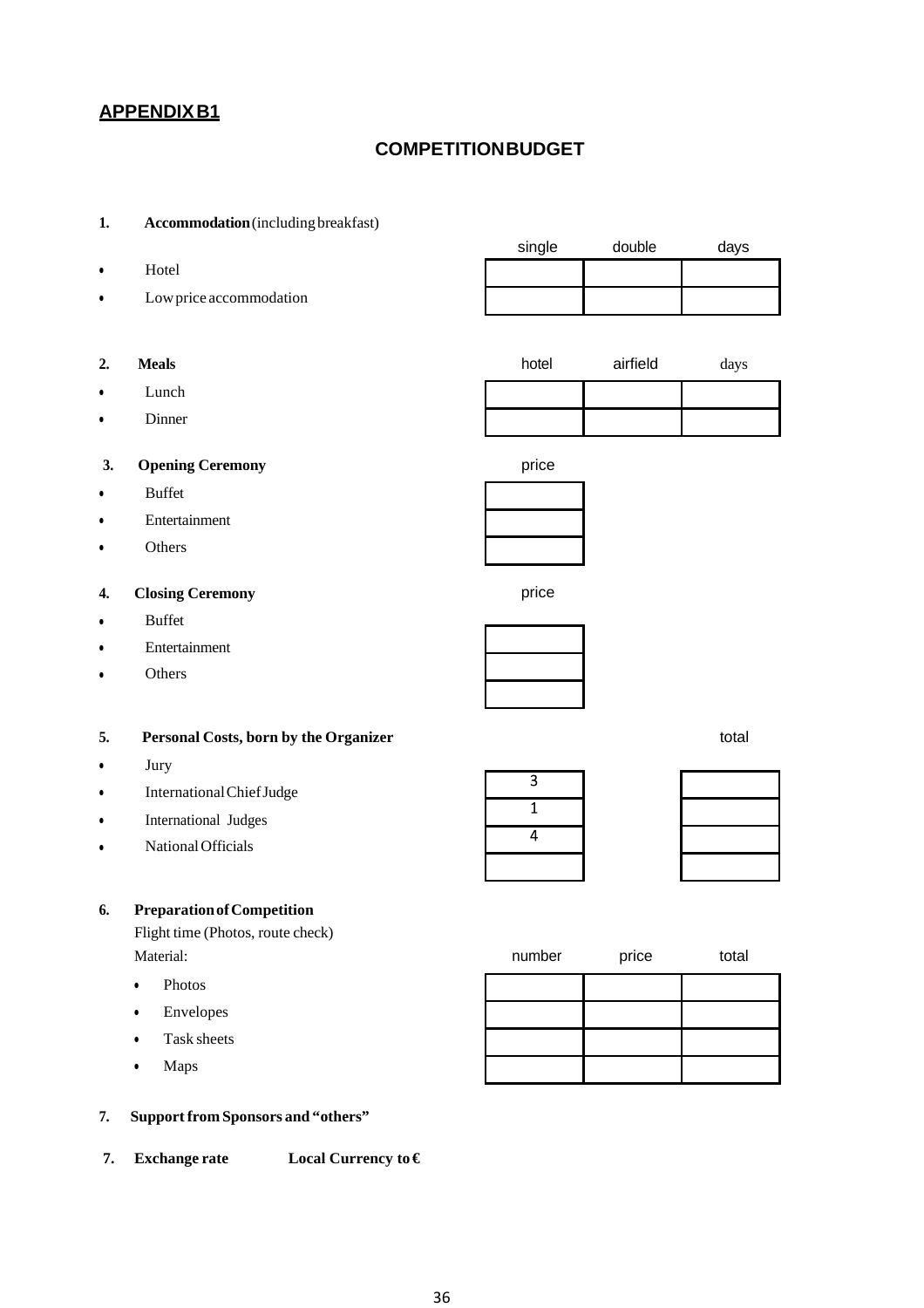- **C. LOCAL REGULATIONS**
- **C 1. INTRODUCTION**
- **C 2. ORGANIZER**
- **C 3. PLACE**
- **C 4. DATES**

#### **C 5. ENTRIES**

Completed entry forms shall be submitted by the competitor's NAC and shall be sent to:

to arrive by......................together with the entry fee. Entries received after this date may be accepted if there are vacancies, at the discretion of the organizer. If a NAC sends a final entry but fails to pay the required entry fee, that NAC shall lose its right to participate in subsequent General Aviation Commission events until the fee is paid.

#### **C 6. ENTRY FEE**

- C 6.1 The entry fee for each category is set out below:
	- a) for the aircraft: NONE
	- b) for each Pilot.
	- c) for each additional member of the team (team manager, engineers, etc.)
	- d) for international judges and judge observers: 50% of b)

Additional information concerning the quality of the hotel, charge for single and double bed rooms should be added. The entry fee must be paid by cheque for the amount made out to............, or by a bank transfer to:.......................

- C 6.2 Each entry form is regarded as accepted only when it is acknowledged by the Organizer; the acknowledgement will only be given when the entry fee has been received by the Organizer.
- C 6.3 Entry fees include transport to and from hotels, accommodation, all meals and Prize Giving banquet; for competitors competition maps are also included.
- C 6.4 Entries may be cancelled before the final entry date without penalty.

After the final entry date, cancellation will be penalized by withholding 10% of the entry fee for each crew.

Cancellation later than 15 days before the beginning of the event will be penalized by withholding a maximum of 50% of the entry fee.

#### **C 7. TEAMMEMBERS**

C 7.1 Each national Aero club may nominate a maximum of 5 named competitors to be scored within the championship. Additional competitors may be nominated, provided that the maximum number of competitors will be not exceeded. These additional competitors will not be taken into account for final team rankings .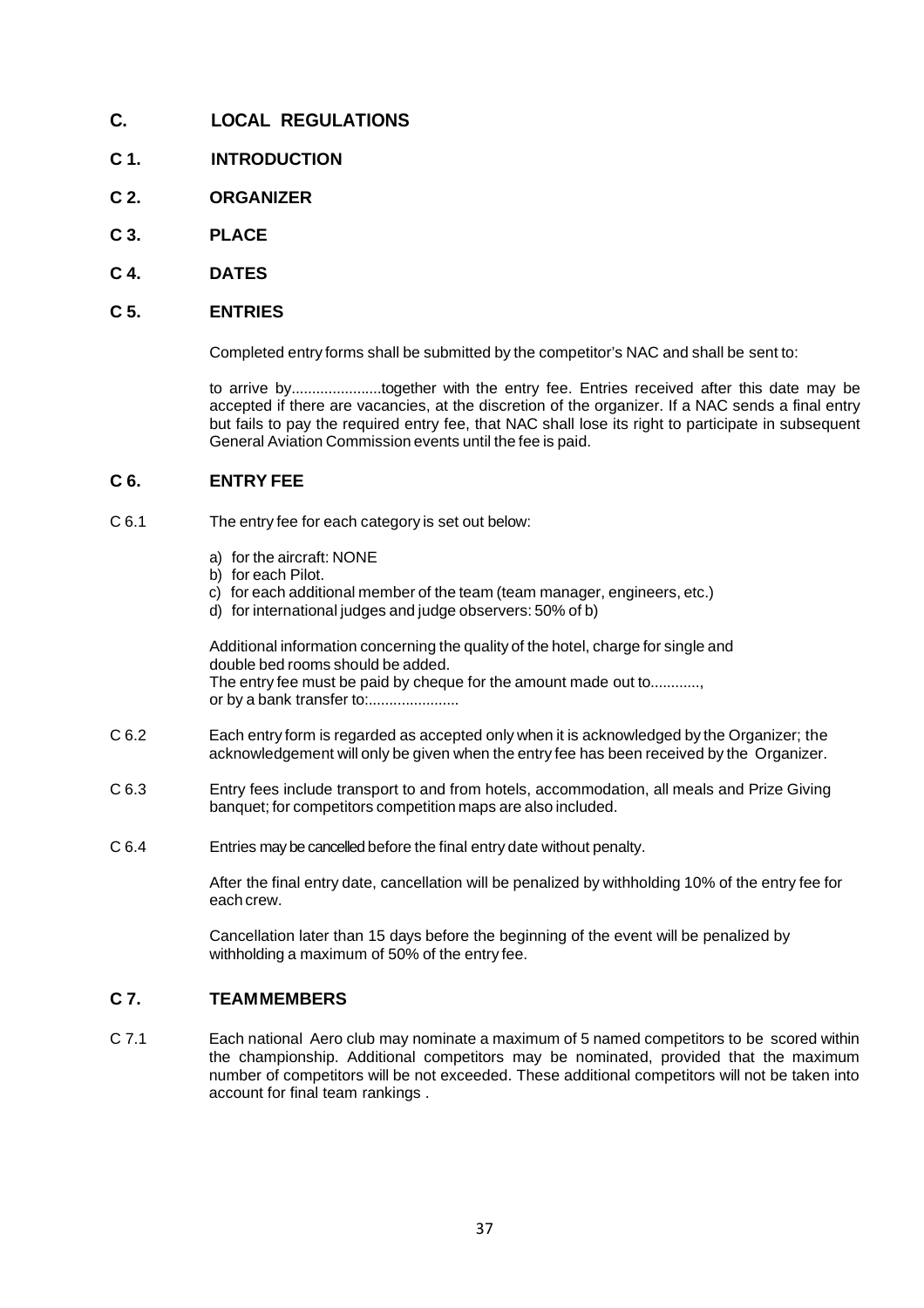#### **C 8. AIRCRAFT AND INSURANCE**

- C 8.1 Aircraft
- C 8.2 Insurance
- **C 9. ARRIVALS**
- **C 10. LANGUAGE**
- **C 11. BRIEFINGS**
- **C 12. SPECIFIC RULES**
- **C 13. COMPETITIONMAP**
- **C 14. DOPING CONTROL**
- **C 15. CORRESPONDENCE AND COMMUNICATION**

#### **D. JUDGES ANDJURY**

#### **D.1 GENERAL**

- **D.1.1** The General Section of the Sporting Code (4.3.2) specifies that the international jury must have a thorough knowledge of both the Sporting Code and the Rules and Regulations governing the event. 4.3.3 requires International Judges to have detailed knowledge of the Rules and Regulations of the Sport concerned.
- **D.1.2** The General Section of the Sporting Code specifies that the international jury (4.3.2) and the International Chief Judge (4.3.3) shall be appointed by the commission concerned with the discipline(GAC).
- **D.1.3** In the event that an appointed jury member or the international chief judge is unable to take up his appointment, he must inform through his NAC, at the earliest possible time, the FAI/GAC, the organizing NAC and the president of the jury. A replacement will be appointed by the president of GAC following consultation with the chairman of the sub-committee concerned and the organizing NAC.

#### **D.2 INTERNATIONAL JURY**

GAC Championships will have a three members jury.

The jury has, by unanimous decision, the authority of FAI/GAC to provide an interpretation of the rules where a dispute over clarity has arisen during a competition. No precedents are thereby created and any subsequent amendment to the rules would be at the next GAC general conference. A team manager, with the international judge may approach the jury for such an interpretation of any rule which may not be clear.

#### **D.2.1 SELECTION**

**D.2.1.1** Jury members must be selected from the appropriate approved list of International Jurors, which is held and updated by FAI/GAC.

> Jury members for an event will be proposed by the organizing NAC to the Sub-committee concerned. The Sub-committee will evaluate the proposal and will give advice to GAC.

The GAC will then decide on the advice of the sub-committee and appoint the jury members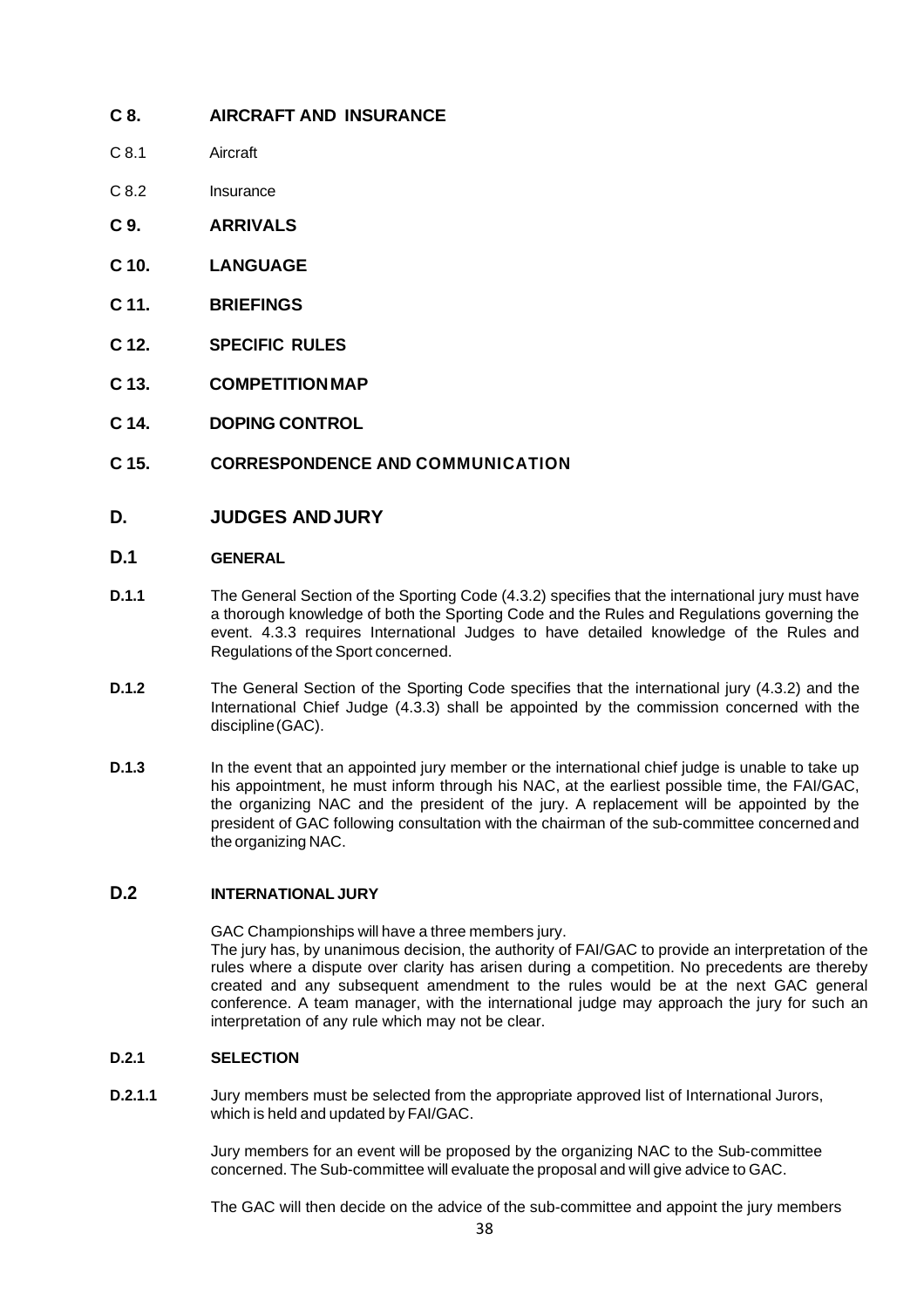and the president of the jury for the event concerned.

**D.2.1.2** In selecting jury members attention must .be given to the relevant sections of the Sporting Code particularly in respect to not having two members of the same nationality or the same nationality as the organizing NAC.

#### **D.2.2 QUALIFICATION**

- **D.2.2.1** international jurors must have had experience either as a jury observer, international judge, as chief judge or as competition director. The qualification as international judge and a working knowledge of English is compulsory.
- **D.2.2.2** The sub-committee concerned will propose to GAC to delete any person from the LIST OF INTERNATIONAL JURY MEMBERS if the individual was not acting as INTERNATIONAL JURY MEMBER or INTERNATIONAL JUDGE or Competition Director of International competitions within the last 5 years (or as a competitor in international competitions within the last 2years).
- **D.2.2.3** Jury observers are only permitted to study the working of the jury, as directed by the president of the jury, without, in any way, interfering with decisions.
- **D.2.2.4** Requirements for being a jury observer:
	- a) attendance at one World or Continental Championship as competitor.
	- b) Experience of organizational work and judging at major national events.
	- c) Appointment as an international judge.
- **D.2.2.5** Experience in the organizational work and judging is obtained by participating in at least three major national events either as a judge or assistant competition director.
- **D.2.2.6** The application form for appointment as an International Jury Member is attached as Appendix D1.

#### **D.3 INTERNATIONAL JUDGES**

A panel of international judges should be appointed whenever a competition contains subjective evaluation of performance (Sporting Code 4.3.3). International judges shall be appointed for all GAC events.

Each participating country has to send a minimum of one qualified international judge to an event defined according to the Sporting Code (4.1.2.2), if that country sends a team of three or more pilots. If no international judge is sent, the entry fee for the missing judge must be paid. The organizing NAC can offer to accept more than one international judge per country.

The panel of international judges will be led by an international chief judge according to the Sporting Code(4.3.3).

#### **D.3.1 SELECTION**

- **D.3.1.1** The international chief judge for an event will be proposed by the organizing NAC to the subcommittee concerned. The sub-committee will evaluate the proposal and will give advice to the GAC. The GAC will then decide on the proposal of the sub-committee and appoint the international chief judge for the event concerned.
- **D.3.1.2** The international chief judge shall not be of the same nationality as the organizing NAC according to the Sporting Code (4.3.5). The organizing NAC has the right to appoint an International Judge.
- **D.3.1.3** An international judge shall not be a competitor, nor a team manager, nor hold any position in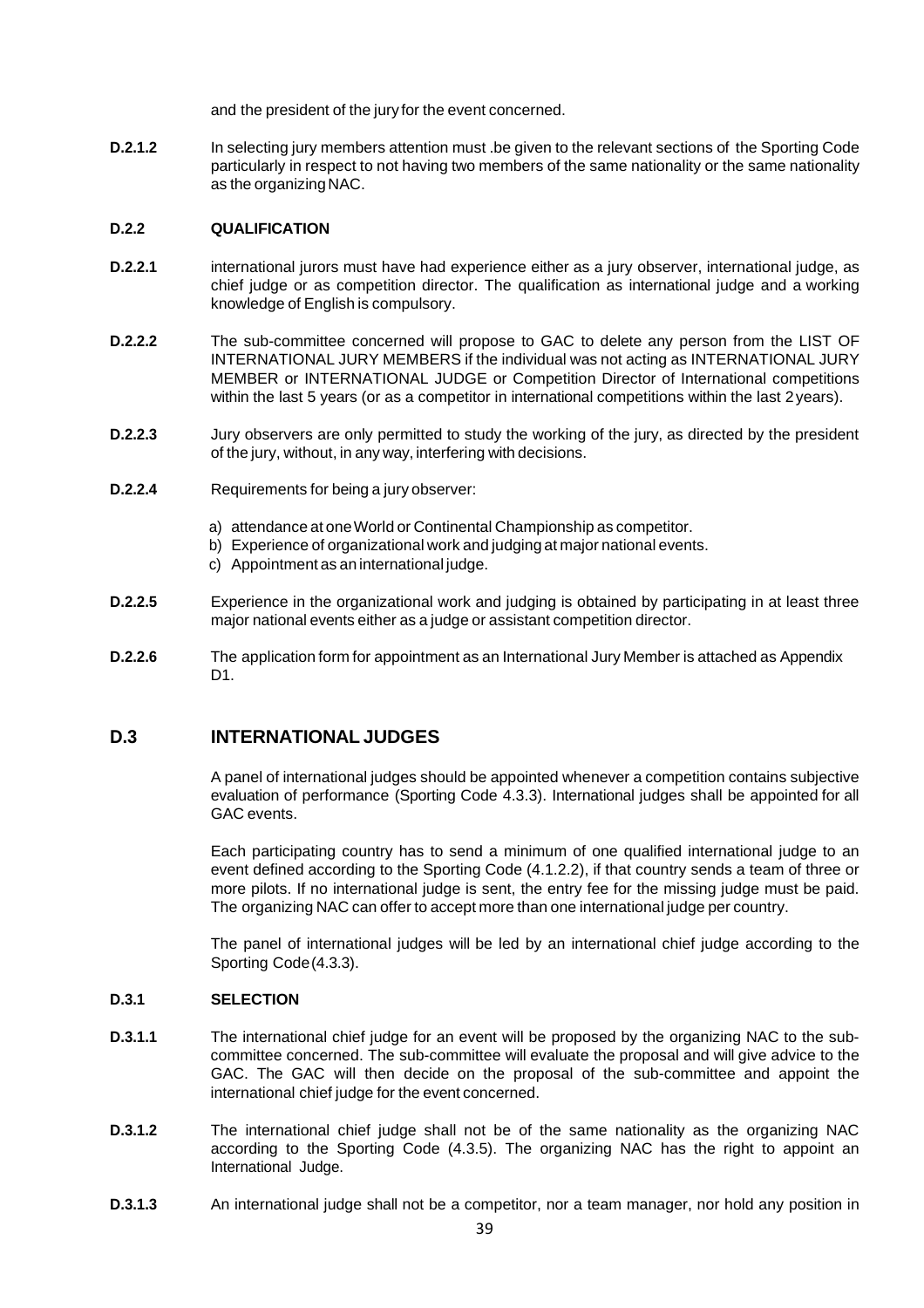the organization of the championship.

**D.3.1.4** An international judge must be selected only from the approved list of international judges, which is held and updated by FAI/GAC.

#### **D.3.2 QUALIFICATION**

- **D.3.2.1** Qualification for being an international chief judge shall require experience as an international judge during at least one World or Continental Championship, in addition to experience of organizational work and judging at major national events. An effort should be made to propose/select the international chief judge from the current list of international jury members.
- **D.3.2.2** Any person should be deleted from the GAC's LIST OF INTERNATIONAL JUDGES if the individual was not acting as international judge or a competition director or a competing pilot within the last 6 years .
- **D.3.2.3** An international judge shall have detailed knowledge of all the Rules and Regulations of the sport concerned according to the Sporting Code (4.3.2). A working knowledge of English is compulsory.
- **D.3.2.4** International judges should have experience of judging at not less than three major national events, and should preferably also have had experience as a competitor. He/she shall have been the chief judge or competition director at not less than one major national event. Participation as judge observer can replace one other requirement.
- **D.3.2.5** It is essential that NAC's organize training seminars for prospective judges in connection with national events. At such seminars, the relevant Rules and Regulations including the Sporting Code should be instructed in theory. The event itself then becomes a practical exercise.
- **D.3.2.6** Application form for appointment as international judge is attached as Appendix D2.

#### **D.4 CHAMPIONSHIP OFFICIALS**

- **D.4.1** The competition director shall be a qualified international judge . A working knowledge of English is compulsory.
- **D.4.2** The route planner must have experience in the route planning of major national events, run according to these rules and regulations.
- **D.4.3** The local chief judge must have a working knowledge of English. He/she should be a qualified international judge .

#### **D.5 COSTS**

- **D.5.1** The cost of travel to and from the venue for the event, together with the cost of accommodation and meals during the required stay at the venue, shall be borne by the organizing NAC for the international juryand the international chief judge.
- **D.5.2** The organizing NAC shall not be required to bear all the cost for the other international judges. It is recommended that airline tickets and accommodation be arranged at low rates. The organizing NAC shall not charge more than half of the regular entry fee for an international judge.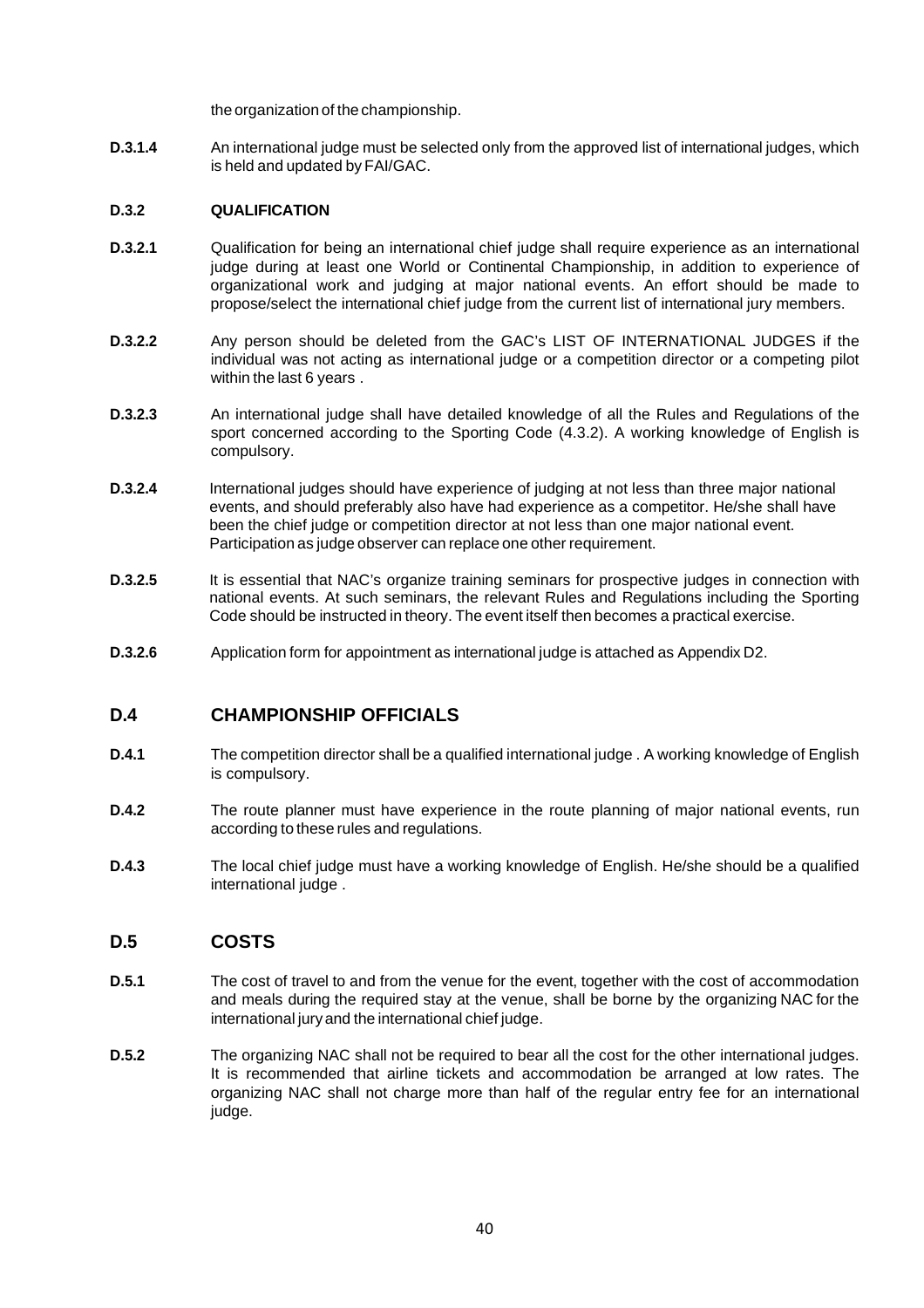| Please print | LIVIDLINI VINTINLYIJIVIN I LIIING                                                                                                                           |
|--------------|-------------------------------------------------------------------------------------------------------------------------------------------------------------|
|              |                                                                                                                                                             |
|              |                                                                                                                                                             |
|              |                                                                                                                                                             |
|              |                                                                                                                                                             |
|              |                                                                                                                                                             |
|              | Date of application:<br>Year approved as FAI International Judge                                                                                            |
|              | Requirements (any two of the following four items):                                                                                                         |
|              | 1. Participation as Jury Observer (World or Continental Championships, 1 only)                                                                              |
|              | Year:                                                                                                                                                       |
|              | 2. Participation as International Chief Judge (World or Continental Championships, 1 only)                                                                  |
|              | Year:                                                                                                                                                       |
|              | 3. Participation as Competition Director (World or Continental or National Championships<br>under identical rules, 2 only)                                  |
|              |                                                                                                                                                             |
|              |                                                                                                                                                             |
|              | 4. Participation as a Competitor (in FAI Precision Flying Championships, 2 only)                                                                            |
|              |                                                                                                                                                             |
|              |                                                                                                                                                             |
|              | I confirm that I have a detailed and thorough knowledge of the FAI Sporting Code and the current Rules and<br>Regulations of the sport of Precision Flying. |
|              | Signed:                                                                                                                                                     |
|              | The National Aero Club of confirms, that the information given above is correct.                                                                            |
| Date:        |                                                                                                                                                             |
|              |                                                                                                                                                             |

#### **APPLICATION FORM FOR APPOINTMENT AS INTERNATIONAL JURY MEMBERFOR PRECISION FLYING**

Tel.:................... Fax:........................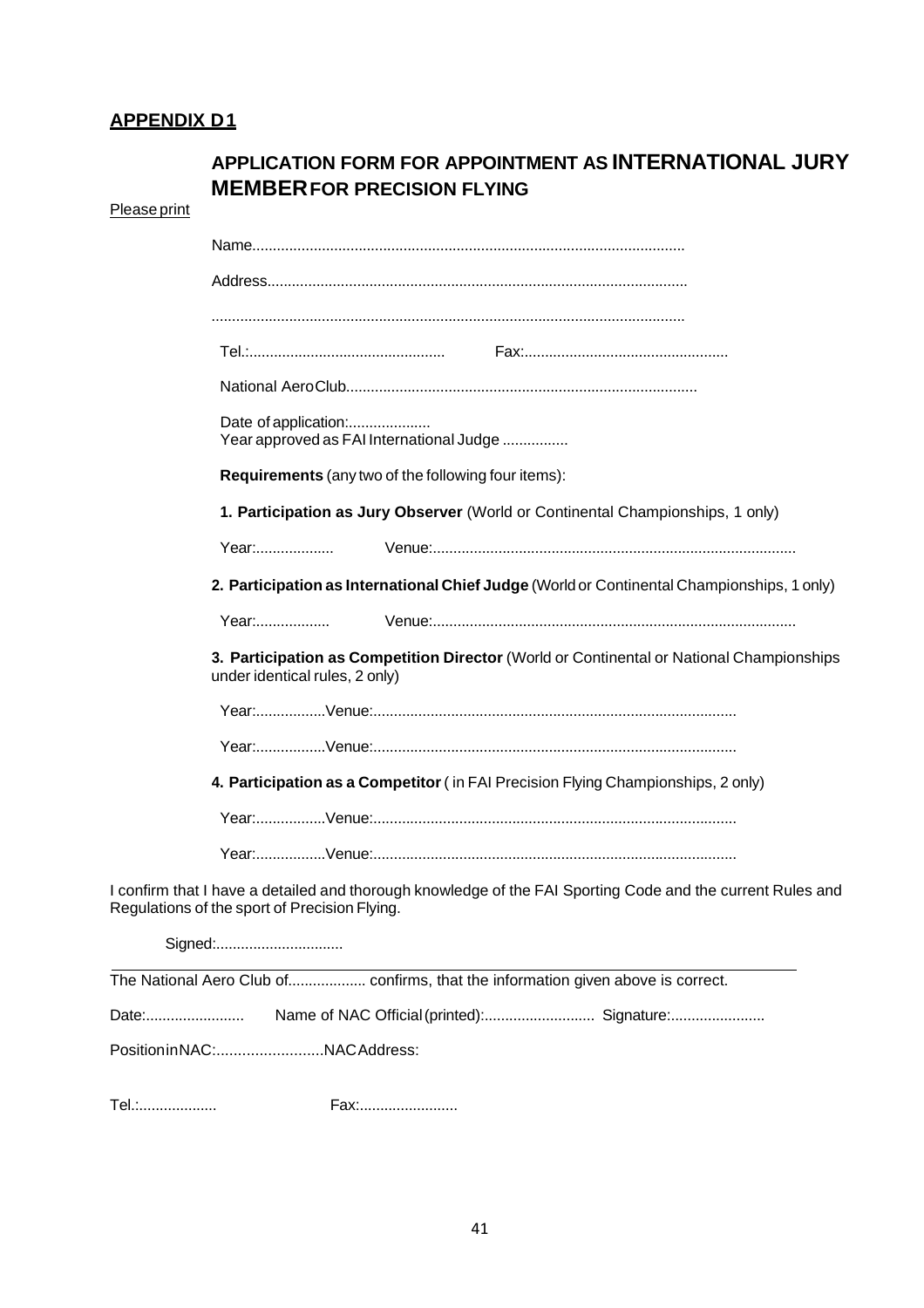### **APPENDIX D2**

|                        | Requirements (any two of the following four items): |                                                                                                  |  |
|------------------------|-----------------------------------------------------|--------------------------------------------------------------------------------------------------|--|
|                        |                                                     | 1. Participation as Judge (National Championships, minimum of 3 required)                        |  |
| Year:                  |                                                     |                                                                                                  |  |
|                        |                                                     |                                                                                                  |  |
| Year:                  |                                                     |                                                                                                  |  |
| Year:                  |                                                     |                                                                                                  |  |
| minimum of 1 required) |                                                     | 2. Participation as Chief Judge or Competition Director or Team manager (National Championships, |  |
| Year:                  |                                                     |                                                                                                  |  |
|                        |                                                     | 3. Participation as Competitor (International Championships, minimum of 3 required)              |  |
| Year:                  |                                                     |                                                                                                  |  |
| Year:                  |                                                     |                                                                                                  |  |
| Year:                  |                                                     |                                                                                                  |  |
|                        |                                                     | 4. Participation as a Judge Observer (International Championships minimum of 1 required)         |  |

Signed:..................................

| Date: |              |  |
|-------|--------------|--|
|       | NAC Address: |  |

Tel.:............................. Fax:........................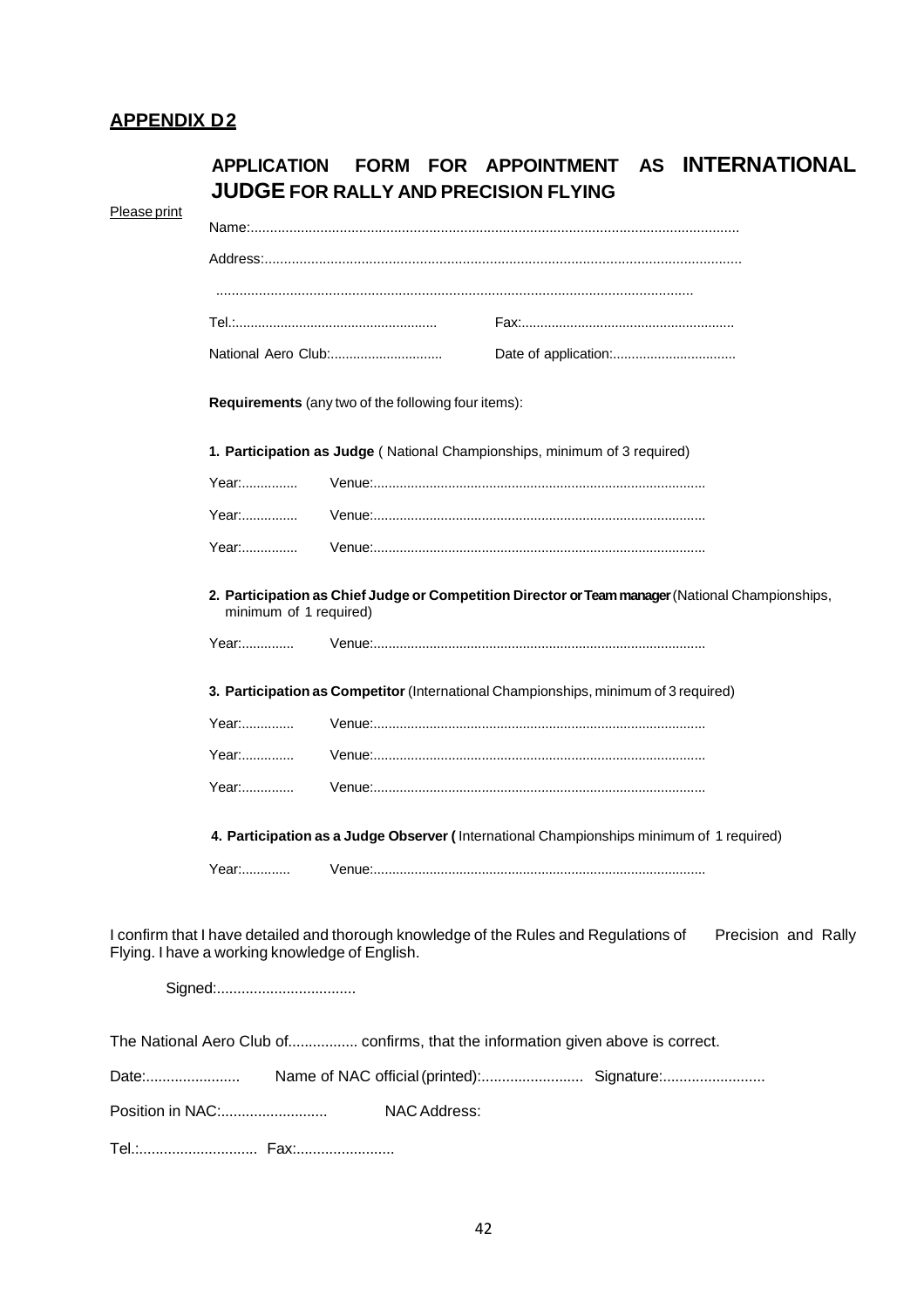#### **E BIDS, FINAL DECISION AND APPROVAL OF LOCAL RULES FOR WORLD OR CONTINENTAL CHAMPIONSHIPS.**

#### **E.1 PRELIMINARY BID**.

A preliminary bid (or letter of interest) to host a World or Continental Championship may be made to GAC at any time (unrestricted number of years) prior to the date when the planned event shall take place. This preliminary bid shall contain: Type of competition (Rally or Precision), if it is a World or Continental Championship and the year for the event. Other information is welcome but not necessary. The preliminary bid shall be noted in the minutes of the first GAC meeting after GAC has received the bid. The bidding NAC shall than confirm the bid at all coming GAC meetings (by letter or orally at the meeting) until the final bid is presented.

#### **E.2 FINAL BID**.

The final bid to host a World or Continental Championship, containing all required information, shall be sent to GAC no later than six (6) months prior to the GAC meeting when the decision will be made. The bid shall be forwarded to the Chairman of the relevant Sub-Committee. The relevant Sub-Committee shall examine all bids and shall make their recommendations to the GAC meeting.

#### **E.3 CONTENTS IN A FINAL BID.**

- E.3.1 A final bid to host a World or Continental Championship shall contain the following information to be considered as valid:
	- a) Name and address of the bidding National Aero Club (NAC).
	- b) Name and address of organisation delegated by the NAC to organize the event (if any).
	- c) Experience in organizing the relevant type of competition.
	- d) Name, address and relevant experience of the Competition Director appointed by the organizer.
	- e) The proposed dates of the event.
	- f) The venue (name of city and airfield).
	- g) Airfield infrastructure that will be available for the competition (runway length and condition, elevation, equipment's, buildings, facilities, ATC, other traffic, etc.).

The venue at the airfield must have the following facilities within walking distance of the apron where the competition aircraft are parked:<br>1. Flightplanning/briefing room

- 1. Flightplanning/briefingroom<br>2. Team managers post boxes t
- 2. Team managers post boxes for information distribution<br>3. Shop that sells drinks, and snacks
- 3. Shop that sells drinks, and snacks<br>4. Adequate toilet facilities.
- Adequate toilet facilities.
- 5. Covered area for pilots waiting to enter the flight planning room.
- h) Weather history of the area at the relevant time of the year (air temperature, wind, thunderstorms,etc.).
- i) Description of the landscape in the area to be used for navigation flights (flat land, hills or mountains, lakes or rivers, wooded area or open fields etc. in general terms).
- j) Type and scale of the competition map. (At least two samples of the map to be used in the competition must be appended to the bid.)
- k) Condition and any restrictions of airspace.<br>
I) Any special insurance requirements.
- Any special insurance requirements.
- m) Type of accommodation and distance between accommodation and airfield.
- n) An indication of the amount of the entry fee and what the entry fee includes.
- o) Any conditions concerning admission of participants to the countryor location of the event.
- p) Signed by the President or the Secretary General of the National Aero Club who is a valid member of FAI.